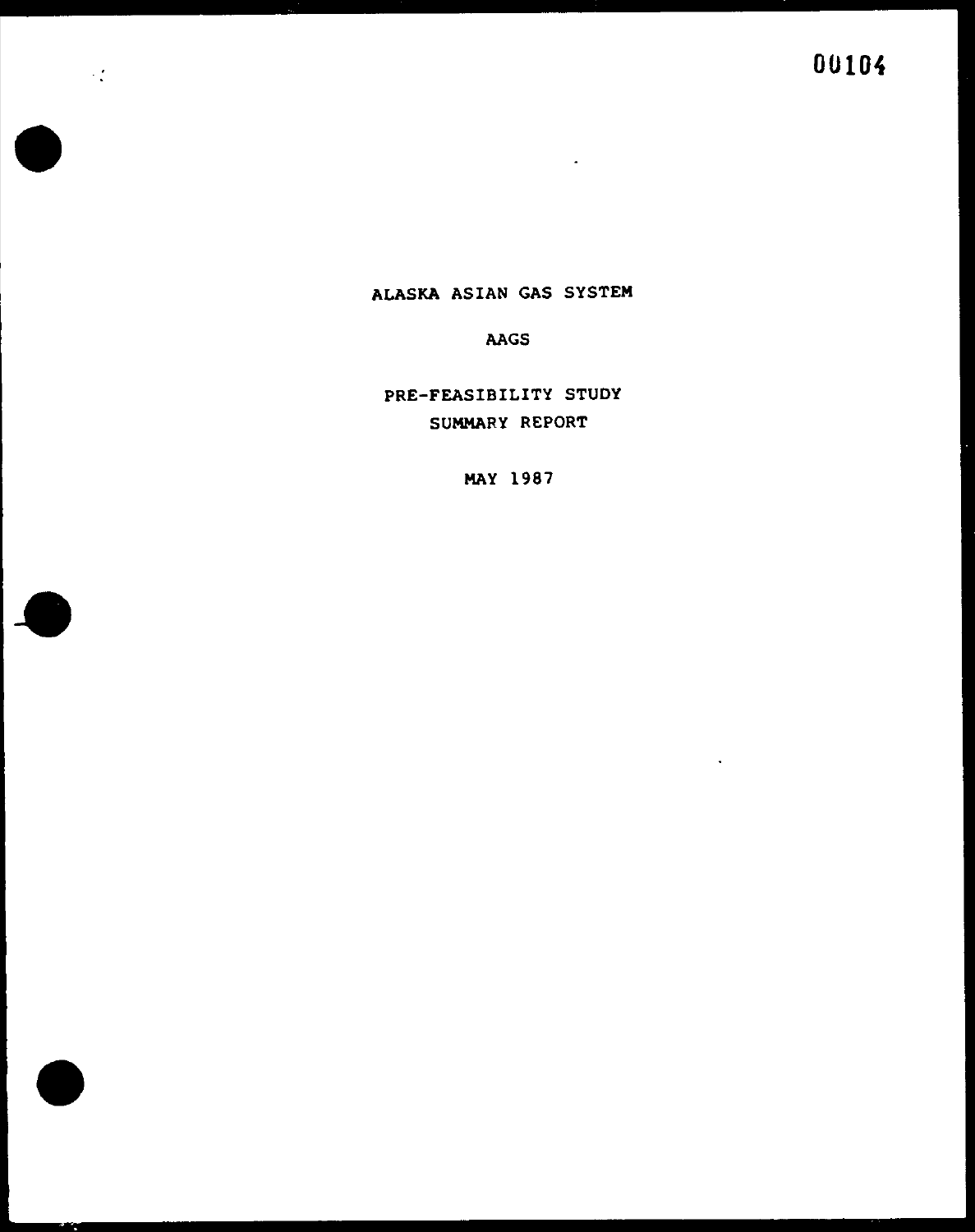• •

•

I I

'

•

I

• ' •

I

'

 $\mathbf{I}$   $\mathbf{I}$ 

 $\vert$ 

•

Alaska Asian Gas System

Pre-Feasibility Study

#### Introduction

# 00105

On April 26, 1985, a Study Agreement was executed between ARCO, serving as the U.S. Sponsor Group Representative, and The Committee for Energy Policy Promotion, serving as the Japan Sponsor Group Representative, to undertake a joint pre-feasibility study program regarding a liquefied natural gas (LNG) project for natural gas produced from the North Slope of Alaska, U.S.A.

The LNG Project assumed delivery of natural gas existing in the North Slope area of Alaska through a 1,300 km (800 miles) pipeline system to South Alaska and liquefaction of the gas there for sale in Japan. The Pre-Feasibility Study Program was divided into three distinct studies as follows:

# Participation in the study did not imply a commitment for the purchase or sale of LNG nor for conducting a feasibility study of the Project.

- Alaskan North Slope Natural Gas Reserves Study (conducted by the U.S. Operator)
- Delivery System Studies (further divided into •Alaskan Facilities Study" conducted by the U.S. Operator and "Other • Facilities Study" conducted by the Japan Sponsor Group)
- Japan LNG Market Study (conducted by the Japan Operator)

 $\left| \begin{array}{c} 1 \\ 1 \end{array} \right|$ 

The purpose of the Study Program was solely to conduct a pre-feasibility study to develop initial, conceptual evaluations of the Project. This pre-feasibility study did not encompass the actual construction or operation of an LNG facility or pipeline, nor the filing of an environmental impact statement.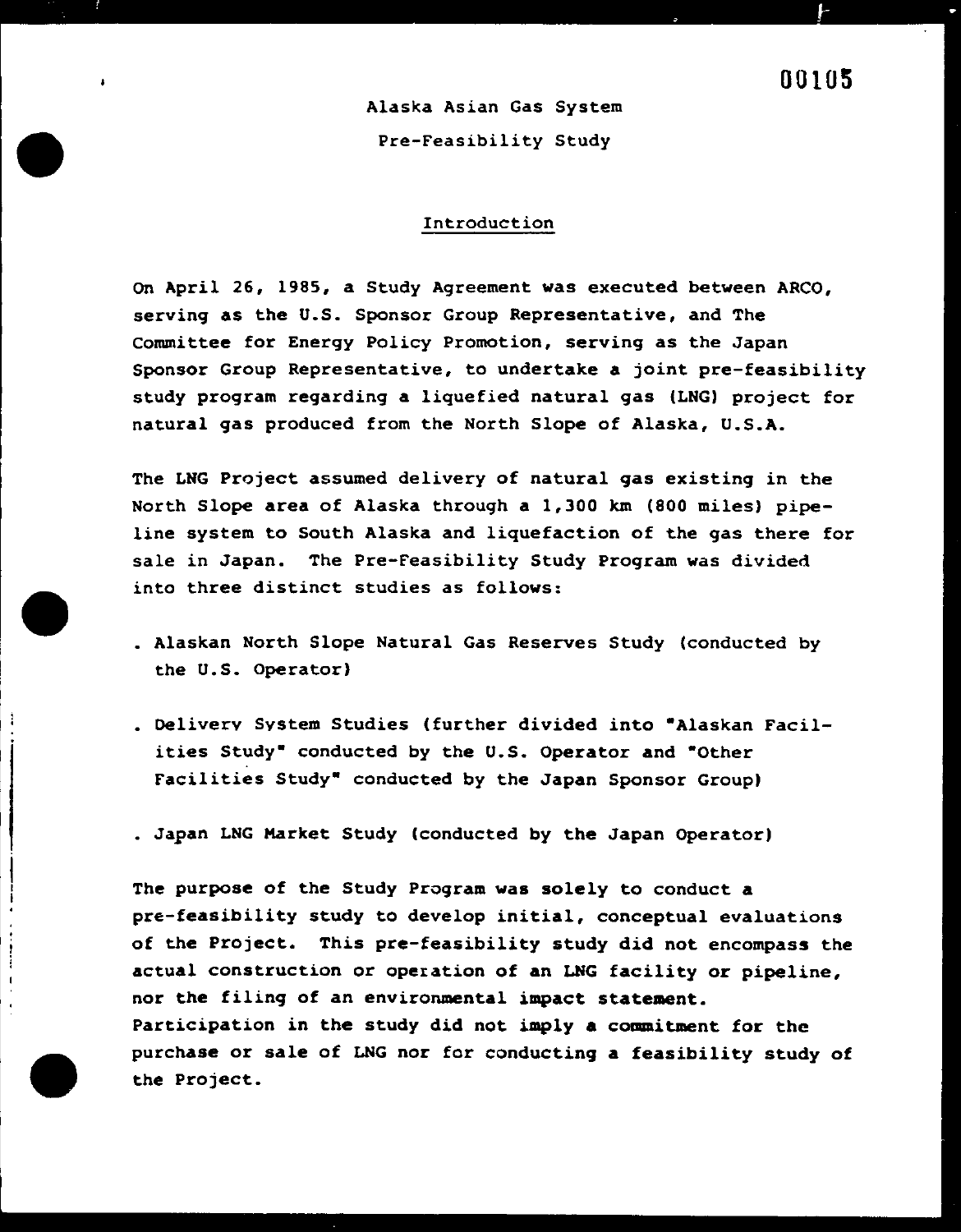

The work as defined in the Study Agreement has been completed. This Study Program Final Report integrates the separate studies for submission to the Sponsors.

The final report is organized in six sections:

- Section I Summary Report including:
	- Executive Summary
	- Discussion
	- Tables and Figures
- Section II North Slope Gas Reserves
- Section III Alaskan Facilities Overview
- Section IV Other Facilities OVerview
- Section V Market Forecast

Section VI Ecoromic Analysis

On Hay 15, 1987, conclusions of this pre-feasibility study were presented to the executive Conwittee in Tokyo, Japan. The material discussed in this meeting has been included in Section I of this report.

# Bridqing I (the next step as defined in the project schedule). However, both sides will maintain informal contacts to continually re-evaluate a need for the formal Bridging I.

The Executive Committee approved this report and the followinq key conclusions:

- Available market in Japan at project completion is insufficient for this large scale project and additional market outside Japan is needed for project success.
- Bridging supply is needed before 1998 to preserve the available market for AAGS.

Based on the above conclusions, the Executive Committee agreed that the current environmental factors do not warrant a formal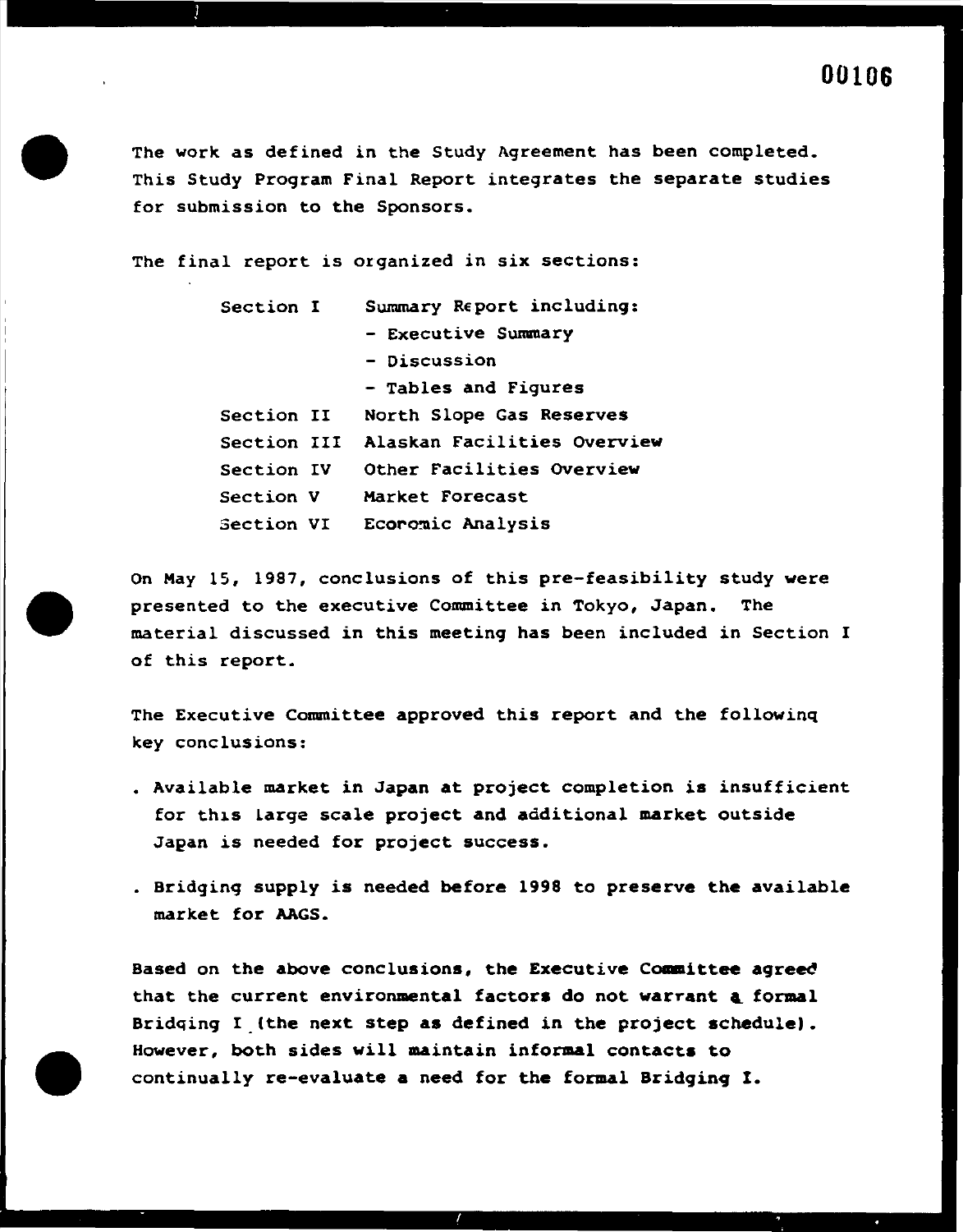

# I. EXECUTIVE SUMMARY

1. CONCLUSION

- THE CONCEPTUAL DESIGN AND COST ESTIMATES ARE BASED ON DELIVERING 14 MILLION TONS A YEAR OF LNG AND THE MARKET DEMAND FORECAST HAS BEEN LIMITED TO JAPAN ONLY,
- THE PROJECT COST FOR THE FACILITIES IN ALASKA WHICH INCLUDE A

GAS CONDITIONING PLANT, PIPELINE SYSTEM AND LIQUEFACTION STORAGE - LOADING TERMINAL IS ESTIMATED AT \$8,64 BILLION IN 1986 CONSTANT DOLLARS,

- NEEDED LNG CARRIERS ARE ESTIMATED TO COST \$2.37 BILLION.
- THE PROJECT REQUIRES ELEVEN YEARS IN THE STANDARD CASE TO COMPLETE INCLUDING TWO BRINGING PERIODS FOR CONSENSUS BUILDING AMONG THE CONCERNED PARTIES.
- THE STUDY SHOWS:
	- AVAILABLE MARKET IN JAPAN AT PROJECT COMPLETION IS INSUFFICIENT FOR THIS LARGE SCALE PROJECT AND ADDITIONAL MARKET OUTSIDE JAPAN IS NEEDED FOR PROJECT SUCCESS,

- BRIDGING SUPPLY IS NEEDED BEFORE 1998 TO PRESERVE THE





l

...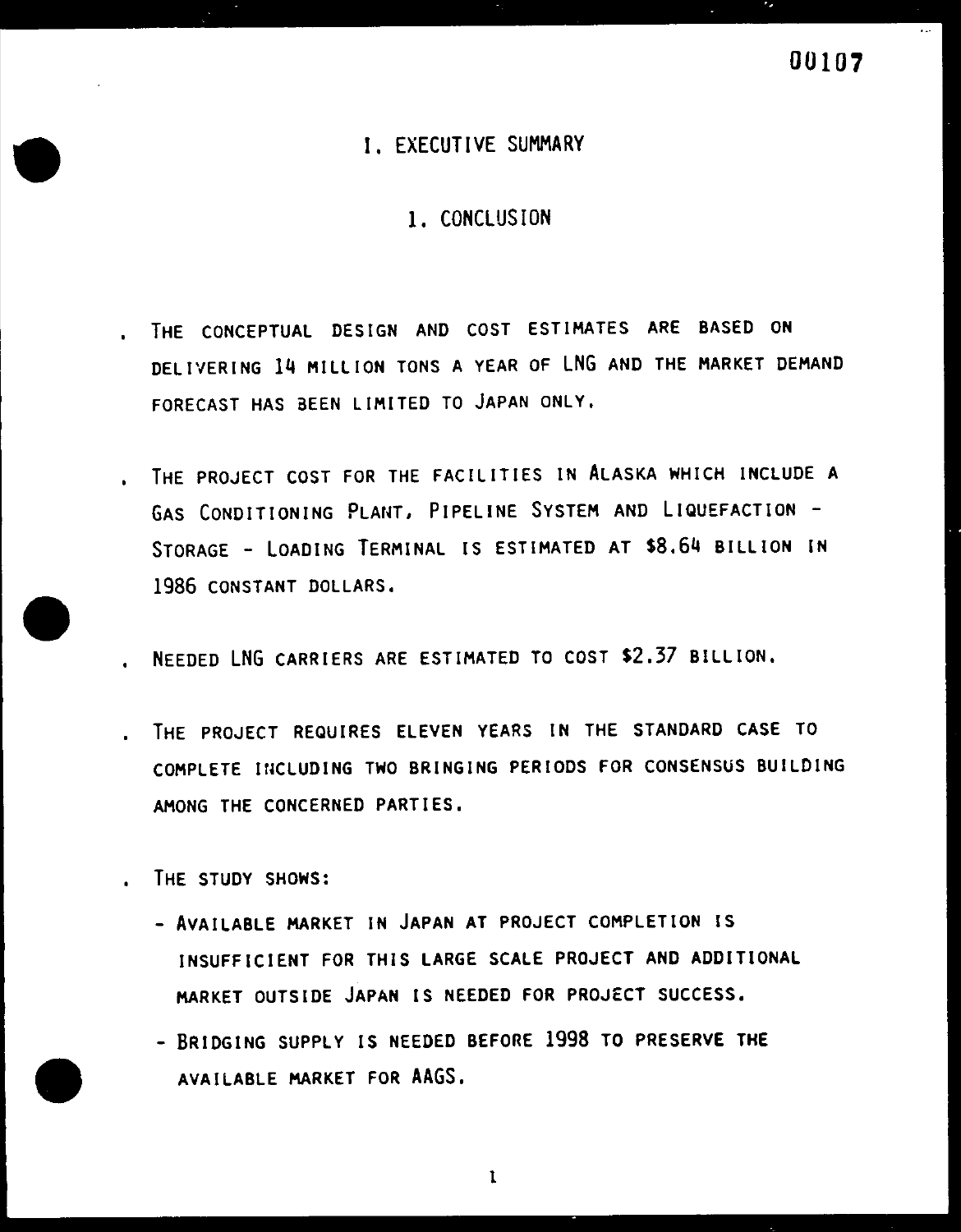# 2. PROJECT OUTLINE **00108**



| $\mathbf{z}$ | Ψ                                                              |      |
|--------------|----------------------------------------------------------------|------|
| 15.5         | GAS<br>CONDITIONING<br>1,340                                   | 12.1 |
| 63.0         | PIPELINE<br>8<br><b>COMPRESSOR</b><br><b>STATIONS</b><br>5,440 | 49.4 |
| 21.5         | LIQUEFACTION<br>STORAGE &<br>MARINE<br>TERMINAL<br>1,860       | 17.0 |
| TOTAL= 8,640 | 21.5                                                           |      |

2.370



## TOTAL=11.010

# 2 TRAINS AT 9.2 MILLION TONSiYEAR (1.160 MM SCFD)

```
TOTAL LENGTH = 1300KM 
                 (800 MILES) 
DIAMETER = 36 INCHES
PRESSURE 
                      ? 
          = 156KG/CM\leq(2220 PSIG)
```

```
LIQUEFACTION 
   = 4 TRAINS AT 4.2 MM TONS/YEAR
                  (530 MM SCFD) 
    • 
STORAGE 
    = 4 TANKS AT l27,200KL 
                  (800,000 BBLS) 
LOADING = 2 BERTHS 
LNG CARRIERS 
     = 15 VESSELS OF l25.000KL
```
2

CARGO SPACE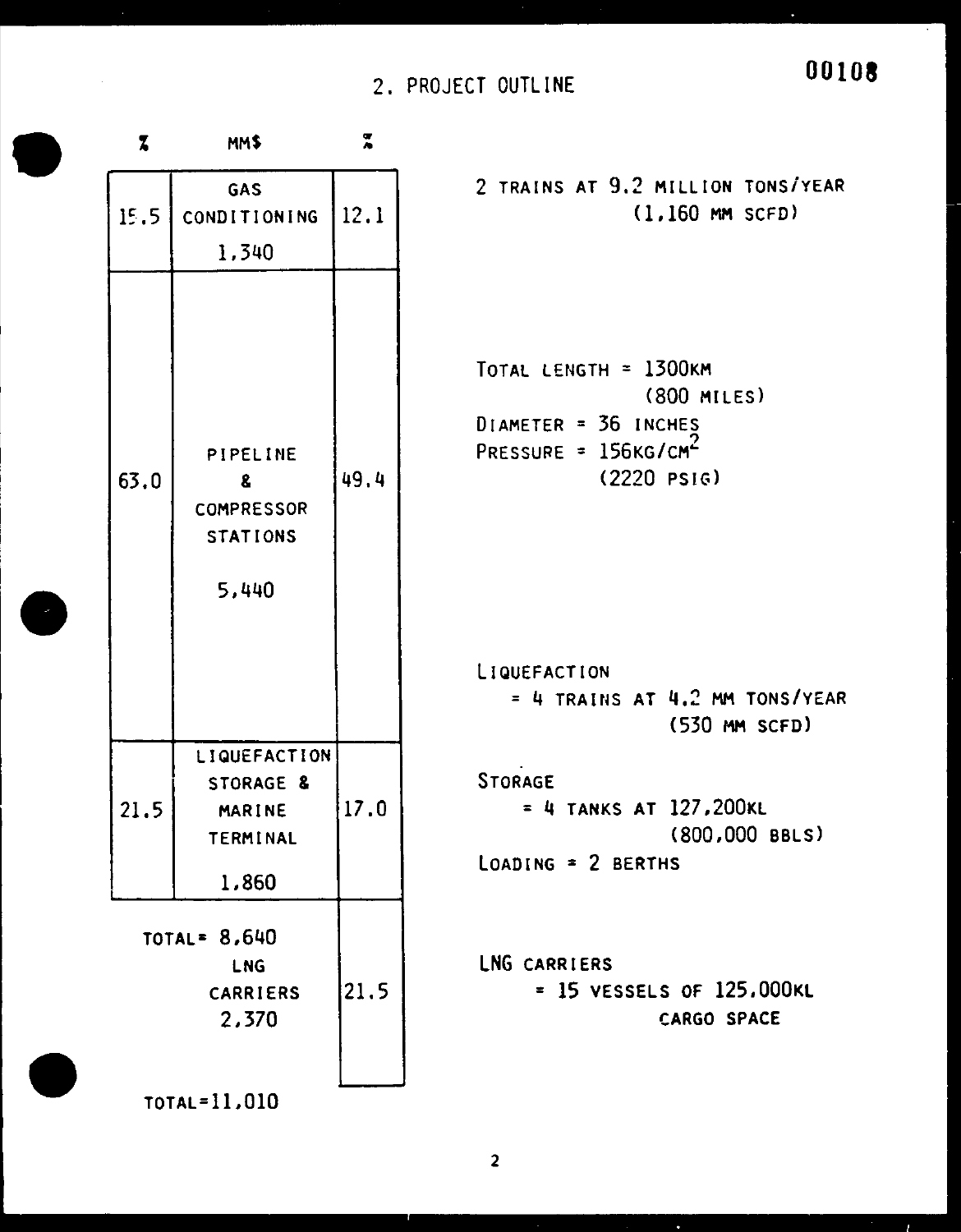# PROJECT OUTLINE

- THE PROJECT CAPACITY IS PLANNED AT 14,000,000 TONS ANNUALLY IN TERMS OF LNG.
- HEATING VALUE OF GAS WILL BE TAILORED TO 10,430 KCAL/NM<sup>3</sup>(1,110BTU/CF) TO MEET JAPANESE SPECIFICATION.
- OPERATING RESERVOIRS COULD PROVIDE UP TO 26 TCF OF GAS, SUFFICiENT FOR 35 YEAR SUPPLY AT PROJECT CAPACITY. POTENTIAL

RESERVES COULD EXTEND THE PROJECT LIFE SIGNIFICANTLY,

- MOST OF THE INFRA-STRUCTURE FOR PRODUCING AND GATHERING FEED GAS FROM OPERATING RESERVOIRS IS IN PLACE. COSTS ASSOCIATED WITH THIS INFRA-STRUCTURE ARE OUTSIDE THE SCOPE OF THIS STUDY.
- . GAS CONDITIONING PLANT IS LOCATED ON THE NORTH SLOPE. THE GAS PIPELINE IS RUN PARALLEL WITH TAPS FOR MORE THAN 80 PERCENT OF THE TOTAL DISTANCE AND LNG FACILIT!ES ARE LOCATED AT ANDERSON BAY NEAR TAPS VALDEZ TERMINAL.

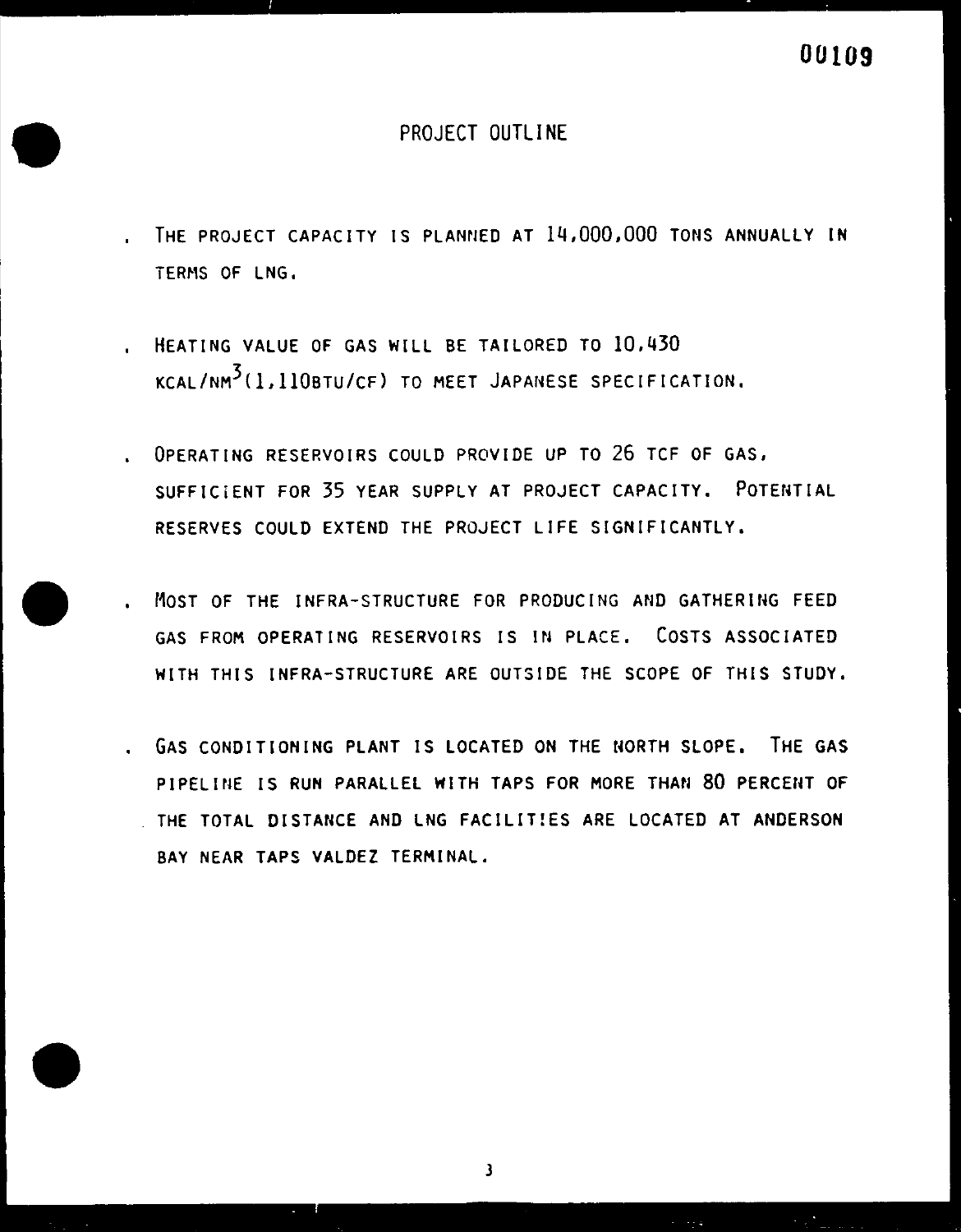

#### PROJECT COMES ON LINE



**4**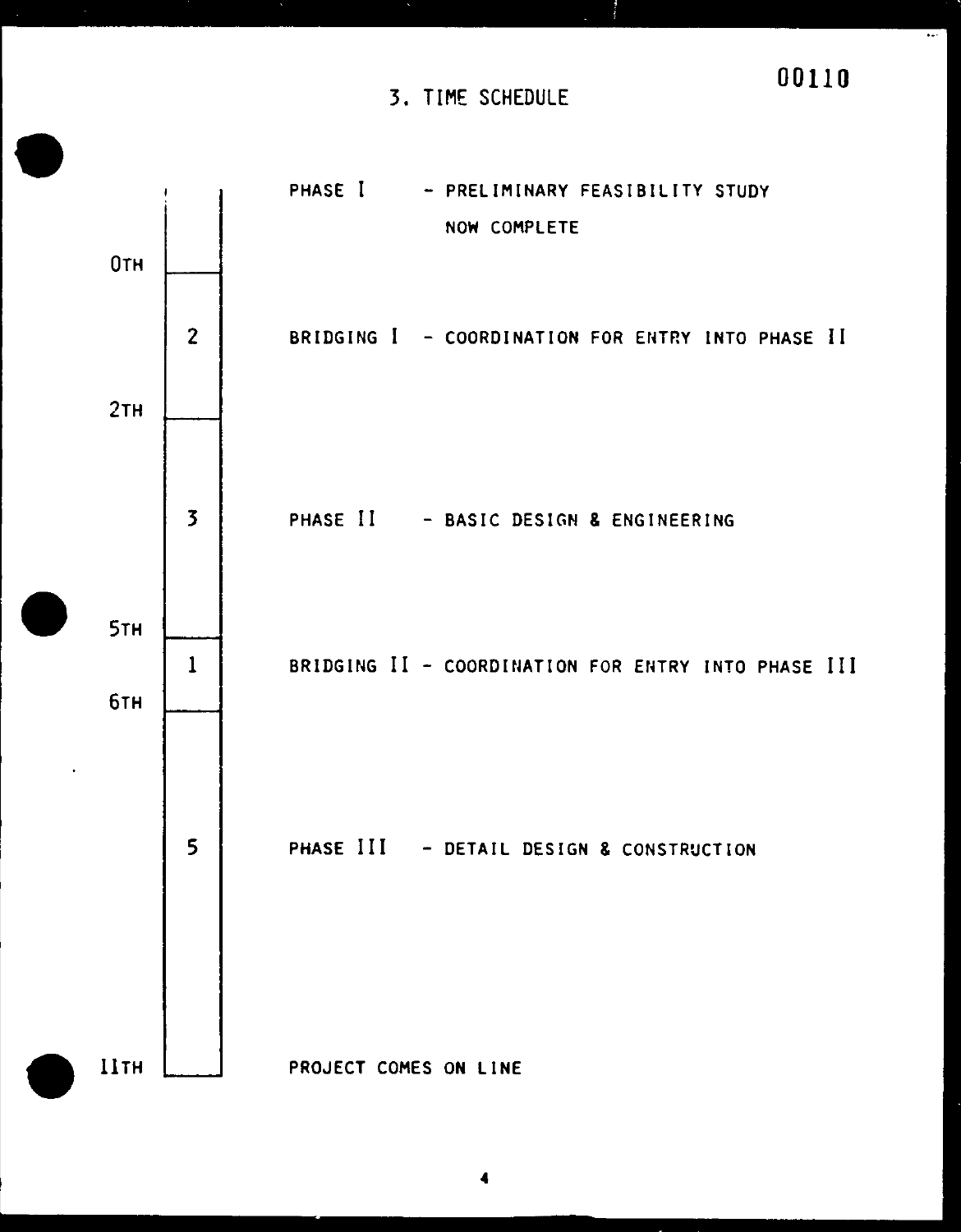•

- ' IT WILL TAKE 11 YEARS TO COMPLETE THE PROJECT AFTER COMPLETION OF THE PRELIMINARY FEASIBILITY STUDY NOW COMPLETE, THIS PERIOD COULD BE LONGER OR SHORTER DEPENDING ON STUDIES AND COORDINATIONS REQUIRED FOR DECISiON MAKING,
- ' IN THE PERIOD OF BRIDGING I,

# **00111**

# TIME SCHEDULE

A) JAPAN TO ESTABLISH A CONSENSUS FOR WHETHER OR NOT TO

- B) U.S. TO ESTABLISH A CONSENSUS FOR WHETHER OR NOT TO EXPORT LNG IF CONDITIONS ARE SATISFIED IN THE FUTURE.
- C) CONSENSUS MAKIHG FOR HOW TO FORM RESPONSIBLE ORGANIZATIONS.
- D) ASSESSMENT AND DECISION ON EXPENDITURES REQUIRED FOR PHASE II. (JAPAN, U.S.)
- ' IN THE PERIOD OF BRIDGING II.

PURCHASE LNG IF CONDITIONS ARE SATISFIED IN THE FUTURE,

•

- A) THE U.S. AHD JAPANESE PARTIES TO ENTER INTO A SELL/PURCHASE CONTRACT.
- B) THE U.S. AHD JAPANESE PARTIES TO FORM RESPONSIBLE COMPANIES.
- C) THE U.S. AND JAPANESE PARTIES TO MAKE DECISION ON THE TOTAL



#### INVESTMENTS.

- 
- 
- 5
	- - -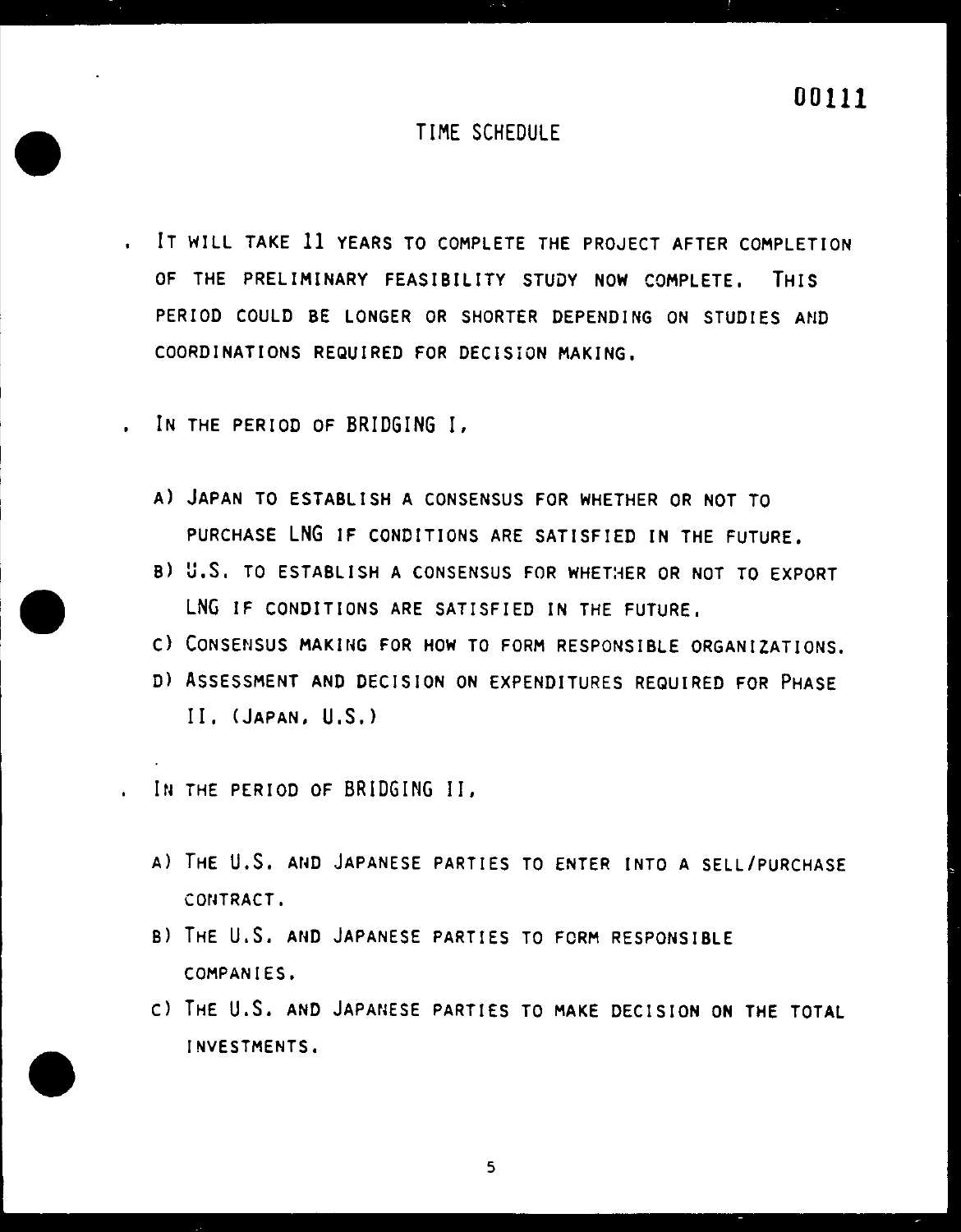. ~

•



•



#### DEMAND ALREADY COVERED UNDER CONTRACTS



1995 2000 2005 2010

6

0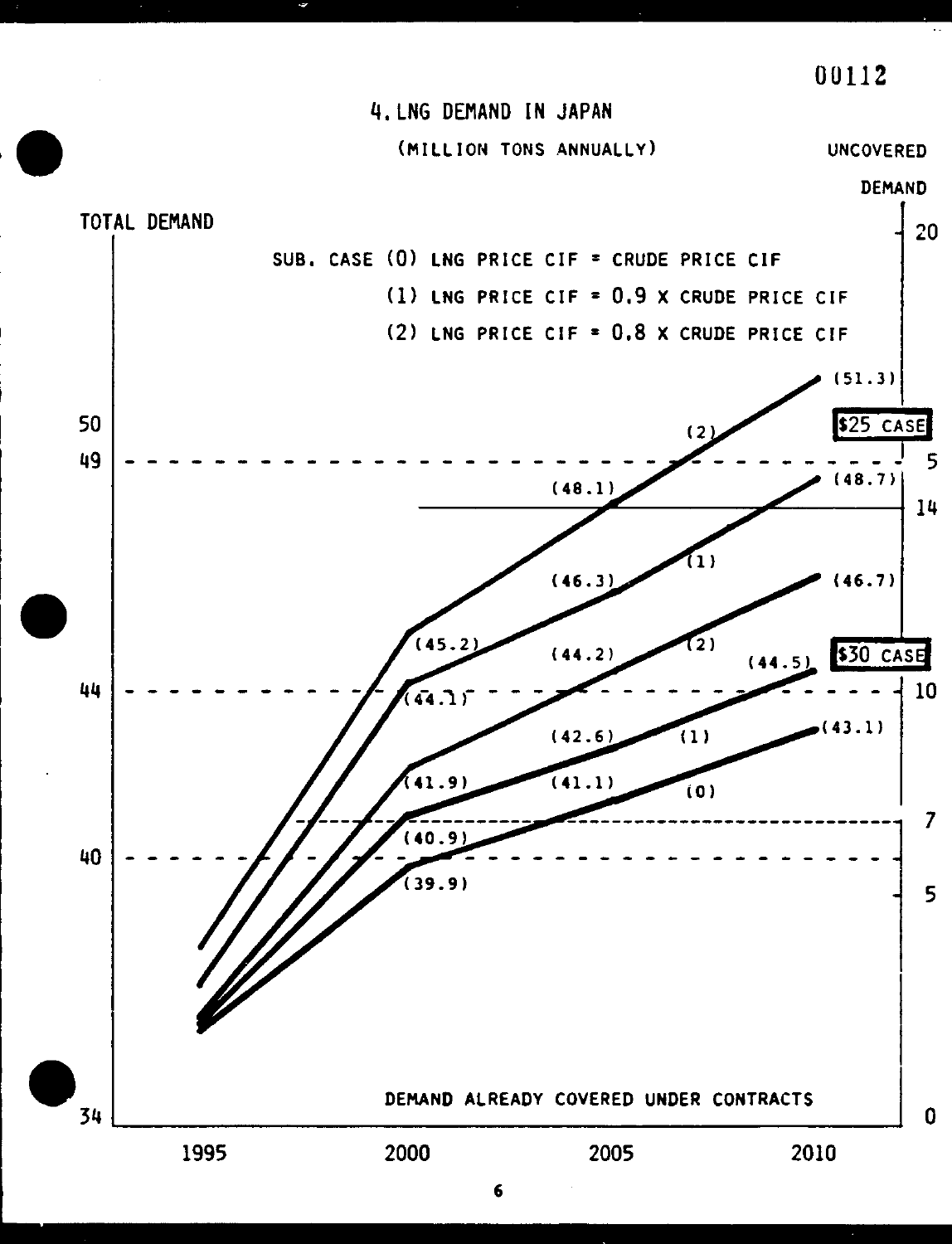- LNG DEMAND HAS BEEN PREDICTED USING IEE ECONOMETRIC MODEL THROUGH 2010 AND EXTENDED THROUGH 2030 BY A SCENARIO STUDY, DEMAND PREDICTED THEREABOVE HAS BEEN FURTHER ADJUSTED EXPECT-ING ADDITIONAL DEMAND OF CITY GAS IN NEW GEOGRAPHICAL AREAS.
- !N S30 CASE, LNG DEMAND REMAINING UNCOVERED WILL NOT REACH THE PROJECT CAPACITY OF 14 MILLION TONS ANHUALLY WITHIN 20 YEARS AFTER COMMENCEMENT OF OPERATION, IN EACH SUB-CASE OF LNG

•

## LNG DEMAND IN JAPAN

. The contract of the contract of the contract of the contract of the contract of the contract of the contract of the contract of the contract of the contract of the contract of the contract of the contract of the contrac

- MAJOR ASSUMPTIONS
	- (1) ECONOMIC GROWTH 3.1% ANNUALLY FOR 1985-2000 2.5% AHNUALLY FOR 2000-2010
	- (2) INDUSTRIAL STRUCTURE CHANGING
	- (3) CRUDE OIL PRICE (REAL PRICE, FOB)

|                            | 1986 2000 | <u> 2010 </u>                 |
|----------------------------|-----------|-------------------------------|
| $$25 \; \text{case} \; 15$ | -25.      | -30                           |
| $\sim$ 7 $\sim$<br>_ _ _ _ | – –       | $\mathbf{L} \cdot \mathbf{L}$ |

\$30 CASE 17 30 40

(4) NUCLEAR POWER GENERATION CAPACITY IN 2000 51 GW IN \$25 CRUDE OIL PRICE CASE 53 GW IN \$30 CRUDE OIL PRICE CASE

#### PRICE. EVEN IN \$25 CASE, IT WILL TAKE 8-10 YEARS FOR THE

#### UNCOVERED DEMAND TO REACH THE PROJECT CAPACITY.

7



-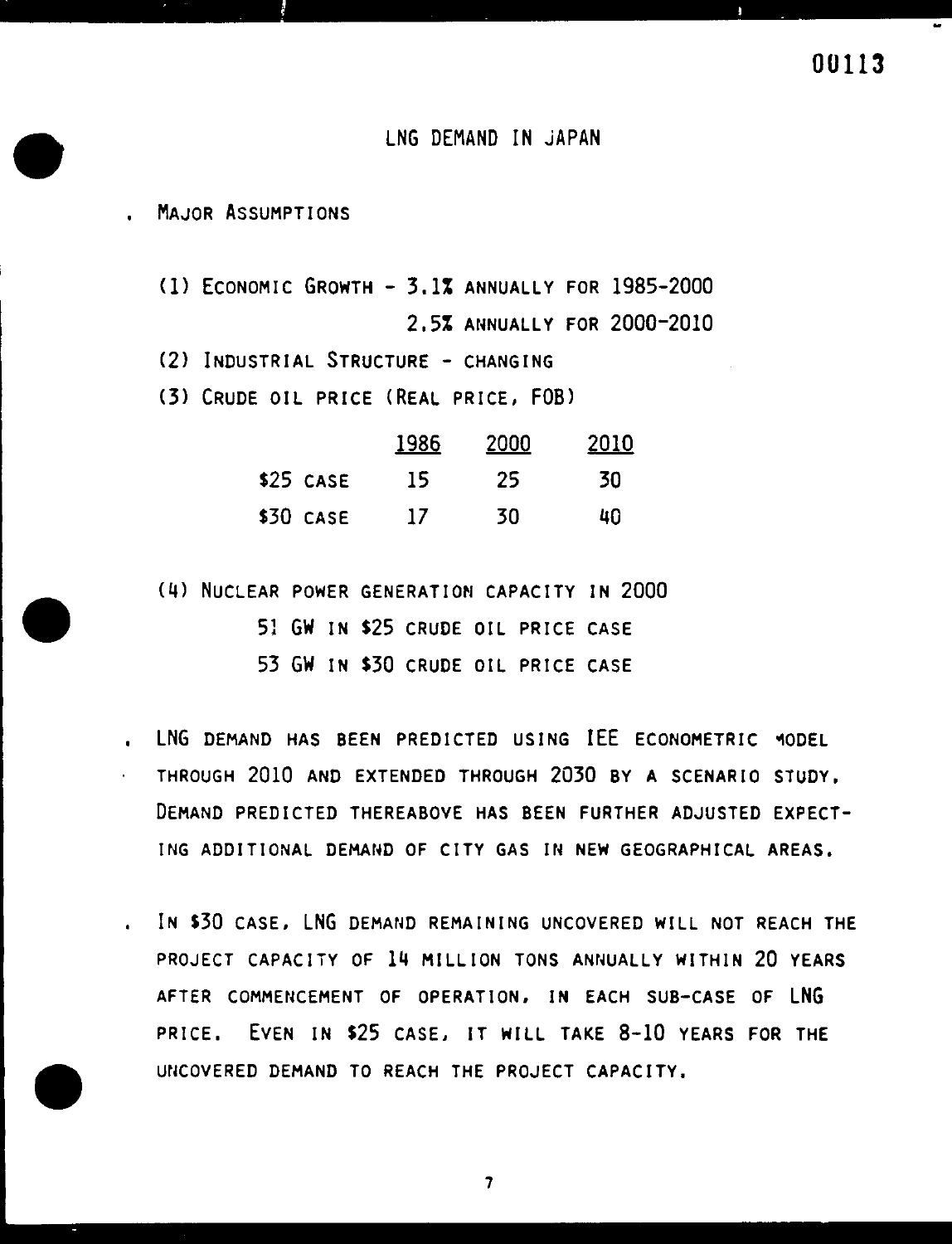

**OOlH** 

# 5. PROJECT CONSTRUCTION SCHEDULE



**8** 

ſ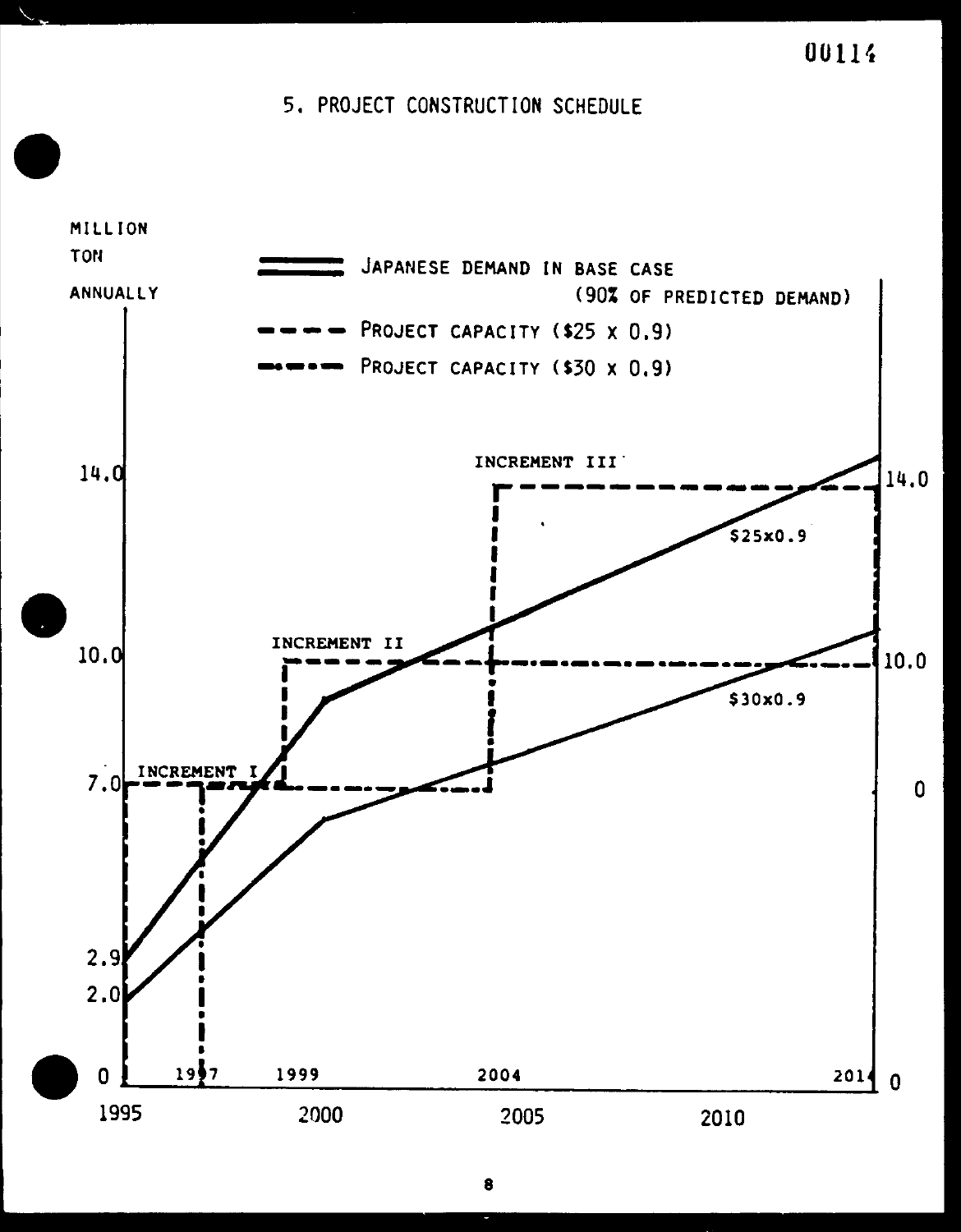#### • LARGE REDUCTION IN THE INITIAL INVESTMENT IS NOT POSSIBLE

#### BECAUSE FULL SCALE INVESTMENT IN THE PIPELINE IS REQUIRED IN

00115

## PROJECT CONSTRUCTION SCHEDULE

- FUTURE DEMAND IN JAPAN WILL GRADUALLY INCREASE AS BRIEFED. IN AN ATTEMPT TO MATCH THIS GRADUAL BUILD-UP OF DEMAND, STEP-UP SCHEDULE OF THE PROJECT CAPACITY HAS BEEN CONSIDERED FOR ECONOMIC EVALUATION.
- IT HAS BEEN ASSUMED HEREIN THE AAGS SYSTEM COMES OH LINE WHEN THE OUTLET OF 3.5 MILLION TONS ANNUALLY IS SECURED, ALTHOUGH CONSTRUCTION PERIOD HAS BEEN ASSURED AT 11 YEARS IN "TIME SCHEDULE" SECTION.
- 
- THE INITIAL CAPACITY HAS BEEN ASSUMED AT 7 MILLION TONS ANNUALLY (INCREMENT I CAPACITY) THEN EXPANDED TO 10.5 MILLION (INCREMENT II CAPACITY) AND 14.0 MILLION (INCREMENT III CAPACITY)
	- THE INVESTMENT COST IN THE U.S. FACILITIES WILL INCREASE TO • \$9,000 MILLION FROM \$8,640 MILLION ESTIMATED FOP. ONE PACKAGE CASE.
		- INCREMENT I INCREMENT I 1 INCREMENT III TOTAL **\$7,300 MILLION** \$1,000 MILLION **\$700 MILLION** \$9.500 MILLION



9

INCREMENT I.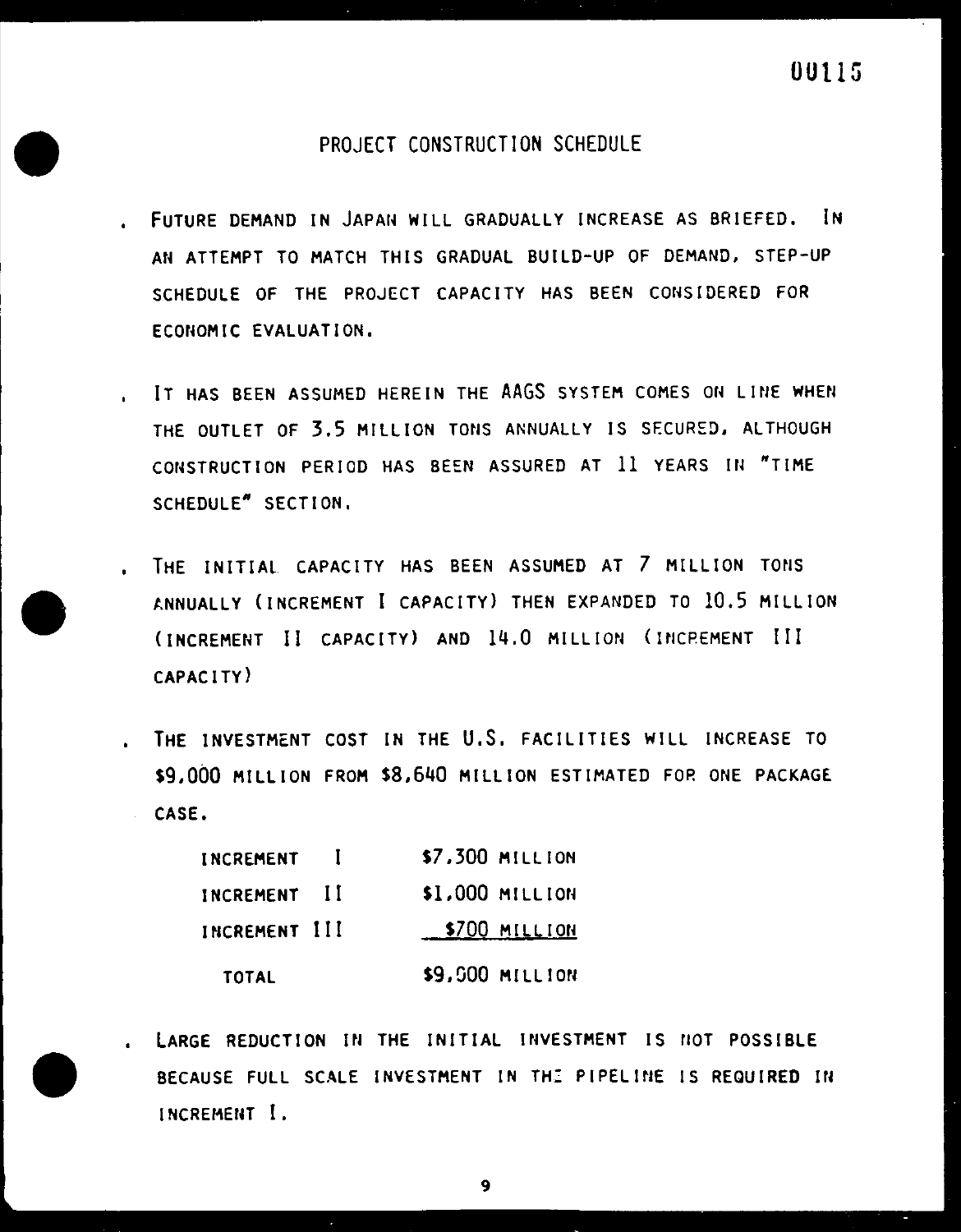# 6. PROJECT ECOHOMICS

 $\bullet$ 

 $\frac{1}{2}$ 

 $\frac{1}{2}$   $\frac{1}{2}$   $\frac{1}{2}$   $\frac{1}{2}$ 

|                                                     | <b>ACCEPTABLE</b><br><b>LEVELS</b> |                  | LNG PRICE<br>$=$ \$30 X 90% | LNG PRICE<br>$=$ \$25 X 90% |                                   |  |
|-----------------------------------------------------|------------------------------------|------------------|-----------------------------|-----------------------------|-----------------------------------|--|
|                                                     |                                    | <b>BASE</b>      | <b>POSITIVE</b>             | <b>BASE</b>                 | <u>POSITIVE</u>                   |  |
| <b>* FROM THE COMMENCEMENT</b><br>OF OPERATION      |                                    |                  |                             |                             |                                   |  |
| FIRST YEAR TO RECORD<br>PROFIT BEFORE TAX           | <b>6TH YEAR</b>                    | $11$ TH          | 9 <sub>TH</sub>             | $11$ TH                     | 9 <sub>TH</sub>                   |  |
| FIRST YEAR TO WIPE<br>OFF ACCUMULATED LOSS          | 10TH YEAR                          | 18 <sub>TH</sub> | $16$ TH                     | 19 <sub>TH</sub>            | 16тн                              |  |
| NECESSITY OF CASH-<br>DEFICIENCY FUND               | UNNECESSARY                        |                  | <b>NECESSARY</b>            |                             | NECESSARY                         |  |
| * 20 YEARS FROM THE<br>COMMENCEMENT OF<br>OPERATION |                                    |                  |                             |                             |                                   |  |
| IRR ON TOTAL INVESTMENT<br>COSTS (BEFORE TAX)       | 9.57                               | 8.32             | 9.32                        | 8.02                        | 9.1%                              |  |
| IRR ON EQUITY<br>(BEFORE TAX)                       | 147                                | 5.5%             | 8.37                        | 3.72                        | <i><b><i>I</i></b></i> . <i>A</i> |  |
| * 20 YEARS FROM PLATEAU                             |                                    |                  |                             |                             |                                   |  |
| IRR ON TOTAL INVESTMENT<br>COSTS (BEFORE TAX)       | 9.52                               | 10.6%            | 11.1%                       | 9.7%                        | 10.17                             |  |
| IRR ON EQUITY                                       | 147                                | 11.2%            | 12.1%                       | 9.37                        | 10.1%                             |  |

00116

ă.

10

.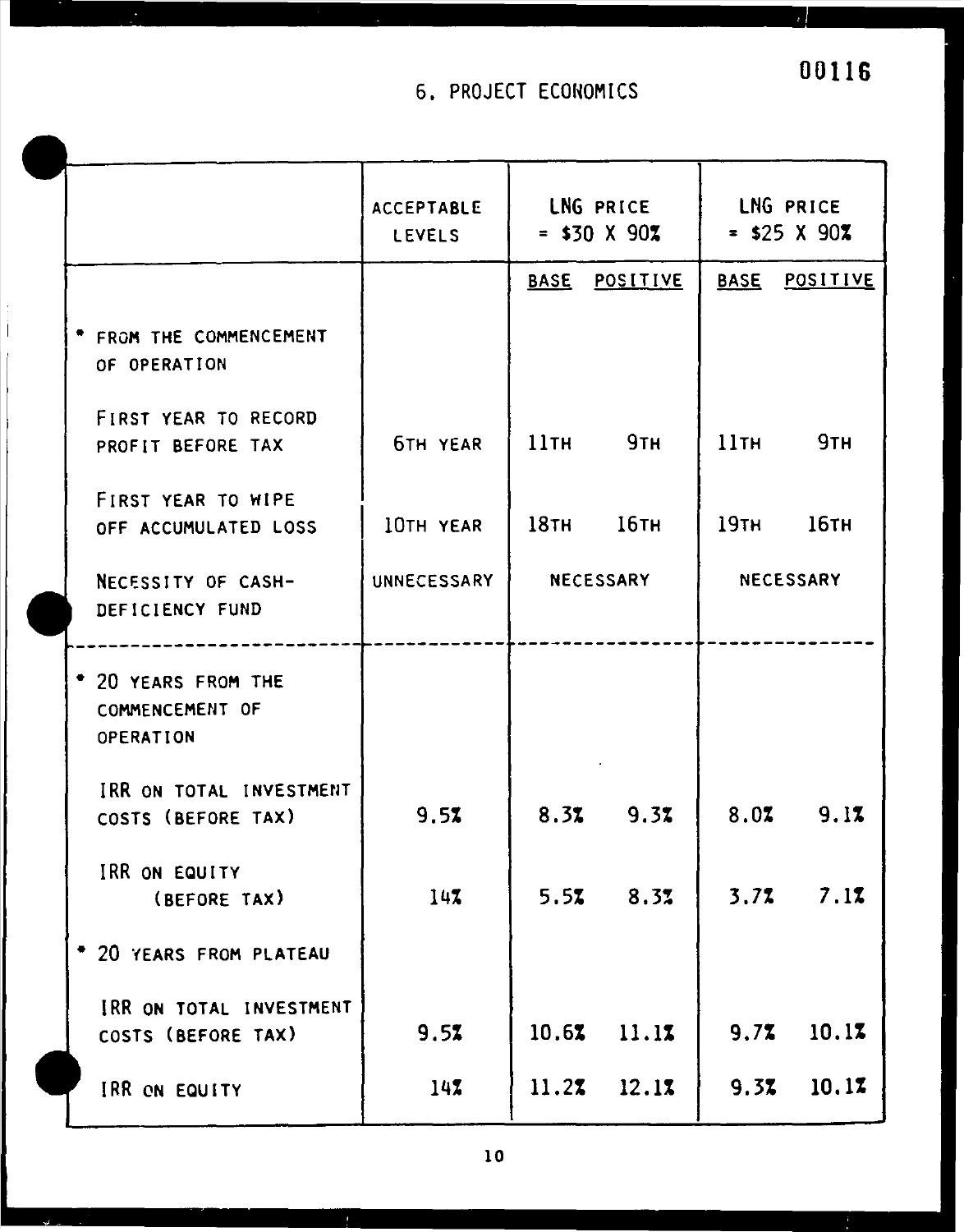

# PROJECT ECONOMICS

- PROJECT ECONOMICS HAS BEEN EVALUATED FOR THE CASES OF LNG DEMAND PREDICTED UNDER DIFFERENT LNG PRICES ASSUMED AT 90 AND 80 PERCENT CRUDE PARITY (FOR BOTH \$30 AND \$25 CASES), FEED GAS COST IS HEREIN ASSUMED AT 10-20 PERCENT OF LNG PRICE, C!F,
- THE OUTLET FOR THIS PROJECT HAS BEEN ASSUMED AT 90 PERCENT OF THE PREDICTED LNG DEMAND IN THE BASE CASES, AND 110 PERCENT IN THE POSITIVE CASES RUN FOR REFERENCE.
- THE METHODOLOGY USED HEREIN FOR ECONOMIC EVALUATION IS "WITHOUT ESCALATION", INTEREST RATE HAS BEEN ASSUMED AT 9.5 PERCENT ANNUALLY AS THE REAL RATE.
- As SHOWN IN THE TABLE, THE HURDLES FOR PROJECT-ECONOMICS EVALUATION HAVE NOT BEEN CLEARED IN EVERY RESPECT IN EVERY CASE, AS FAR AS THE LNG OUTLET IS SOUGHT FOR ONLY IN THE JAPANESE MARKET,
- LARGER DEMAND CREATED BY FURTHER PRICE DISCOUNT DOES NOT MAKE UP RESULTANT REDUCTION OF SALES REVENUE, SOME IMPROVEMENTS

## ARE SHOWN IN THE POSITIVE CASES BUT STiLL UNDER THE ACCEPTABLE

#### LEVELS.





1 . --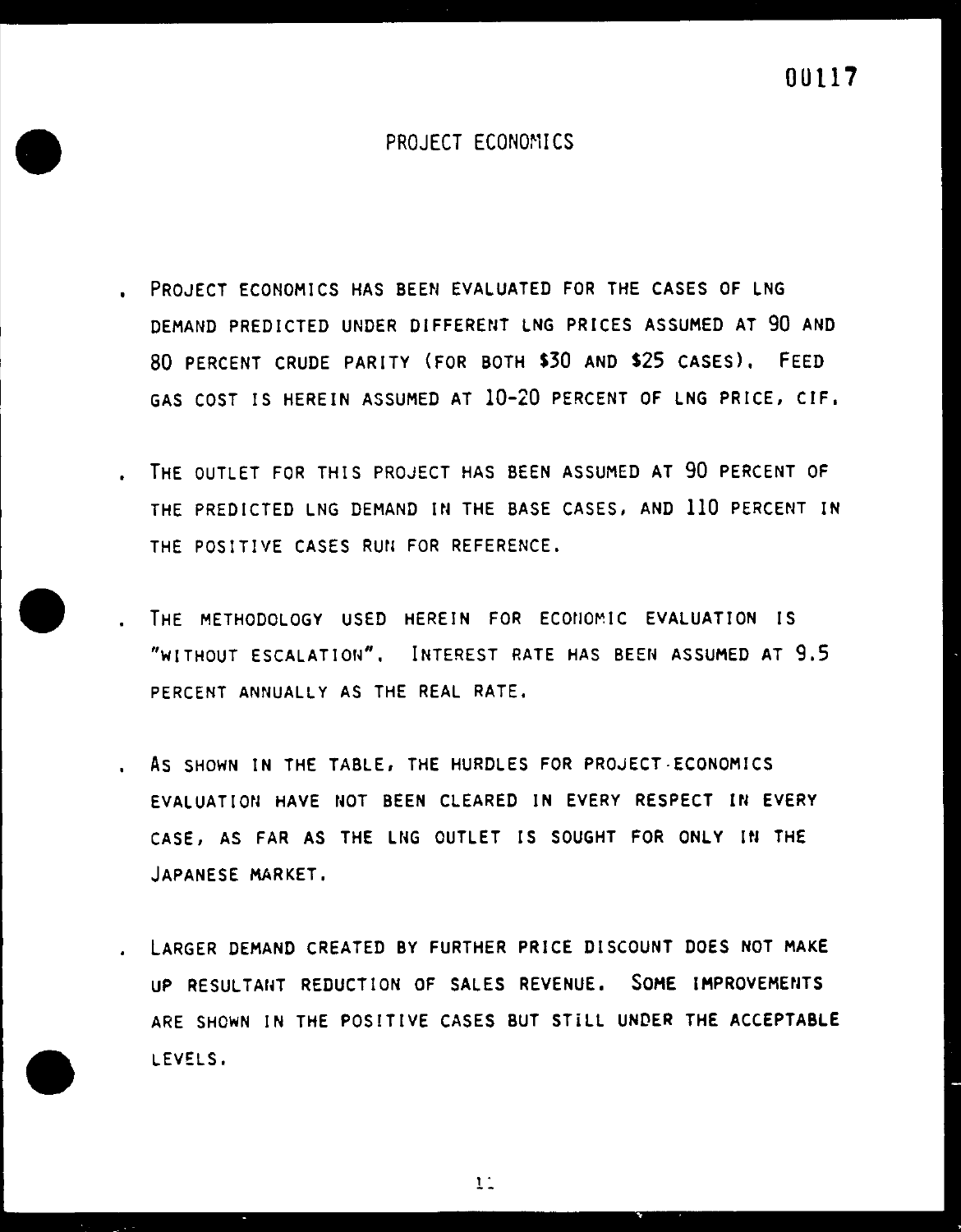7. LNG DEMAND REQUIRED TO JUSTIFY PROJECT ECONOMICS ( IN MILLION TON ANNUALLY)

JAPANESE DEMAND IN BASE CASE (90% OF PREDICTED DEMAND)

REQUIRED DEMAND LEVEL (S25x0.9 CASE)

14.0

 $\bullet$ 

00118



12

 $\bullet$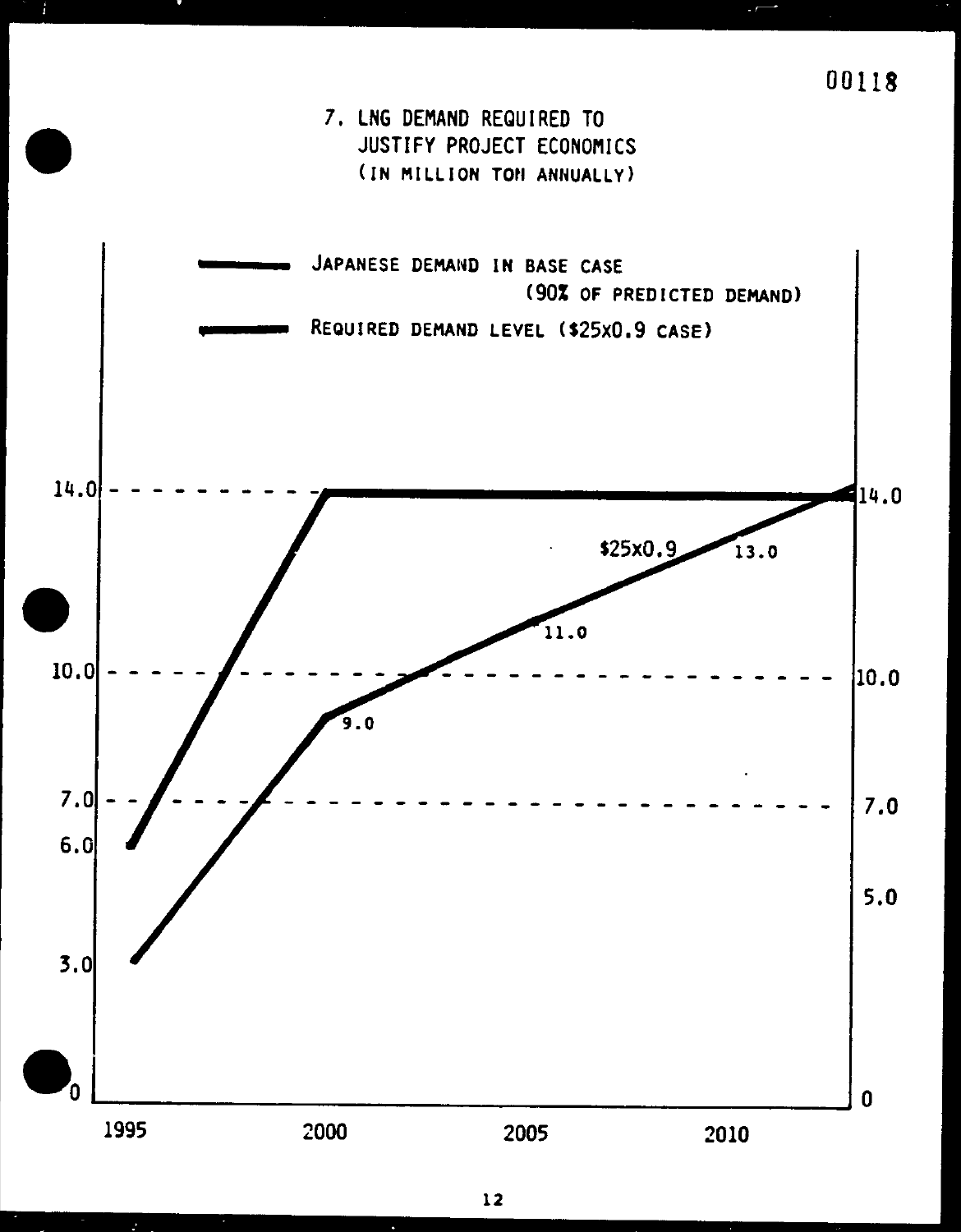MAGNITUDE OF INCREMENTAL LNG DEMAND IN JAPAN AND SLOW GROWTH THEREOF DO NOT JUSTIFY INVESTMENT IN A LARGE SCALE PROJECT SUCH AS THIS ONE.

IN ORDER FOR THIS PROJECT TO BE ECONOMICALLY VIABLE

LNG DEMAND REQUIRED TO JUSTIFY PROJECT ECONOMICS

![](_page_15_Picture_3.jpeg)

DEMAND LEVELS PREDICTED HEREIN FOR JAPAN, TOGETHER WITH BRIDGING SUPPLY TO PRESERVE LNG DEMAND BEFORE THE PROJECT COMES ON LINE.

INCREMENTAL DEMAND OUTSIDE JAPAN IS NEEDED IN ADDITION TO THE

- TRIAL CALCULATIONS INDICATE THAT SUCH INCREMENTS ARE IN AN ORDER OF THREE MILLION TONS AT THE TIME OF THE PROJECT COMPLETION INCREASING TO FIVE MILLION TONS WITHIN SIX YEARS.
	- THE INCREMENTAL DEMAND, IF SECURED, MAKES THE PROJECT ECONOMICALLY FEASIBLE IN THE BASE CASE AT \$25 X 0.9 PRICE, SATISFYING ALL THE YARDSTICKS FOR ECONOMIC EVALUATION ESTABLISHED FOR THIS STUDY, THOUGH MARGINALLY, THE PROJECT ECONOMICS SHOULD LOOK BETTER IN THE \$30 x 0.9 PRICE CASE.

![](_page_15_Picture_7.jpeg)

 $\bullet$ 

 $13$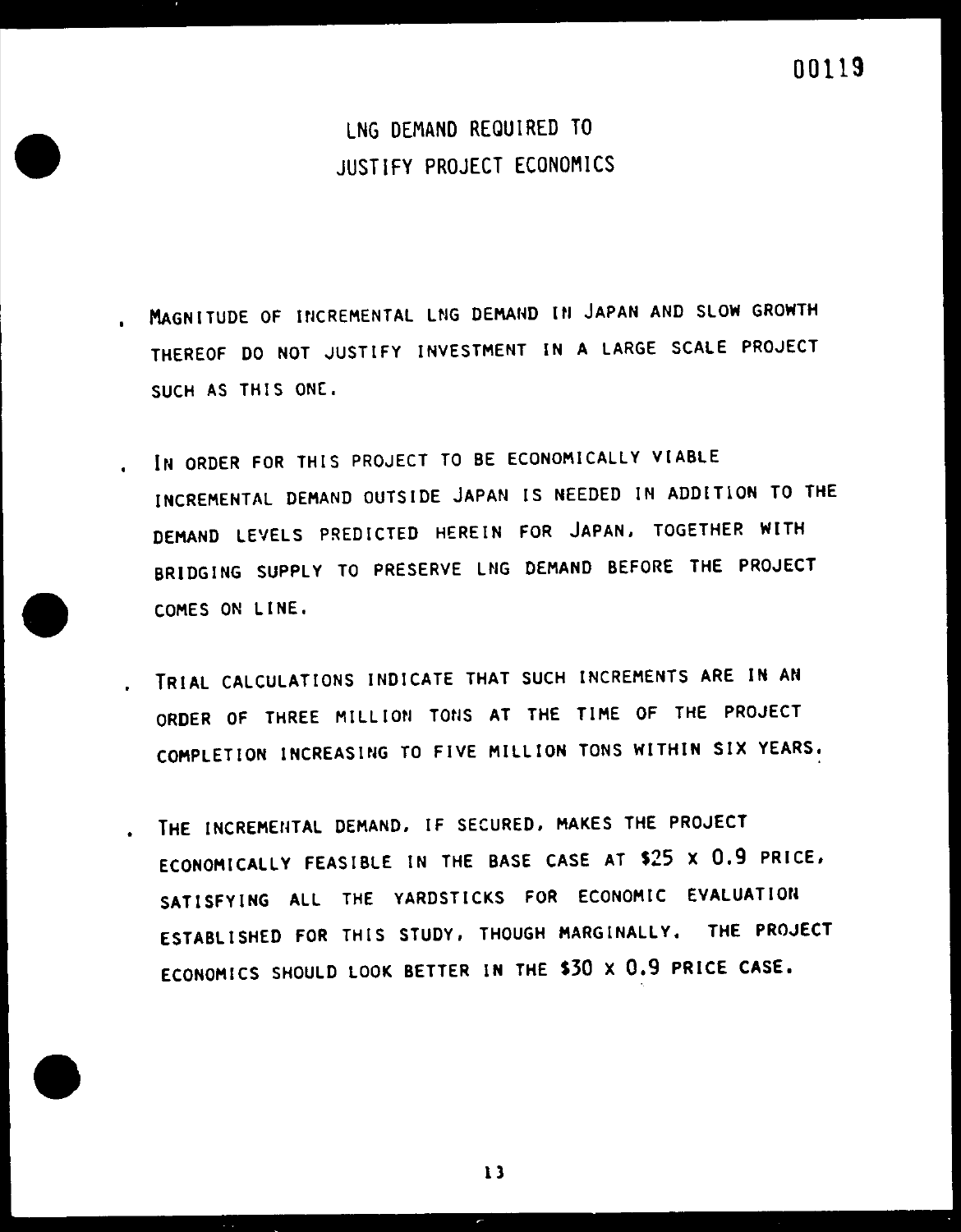• •

#### II DISCUSSION

#### 1. The Basic Nature of This Study

- 1.1 The AAGS Project has been planned assuming delivery of natural gas existing in the North Slope area in the State of Alaska through a 1,300 km 1800miles) pipeline system to South Alaska and liquefaction of the natural gas there for sale in Japan and other Far Eastern markets.
- 1.2 This study has been conducted on the basis of the STUDY AGREEMENT concluded between the U.S. and Japanese parties which provides, among all, the following understanding;

- 1.2.1 The purpose is solely to conduct a pre-feasibility study to develop initial, conceptual evaluations of the project.
- 1.2.2 Participation in the study by either party will not imply a commitment by either party for the purchase or sale of LNG or for conducting a feasibility study of the Project.
- 1.2.3 LNG demand predicted in this study covers only • that of domestic demand in Japan.
- 1.3 LNG demand in Korea and Taiwan has been simultaneously surveyed on a preliminary basis by the U.S. side and the results of the U.S. survey will be integrated with LNG demand predicted in this study for Japan.
- 1.4 The u.s. side will be responsible for coordinating the review of this study as appropriate and seek input from

# natural gas suppliers during the consensus building period.

![](_page_16_Picture_12.jpeg)

Λ,

- 1 -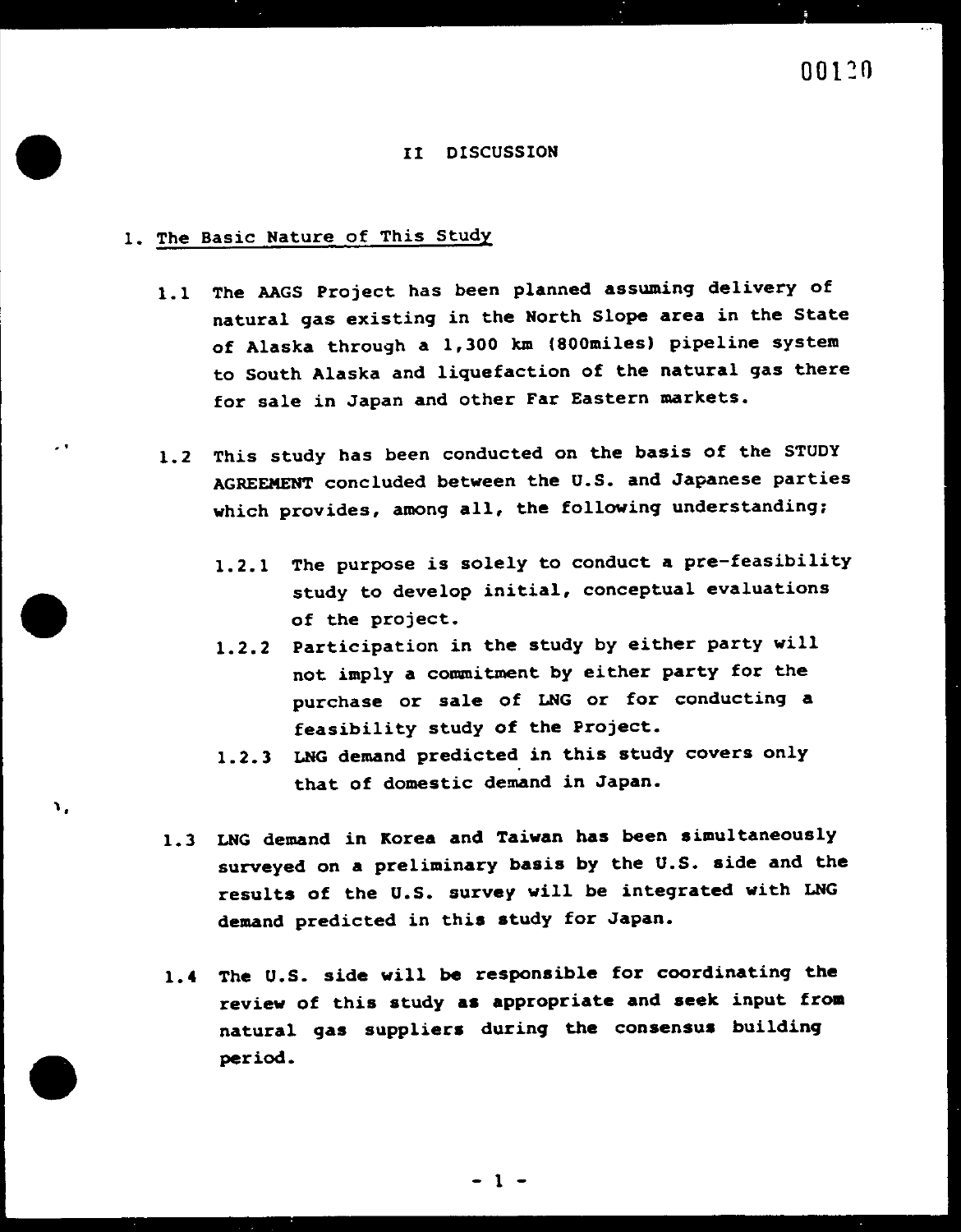# 2. Progress Made

F.

 $\bullet$ 

Committee Meeting

![](_page_17_Figure_6.jpeg)

00121

|          | Meeting                          | Date            | Achievements                                                                                                                                                                                                                                          |
|----------|----------------------------------|-----------------|-------------------------------------------------------------------------------------------------------------------------------------------------------------------------------------------------------------------------------------------------------|
|          | a) Kick-Off                      | July'85         | Time schedule, staffing and<br>organization for study.                                                                                                                                                                                                |
|          | b) 2nd M.S.                      | Sep. '85        | Direction of facility study;<br>Basis of LNG demand forecast<br>and economic analysis.                                                                                                                                                                |
|          | c) $3rd$ M.S.                    | Jan. '86        | Interim report on Demand<br>Forecast; Method of economic<br>analysis, presumptions for<br>test-run of computer models;<br>Presumptions for conceptual<br>designs of Alaskan & Japanese<br>facilities.                                                 |
|          | $d)$ 4th M.S.                    | Apr.'86<br>٠    | Interim report on Demand<br>forecast and discussions on<br>a success scenario; Interim<br>report on the conceptual design<br>of Alaskan facilities and<br>discussions thereof; Discussions<br>on the conceptual design of the<br>Japanese facilities. |
| e)       | <b>Facility Group</b><br>Meeting | July'86         | Presentation/discussion of<br>Bechtel study; Report on gas<br>reserve; Screening of presump-<br>tions for a success scenario.                                                                                                                         |
|          | $f)$ 5th $M.S.$<br>٠             | $Sep.$ '86      | Presentation/discussion of<br>demand forecast; Screening of<br>cases for further analysis;<br>Integration of demand fore-<br>cast and economic analysis.                                                                                              |
| <b>q</b> | 6th M.S.                         | <b>Feb. '87</b> | Integration of the study<br>results and discussion on the<br>outline of the draft report.                                                                                                                                                             |
| h)       | Executive                        | May '87         | Final joint report (draft)                                                                                                                                                                                                                            |

![](_page_17_Figure_7.jpeg)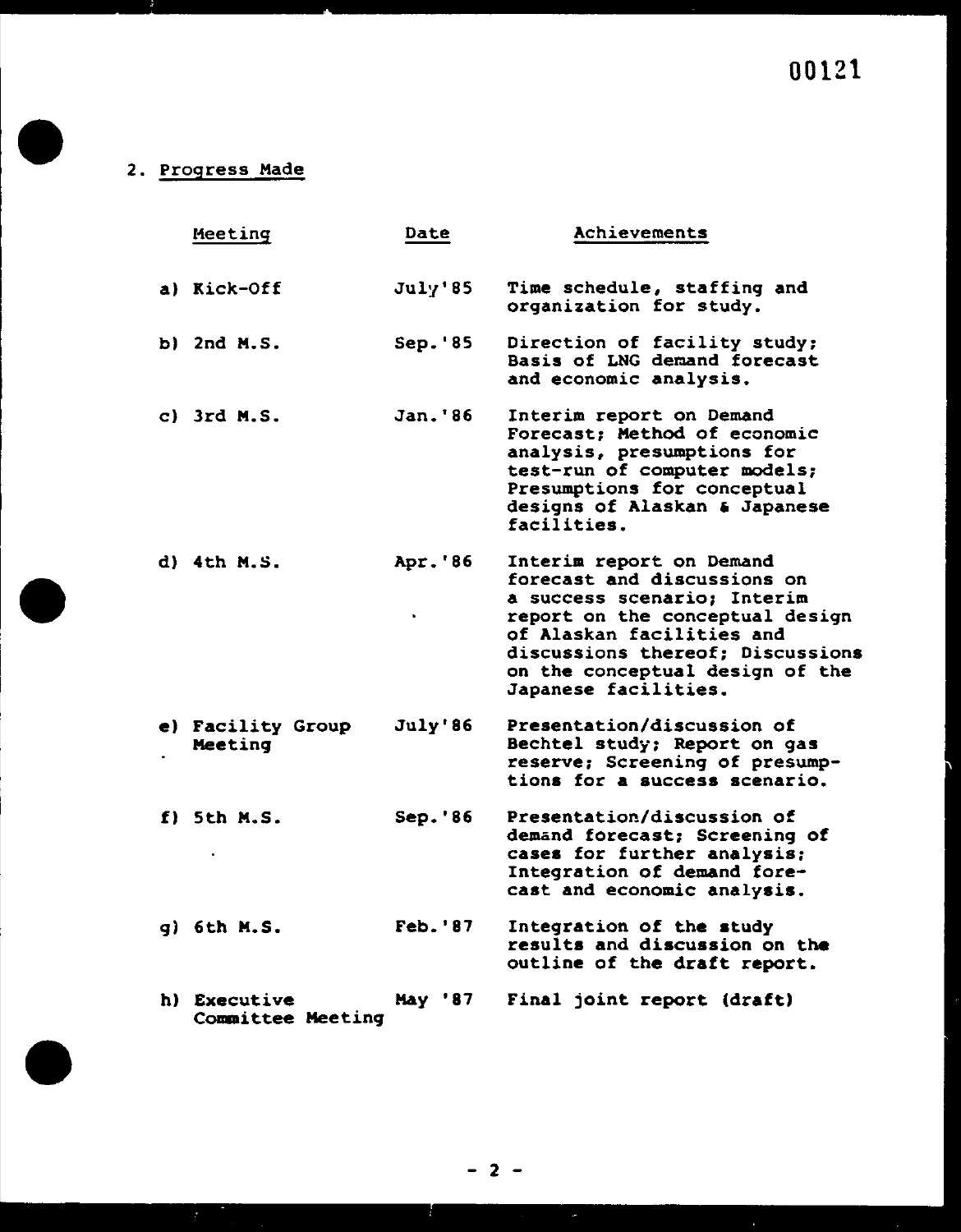00122

- 3. Outcome of Technical Study
	- 3.1 Basis of the Project
		- a) LNG Supply 14 million tons annually as the base case (maximum capacity - Technically Achievable)

b) Gas Reserve

Producing Reservoirs - 26 TCF Potential - 70 TCF approx.

- c) Heating Value of the LNG product  $10,430$  Kcal/Nm<sup>3</sup> (1,110 BTU/CF)
- 3.2 Planned Facilities
	- a) Gathering Existing
	- $2 + \text{range at } 9.2 \text{ million tons/year}$

- 3.3 Investment Cost Estimated (in January 1986 U.S. dollar)
	- a) Additional well develop-<br>ment/gas gathering Additional well develop<del>"</del> - (outside the scope of this study<br>ment/gas gathering - - (outside the scope of this study
	- b) Conditioning \$1,340 MM
	- c) Pipeline  $-$  55,440 MM
	- d) Liquefaction
	- e) Storage/Loading  $-$  \$1,860 MM Sub. Total \$8,640 MM
	- $f)$  LNG carriers \$2,370

![](_page_18_Picture_18.jpeg)

- 
- (Freight cost  $64.77/MMBTU$  or  $$33.28/T)$

| b)    |             | Conditioning - 2 trans at 9.2 million tons/year<br>(1160 MM SCFD)                                        |  |
|-------|-------------|----------------------------------------------------------------------------------------------------------|--|
|       | c) Pipeline | $-1$ X 36 inches for 1,300 KM, (800 miles)<br>all buried, $156$ KG/ $cm^2$ g (2220 psig)                 |  |
| d)    |             | Liquefaction - 4 trans at 4.2 million tons/year<br>$(530$ MM SCFD)                                       |  |
|       | e) Storage  | - 4 tanks at $127,200$ kl (800,000Bbl),<br>5.3 days supply, with site secured<br>for additional 4 tanks. |  |
| $f$ ) | Loading     | - 2 berths                                                                                               |  |
| g)    |             | LNG carriers - 15 vessels of 125,000 Kl cargo space.                                                     |  |

![](_page_18_Picture_24.jpeg)

![](_page_18_Figure_25.jpeg)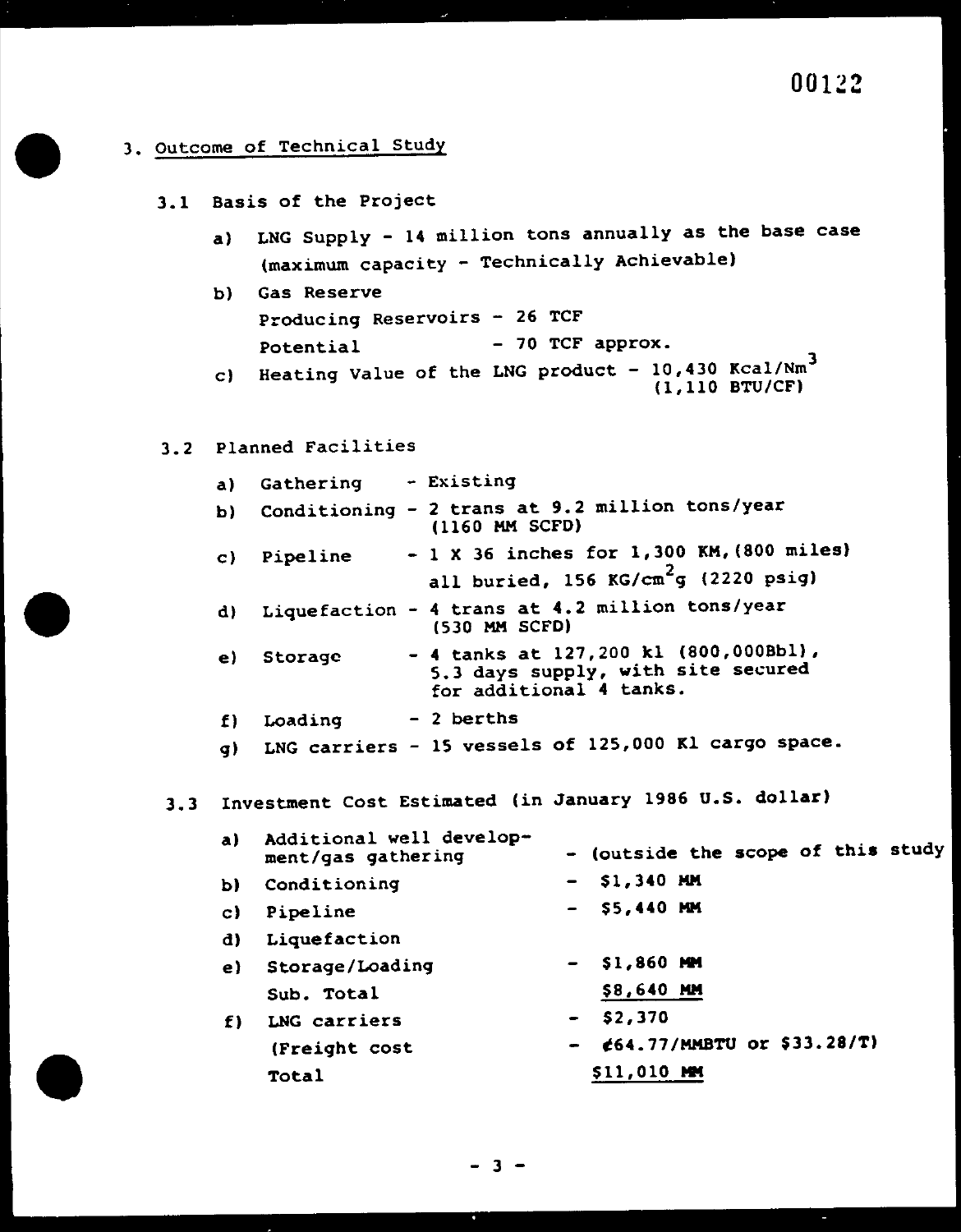J.

- g) Receiving Terminal Power generation plant  $type (2000MW)$  - \$530MM Town Gas Type (lMM T/Y) - \$410MM
- 3.4 Construction Period (the standard case) Following are the probable time lengths required for each phase and bridging, after completion of phase I which is the prefeasibility study now complete.

a) Coordination for entry into Phase  $I I^*(1)$  -- 2 years (assumed)

b) Phase II (Basic Design &  $F/S$ ) -- 3 years

c) Cocrdination for entry into Phase III<sup>\*</sup>  $(2)$  -- 1 year (assumed)

d) Phase III (Detail Design & Construction)  $-$  5 years

- b) U.S. to establish a consensus for whether or not to export LNG if conditions are satisfied in the future.
- c) Consensus making for how to form responsible organizations
- d) Assessment and decision on expenditures required for Phase II. (Japan, U.S.)

 $*(2)$  a) To enter into a sell/purchase contract. (Japan, U.S.)

(Total: 11 years is the standard case. The period could be longer or shorter depending on studies and coordinations required for decision making.)

\*(1) al Japan to establish a consensus for whether or not to purchase LNG if conditions are satisfied in the future.

- b) Formation of responsible companies. (Japan, U.S.)
- c) Decision on the total investments. (Japan, U.S.)

![](_page_19_Picture_15.jpeg)

![](_page_19_Picture_16.jpeg)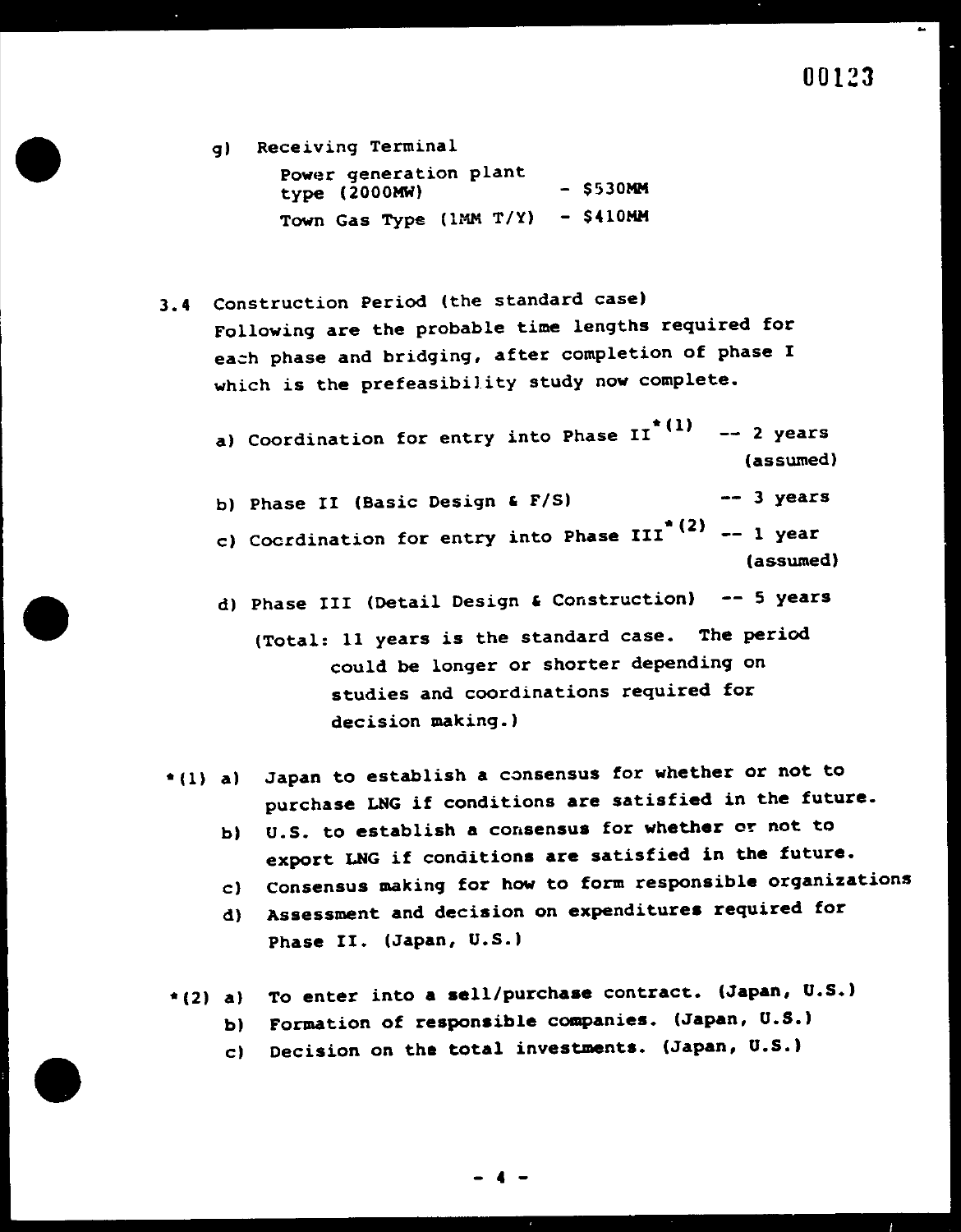# 00124

 $\Delta\mathbf{m}$ 

#### 4. LNG Demand Forecast

#### 4.1 Objective

To predict LNG demand in Japan for the concerned period and to assess conditions on which the Alaskan LNG can penetrate into the Japanese market.

#### 4.2 Methods for demand forecast

technologies and new consuming areas has been studied independently from the economic model study.

- al Econometric Model (consistinq of macro economic model, industry relation model and enerqy demand-supply model) developed by IEE for 1985-2010.
- bl Scenario study using a simplified model for 2010-2030.
- cl Potential LNG demand that has been created by new

4.3 Results from the econometric model study for 1985-2010

4.3.1 Presumptions for demand forecast

The presumptions include IEE's view on, among all, chanqes in economic-industrial structures and • livinq mode that will be caused by external elements such as appreciation of the Japanese currency, trade frictions and devaluated oil price. Also included therein are IEE's view on energy sources for power generation, new mode of power generation, new energy sources and broader application of co-generation system. The main presumptions are summarized below.

![](_page_20_Picture_12.jpeg)

il Real economic growth

3.1\ annually for 2000/1985

2.5, annually for 2010/2000

![](_page_20_Figure_16.jpeg)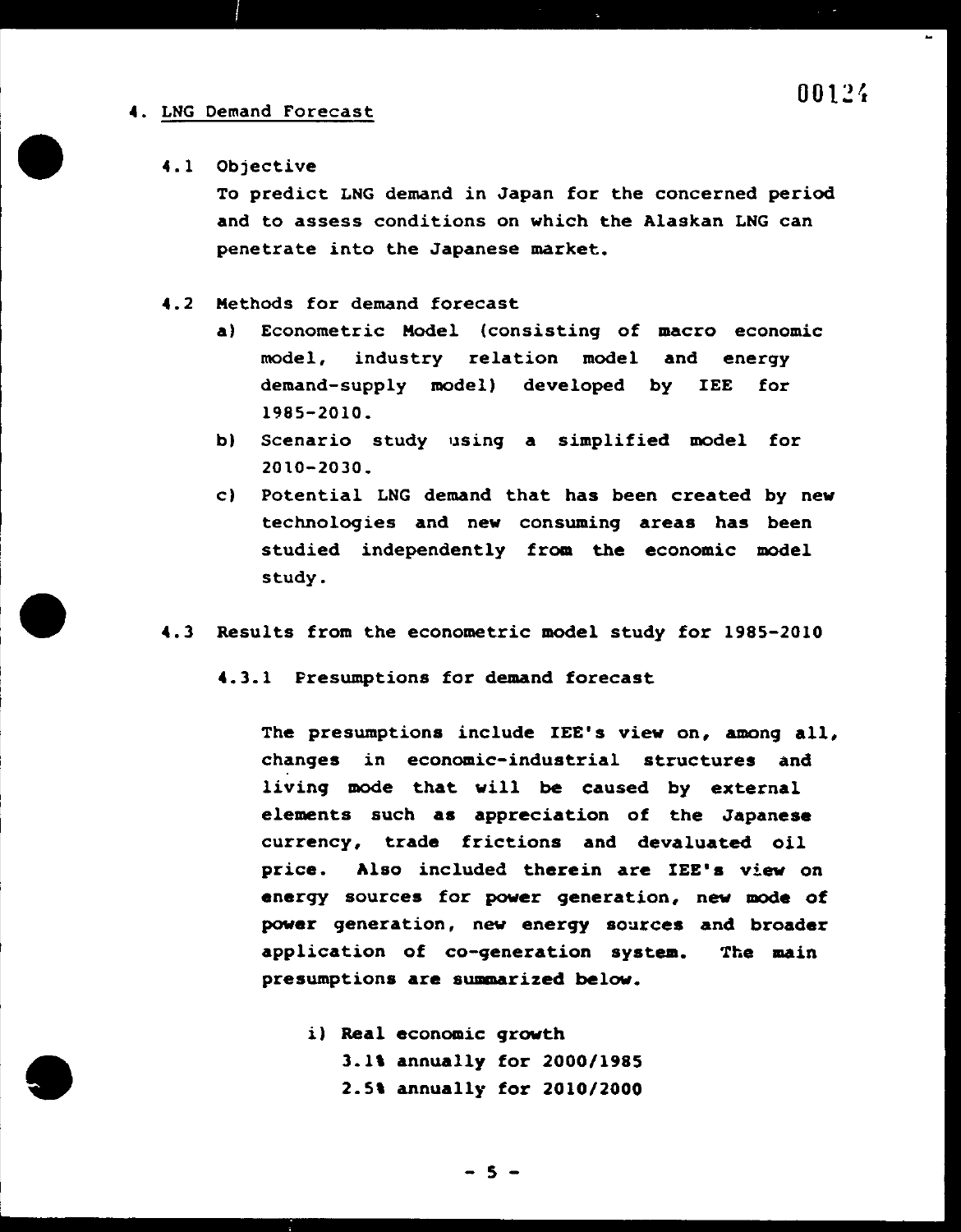Yen will keep its appreciation supported by continuing trade surplus. Export will level off due to trade frictions and yen appreciation; and economic growth will be supported by domestic demand that will not be sufficient for higher growth.

ii) Industrial Structure - Substantially changing

million tons in 2000 and 43 million tons in 2010 from 100 million tons in 1985.

Cases for screening are produced by combinations of the assumptions set below. Since it is considered that sufficient LNG demand will not exist in Japan if price is assumed at the crude oil parity, potential • expansion of LNG demand is examined herein by discounting LNG price.

Japan's fundamental industry producing base materials will be scaled down to the level of its domestic demand because of increased import and decreased export. Crude steel production, for example, will decrease to 75

• LNG price (Real price, CIFI 100% crude price

iii) Other presumptions

80,

90, •

• Oil price (Real price, FOB), \$/BBL

•

![](_page_21_Figure_12.jpeg)

![](_page_21_Figure_13.jpeg)

![](_page_21_Figure_14.jpeg)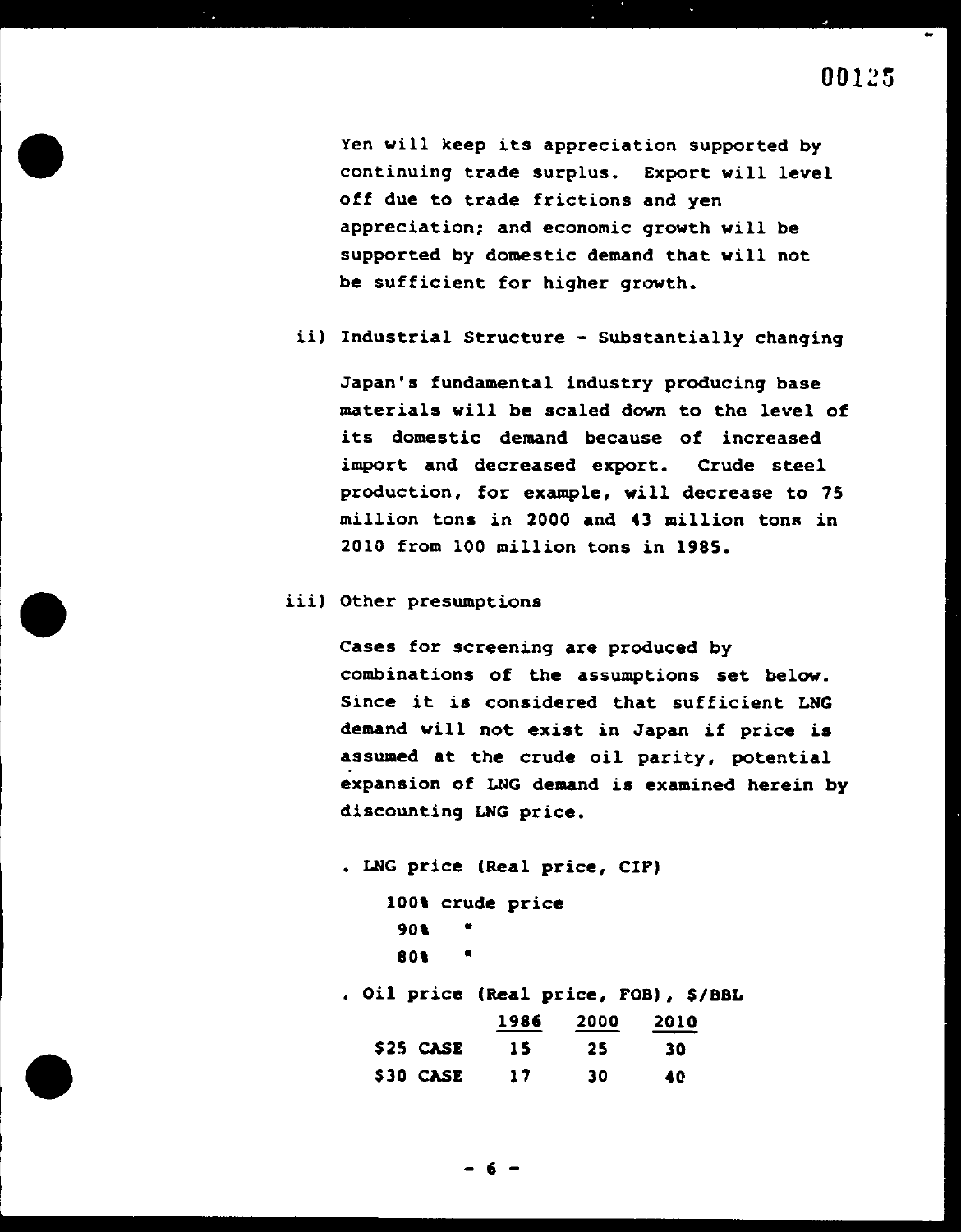00126

• Coal pr;.ce (Real price, CIF), \$/Ton  $1986 - 42$  $1990 - 46$  $2000 - 54$ 

• Nuclear power generation capacity in 2000

51 GW in \$25 crude oil price case 53 GW in \$30 crude oil price case

## 4.3.2 Demand predicted through lEE Econometric Model

Three scenarios, conventional scenario, oil boom scenario and gas boom scenario, have been drawn on the basis of predictions obtained from the computer study for 2000. All these scenarios indicate that LNG demand in 2030 will exceed that in 2010.

|           |      | \$30 CASE |                       | \$25 CASE |      |      |
|-----------|------|-----------|-----------------------|-----------|------|------|
| LNG Price | 100% | 90        | 80%                   | 100%      | 90   | 80%  |
| 1995      | 35.9 | 35.9      | 36.0                  | 36.7      | 36.8 | 37.6 |
| 2000      | 39.5 | 40.3      | 41.1                  | 41.8      | 43.3 | 44.1 |
| 2005      | 40.8 | 41.8      | 43.3                  | 43.5      | 45.3 | 46.9 |
| 2010      | 42.3 | 43.6      | 45.6                  | 45.3      | 47.6 | 50.0 |
|           |      |           | (LNG Demand in MMT/Y) |           |      |      |

Please refer the attachments for details.

4.4 Results from 2030 scenario study

Potential demand of LNG for supply of city g<mark>as in new</mark> geographical areas has been predicted through competitiveness analysis. Japan is divided into 11 blocks in the model which has 4 sub. models classifying tha potential markets by population in the city areas,

4.5 Potential demand of LNG in new geographical areas

- 7 -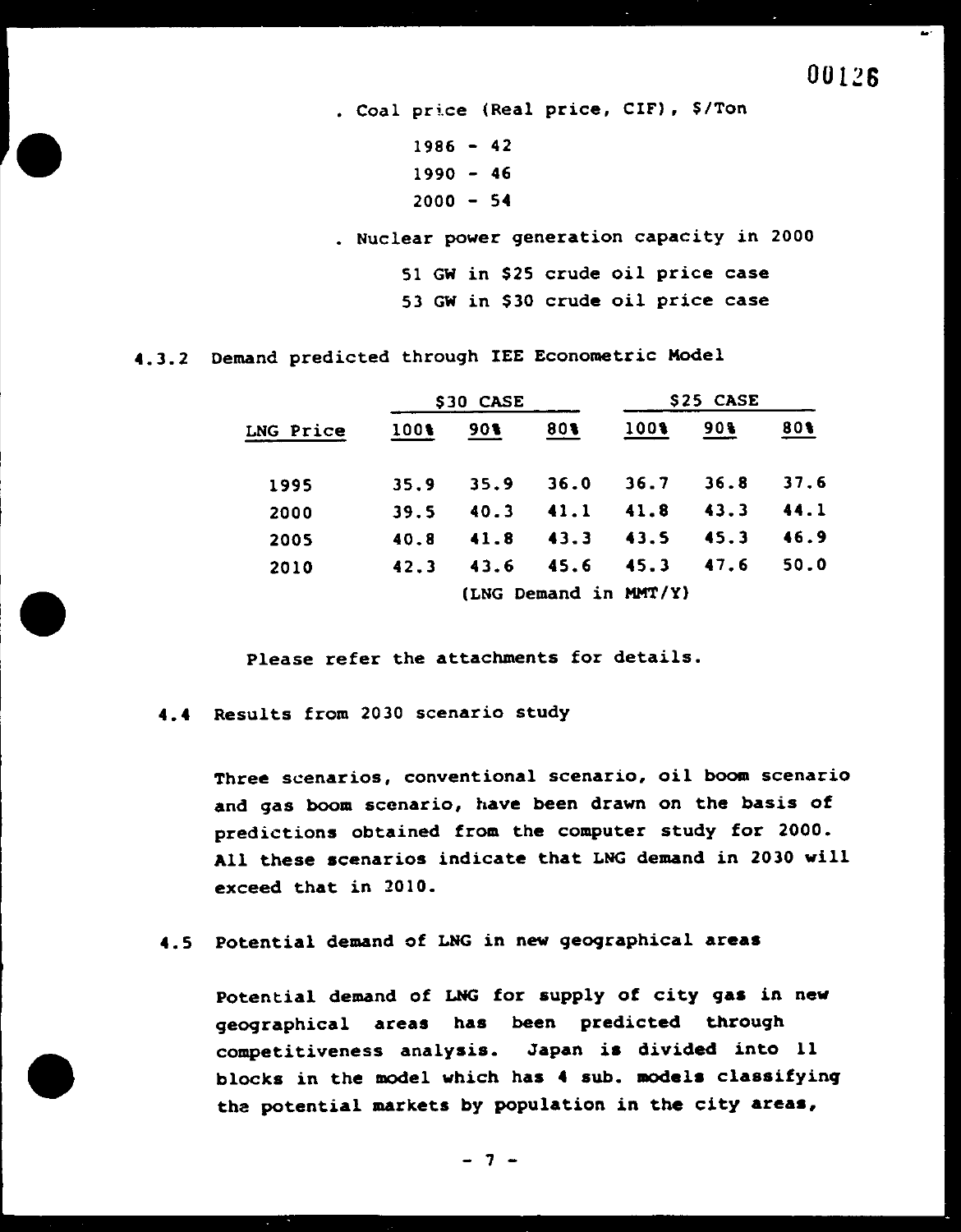gas (LPG) demand, access to gas pipeline system. LNG is picked up where it is competitive at given I.NG price and demand elasticity to the price of gas. Demand predicted herein as summarized below is the potential demand in addition to the demand predicted in 4.3.

|      |      | \$30 CASE |       | \$25 CASE |                            |  |
|------|------|-----------|-------|-----------|----------------------------|--|
|      | 1008 | 90        | 80%   | 60f       | 80%                        |  |
| 1995 | 280  | 330       | 390   | 460       | 510                        |  |
| 2000 | 400  | 600       | 790   | 880       | 1,050                      |  |
| 2005 | 610  | 780       | 940   | 1,030     | 1,150                      |  |
| 2010 | 820  | 930       | 1,040 | 1,190     | 1,270                      |  |
|      |      |           |       |           | $(in 1,000$ tons annually) |  |

4.6 Estimated total LNG demand in Japan

|      |      | \$30 CASE | \$25 CASE              |      |      |
|------|------|-----------|------------------------|------|------|
|      | 100% | $90$ \$   | 80%                    | 908  | 80%  |
| 1995 | 36.2 | 36.3      | 36.4                   | 37.2 | 38.1 |
| 2000 | 39.9 | 40.9      | 41.9                   | 44.1 | 45.2 |
| 2005 | 41.4 | 42.6      | 44.2                   | 46.3 | 48.1 |
| 2010 | 43.1 | 44.6      | 46.7                   | 48.7 | 51.3 |
|      |      |           | (LNG Demand in MM/T/Y) |      |      |

|       |                             |  |  | LNG demand & nuclear capacity predicted for 2000 |  |  |               |  |             |           |  |
|-------|-----------------------------|--|--|--------------------------------------------------|--|--|---------------|--|-------------|-----------|--|
|       |                             |  |  |                                                  |  |  | by the others |  |             |           |  |
|       |                             |  |  |                                                  |  |  | LNG, MM T/Y   |  | Nuclear, GW |           |  |
| MITI* |                             |  |  |                                                  |  |  | 41.5          |  |             | 62        |  |
|       |                             |  |  | E. P. Association $25.0-30.0$                    |  |  |               |  |             | $54 - 59$ |  |
|       | (for power generation only) |  |  |                                                  |  |  |               |  |             |           |  |

 $(36.0-41.0)**$ 

# Gas Association 42.3 59 P.A.J. 34.6 53

![](_page_23_Figure_9.jpeg)

![](_page_23_Picture_10.jpeg)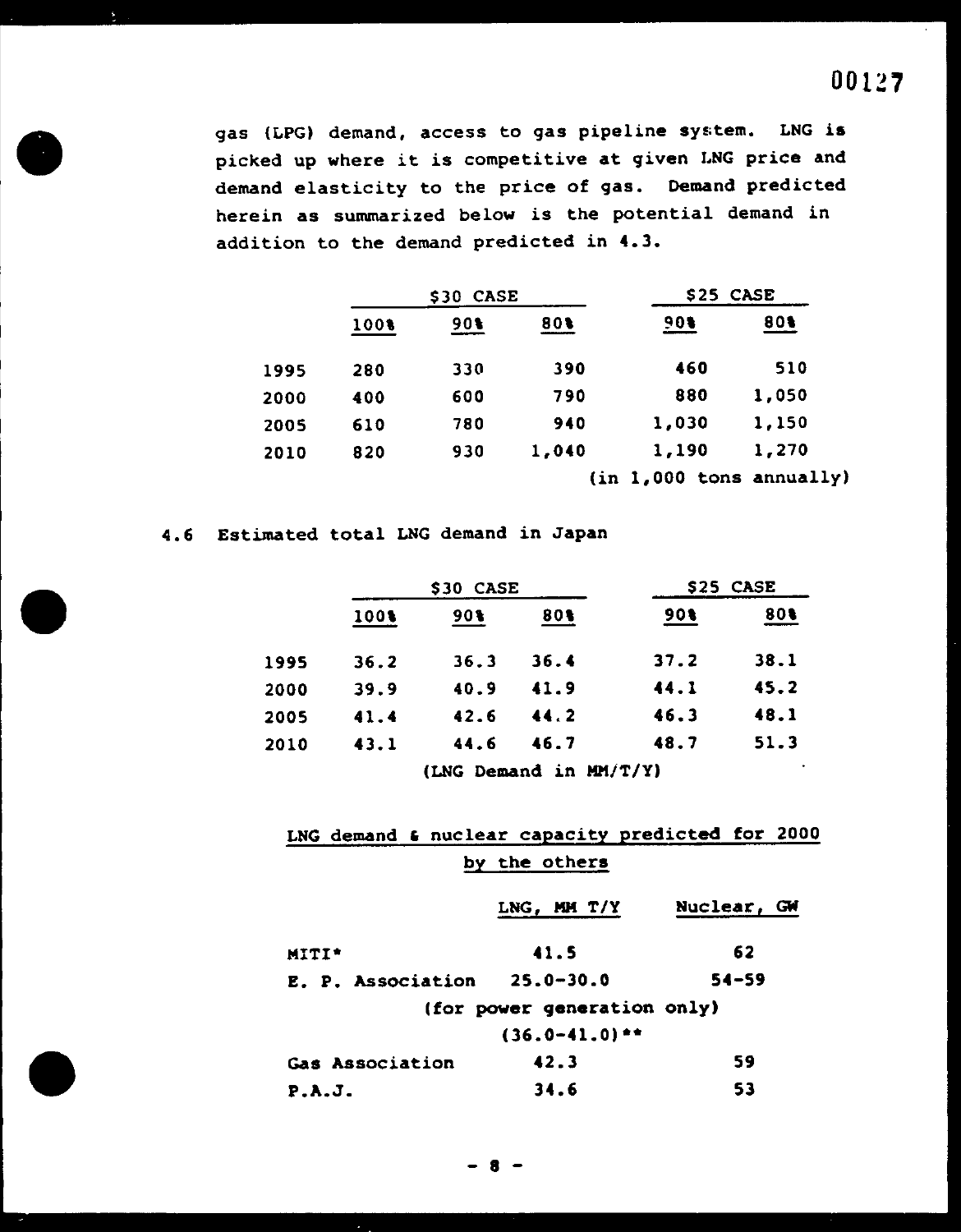- \* Per 1983 Long Range Plan and changes in economic environment thereafter not reflected.
- \*\* Added by l,lOOMT/Y predicted by IEE for city gas demand.

Note: It is estimated that LNG price is assumed at the crude oil parity in those predictions.

# 5. A screening study for economic feasibility

A screening study for economic feasibility was conducted for 72 cases based on combinations of assumptions. The assumptions were (1) LNG price herein assumed at 100%, 90% and 80% of crude oil energy parity, (2) feed gas cost herein assumed at 0\ to 20\ of LNG price CIF Japan, (3) LNG supply assumed herein at full capacity supply from the commencement of operation and (4) the capital cost for the four cases as shown below.

| Annual Capacity                 | Capacity Cost      |
|---------------------------------|--------------------|
| in Million Tons                 | in Billion Dollars |
| 14.0                            | 8.6                |
| 10.5                            | 7.5                |
| 7.0                             | 6.0                |
| $\blacksquare$<br>7.0 then 14.0 | 8.9                |

Based on these screeninq studies, cases for integrated analysis were narrowed as follows:

ll LNG price at 90\ and 80\ of crude oil energy parity

- 2) Feed gas cost at 10% of LNG price CIF Japan
- 3) LNG supply to match the forecast in section 4
- 4) Design concept to be:

#### a) Full scale 14 mm tons/yr capacity

b) Phased build up design

![](_page_24_Picture_14.jpeg)

![](_page_24_Picture_15.jpeg)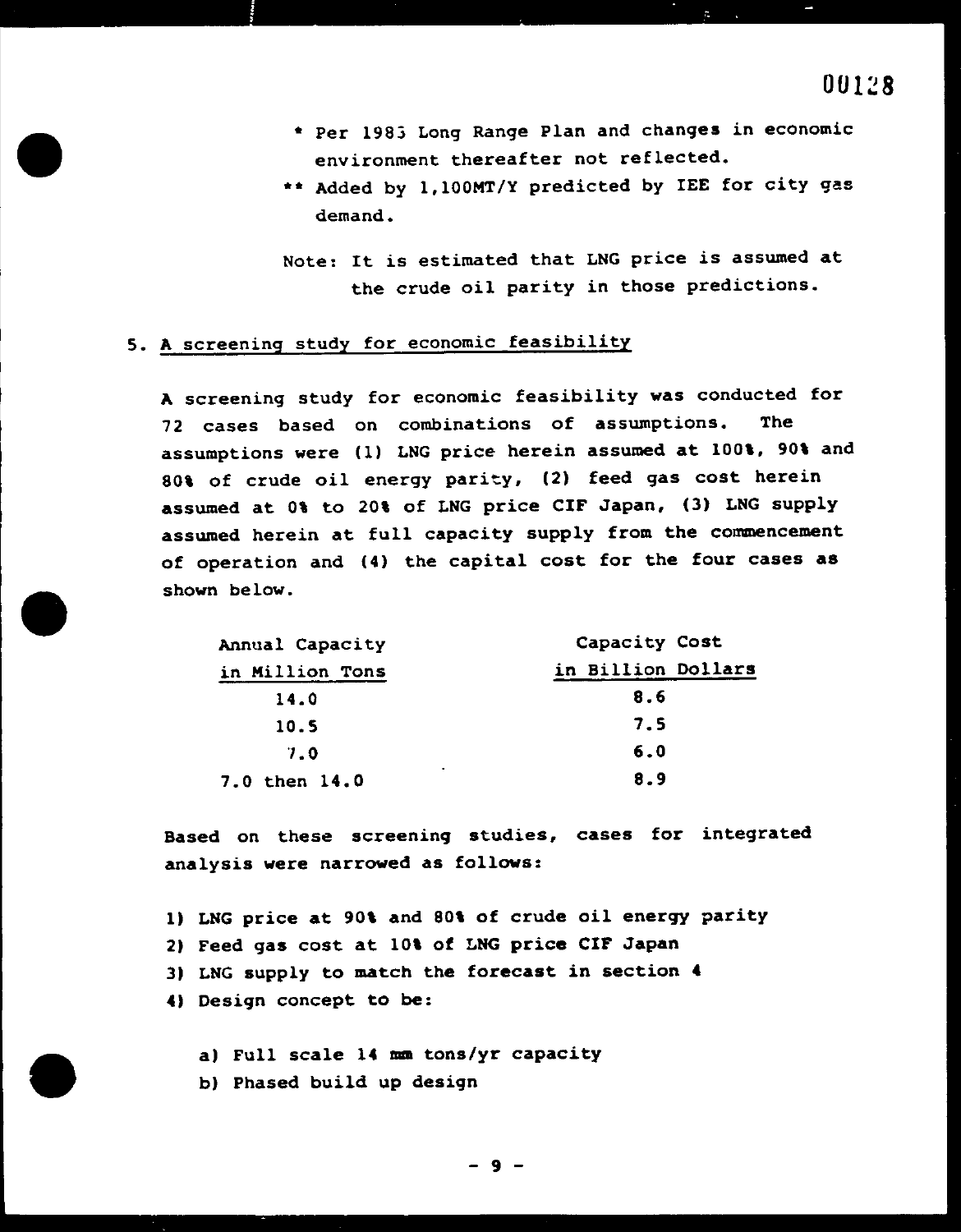•

The case of 10.5 million ton annual capacity is economically feasible, depending on LNG price assumed, if the outlet is secured facilitating full capacity operation right after the project completion. This case, however, was not included in the cases for integrated analysis because the Japanese LNG demand surveyed does not facilitate full capacity operation from the beginning.

- 1) Interest rate on debt 9.5\
- 2) Debt Equity Ratio 75%/25%
- 3) Project Contract Life 20 years after commencement of operation
- 4) Internal Rate of Return on Total Investment 9.5% -- Profitability yardstick
- 5) Internal Rate of Return on Equity 14% -- Profitability yardstick
- 6) First year to record profit (before tax) within 6 years from the commencement of operation -- Bankability yardstick
- 7) First year to wipe off accumulated deficit within 10 years from the commencement of operation

The basic financial criteria used in the screening study and the integrated analysis described in section 6 are:

- 8) All evaluations are performed without escalation
- 6. Integration Study

The studies made in the foregoing sections of 3 through 5 are integrated herein to predict the outlet for Alaskan LNG and to

![](_page_25_Picture_14.jpeg)

-- Bankability yardstick

# optimize the capacity of the project and the time of the project coming on line in light of the sales tonnage expected for each year.

 $-10 -$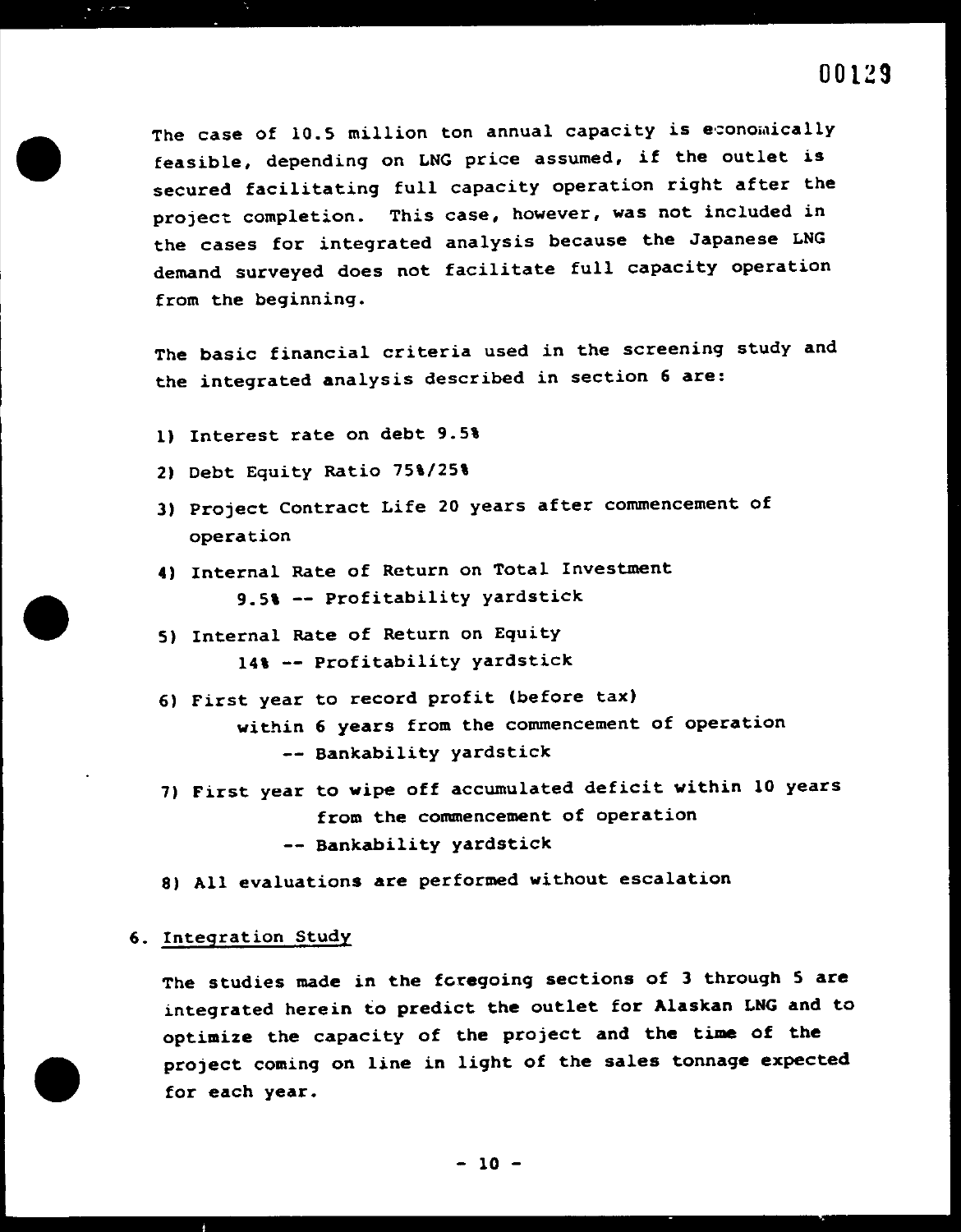•

# 00130

6.1 Incremental LNG demand in Japan

6.1.1 LNG demand predicted through lEE's Econometric Model reflects (1) changes expected in the industrial structure, (2) growth in GNP and power demand and (3) nuclear capacity expansion, predicted in a manner and at levels generally accepted. Therefore, this forecast should be understood to be a reasonable prediction for use in this preliminary feasibility study of AAGS Project.

 $S = \mathcal{F}_k$ 

6.1.2 The IEE Econometric Model does not contain possible LNG demand expansion into local cities. This section has been examined separately as

> already briefed. Therefore, the total expected demand is a sum of demand forecast through the econometric model and this potential demand studied separately.

|  | LNG Demand in 1995-2010    |
|--|----------------------------|
|  | $(in 1,000$ tons annually) |

| Case      | 1995   | 2000   | 2010   |
|-----------|--------|--------|--------|
| \$30x100% | 36,200 | 39,900 | 43,100 |
| 90%       | 36,300 | 40,900 | 44,600 |
| 80%       | 36,400 | 41,900 | 46,700 |
| \$25x 90  | 37,200 | 44,100 | 48,700 |
| 80%       | 38,100 | 45,200 | 51,300 |

(Ref. Table ll

6.1.3 Incremental demand is the total expected demand

# minus supply under existing contracts. (Refer Table 1 attached)

![](_page_26_Figure_10.jpeg)

••

•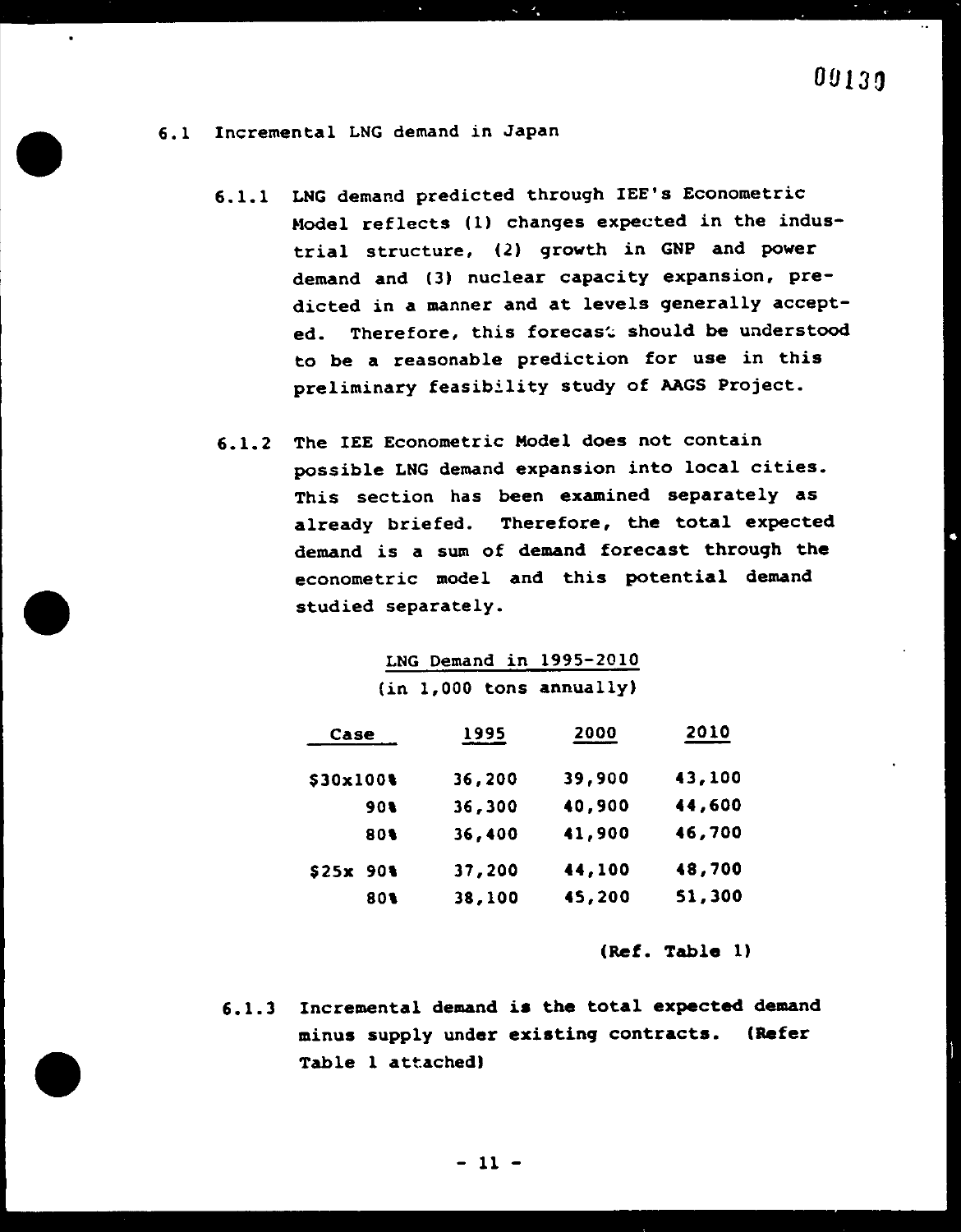# 001Jl

6.2 Expected demand (outlet) of AAGS Project

 $\frac{1}{\epsilon}$  ,  $\frac{1}{\epsilon}$  ,  $\frac{1}{\epsilon}$  ,  $\frac{1}{\epsilon}$  ,  $\frac{1}{\epsilon}$  ,  $\frac{1}{\epsilon}$  ,  $\frac{1}{\epsilon}$  ,  $\frac{1}{\epsilon}$  ,  $\frac{1}{\epsilon}$  ,  $\frac{1}{\epsilon}$  ,  $\frac{1}{\epsilon}$  ,  $\frac{1}{\epsilon}$  ,  $\frac{1}{\epsilon}$  ,  $\frac{1}{\epsilon}$  ,  $\frac{1}{\epsilon}$  ,  $\frac{1}{\epsilon}$  ,  $\frac{1}{\epsilon}$  ,

6.2.2 Electric Power Development Plan has been considered firmed up through 1995. This plan includes 40GW LNG-fired plants operating in 1995. The industry's 21st Century Vision, recently published, does not specify power generation capacity of each energy source, but it is generally considered that LNG-fired capacity will level off after 1995...

6.2.1 The LNG demand has been predicted based on the assumptions that the price of LNG will fall down to 80-90% level of crude oil price. However, at the present time, the electric industry has a basic view that LNG price is high relative to the other energy sources for power generation and that "take or pay" clauses cause difficulty to cope with changing demand. Because of such basic view, the industry considers that the LNG share in the total energy package consumed for power generation has been already too high (21 percent at present). This basic view may not change until they have reasonable prospects for price reduction and

# In view of the lead time required to convert energy source in the existing plants (5 years) and to build grass-root LNG power plants (10 years),

improvement of the delivery clause.

IEE's forecast includes 38GW LNG-fired capacity in 1995, 2GW lower than the industry's plan, and 45GW in 2000, assuming that the total demand of LNG including that for city gas sector will grow at an average annual rate of 3.3 percent during 1995-2000, expecting improvement in price competitiveness of LNG.

![](_page_27_Figure_8.jpeg)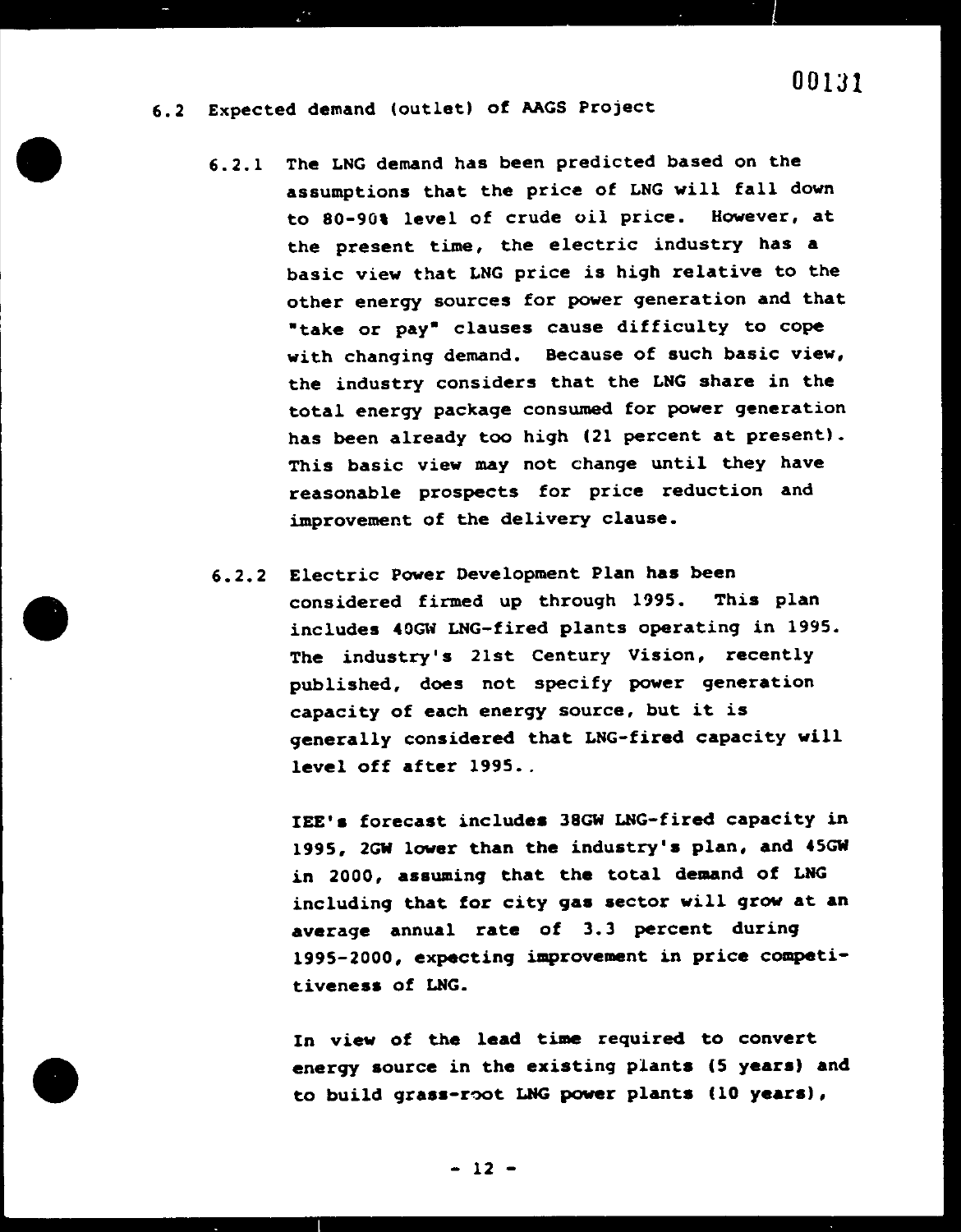•

# 00132

lEE's view could be optimistic unless the industry establishes a consensus at an early stage that LNG will become economically competitive as lEE presently considers. They will change their present plan or firm up new power development program after they had reasonable prospects for improvement in LNG competitiveness. The city gas ir.dustry also needs lead time to fixm up expanded sales program.

6.2.3 In view of observations as briefed in 6.2.1 and 6.2.2 herein, LNG-fired capacity expansion may not be realized as lEE expects even if LNG price become competitive and the delivery terms are

6.2.5 LNG demand forecast herein, on the other side, could increase because of (1) potential delay in nuclear power construction due to difficulty in securing the future plant sites, (2) possible

improved, at some stage in the future. Therefore, economic evaluation of AAGS Project should include some allowance for contingent delay in LNG off-take.

6.2.4 Potential LNG projects (such as Sakhalin project expected to supply 3 million tons annually) and potential LNG markets outside Japan (such as Korean market expected to consume 3.5 million tons annually) have not been covered in this study. Since such potential demand and supply contains so many elements unknown to us at this stage, these demand and supply have not been considered in this study.

# inability to extend the existing contracts due to gas reserve limitation, (3) fuel conversion at a faster pace from oil to LNG at the existing

![](_page_28_Figure_7.jpeg)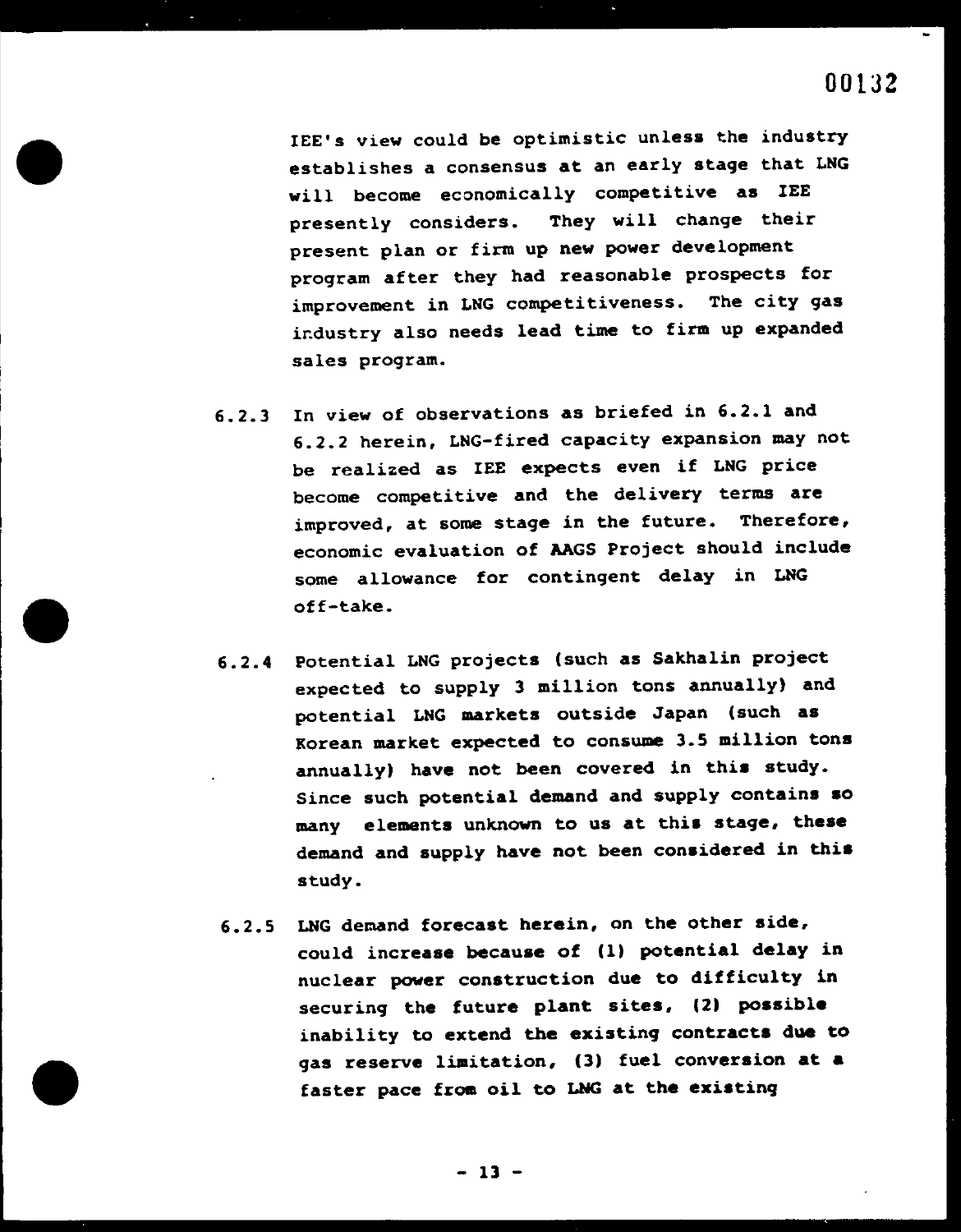oil-fired power plants and (4) faster growth in LNG demand in the markets outside Japan such as Korea and Taiwan.

6.2.7 In 2030 scenario study, it is predicted that LNG • in 2030 will not be less than that in 2010 in each scenario. In prediction of outlet for the and project in 2030, it is assumed that LNG demand period of 2010-2030 at the same average annual growth rate estimated for 2005-2010.

6.2.6 In view of elements discussed herein, two cases are considered in evaluating economics of the AAGS Project. One is \*he BASE CASE which is 90% of the LNG incremental demand forecast by IEE. The other case is the POSITIVE CASE that includes larger outlet, 110% of the incremental demand forecast by IEE. Outlet for the AAGS Project will be predicted for eight cases, therefore, with each demand case having two sub. cases.

| Case<br>والمستحقق والمراجع المالكين |            |             |     |     |
|-------------------------------------|------------|-------------|-----|-----|
| Oil price                           | 30         | 30          | 25  | 25  |
| LNG price                           | <b>90%</b> | 80 <b>t</b> | 90% | 80% |

6.2.8 Expected outlet of AAGS Project in Japan is shown on Table 1 attached.

![](_page_29_Picture_6.jpeg)

#### - 14 -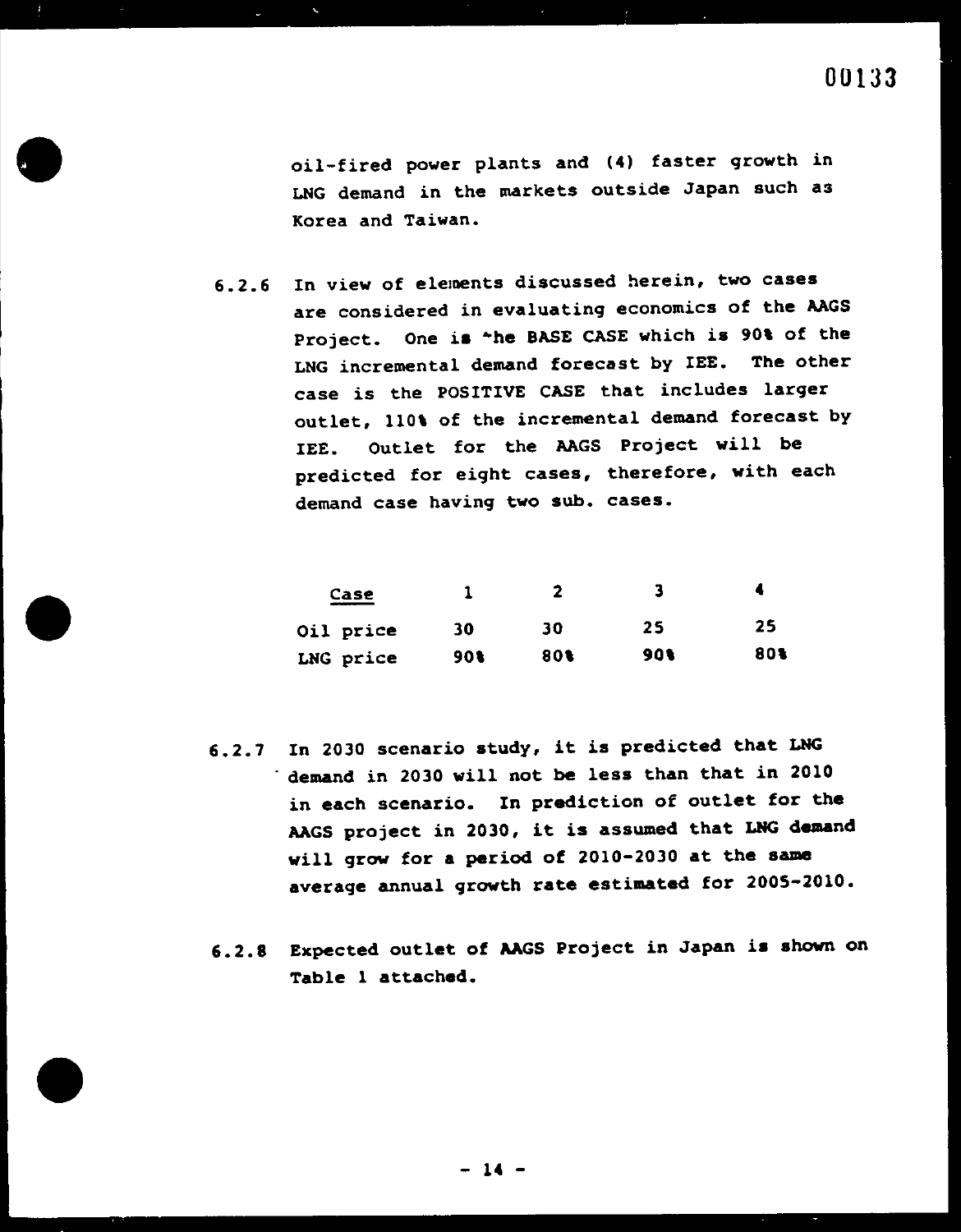Breakdown of Incremental LNG Demand (during 15 years of 1995/2010)  $-$  in 1,000 tons  $-$ 

. 3.1 LNG demand above contracted supply is considered to be sensitive to the price as shown below.

|                  | Electric | City Gas |        |
|------------------|----------|----------|--------|
|                  | Sector   | Sector   | Total  |
| $$30 \times 1.0$ | 1,700    | 5,250    | 6,950  |
| $x \ 0.9$        | 2,750    | 5,540    | 8,290  |
| $x$ 0.8          | 4,460    | 5,810    | 10,270 |
| $$25 \times 0.9$ | 5,590    | 5,940    | 11,530 |
| $x$ 0.8          | 7,100    | 6,070    | 13,170 |

- 6.3.2 LNG demand in the city gas sector will increase linearily at an average annual pace of 350-400 thousand tons. Therefore, supply arrangement should be built up meeting such gradual demand growth.
	- 6.3.3 LNG demand in the electric power sector will increase step-wise by 500-1,000 thousand tons annually, since incremental demand is created by new plants to be constructed and fuel conversion at the existing plants. Supply arrangement should be completed in time for the plant completion or modification.
	- 6.3.4 In view of 6.3.2 and 6.3.3 herein above, it can not be expected that large demand for LNG will

# incrementally arise in time for the project completion. We consider it more reasonable to assume that LNG supply under this project will

 $-15 -$ 

6.3 Features of LNG Demand Growth in Japan.

![](_page_30_Picture_2.jpeg)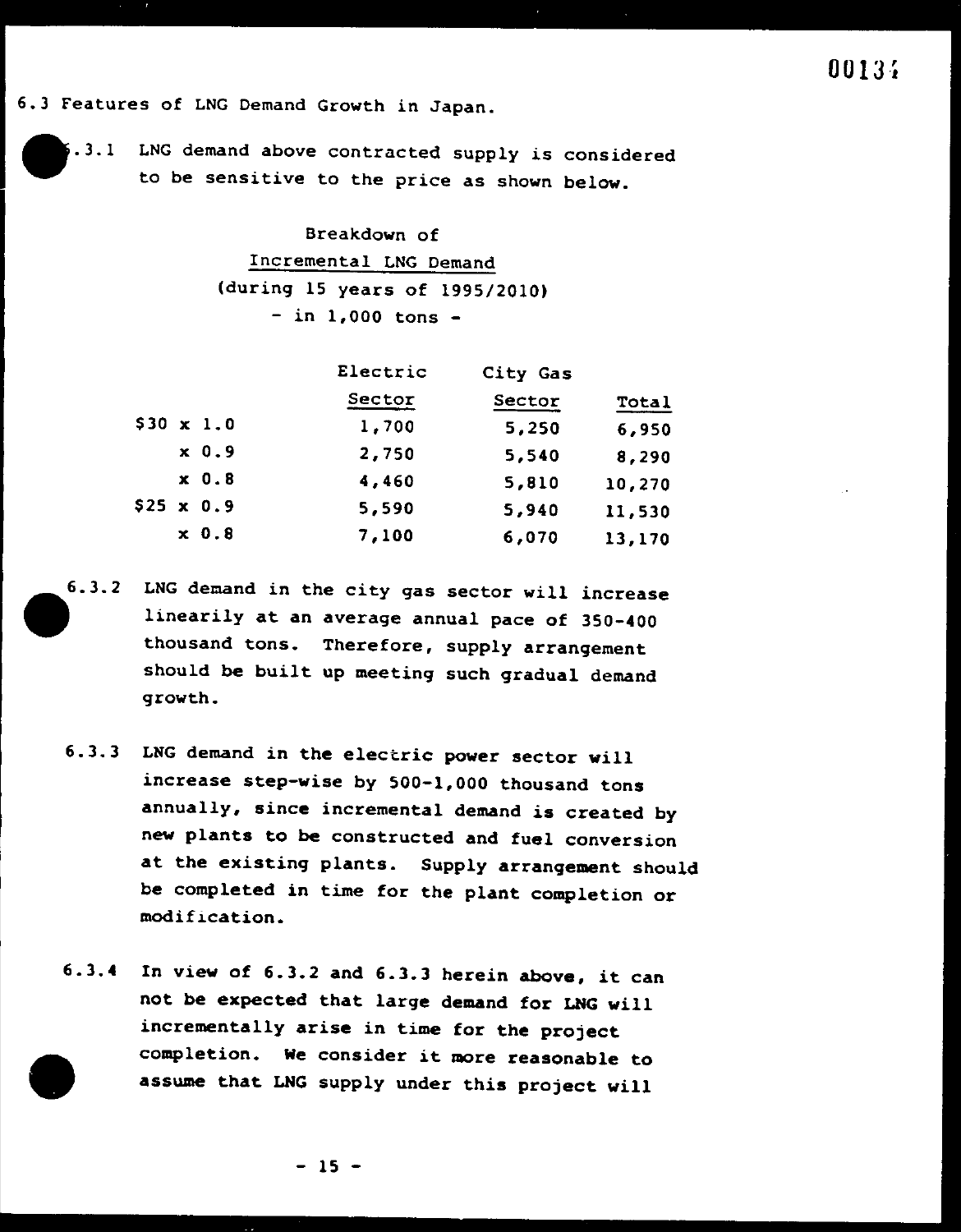start with about 3.5 million tons annually and gradually increase at an annual pace of 1.0-1.5 million tons thereafter.

#### 6.4 Capacity Step-up Schedule

Based on the magnitude of the outlet expected for the AAGS Project, timing of the first LNG delivery, annual tonnage delivered and system capacity required to meet demand have been defined. The schedule defined herein reflects estimated capital investment in each capacity case, results of the financial analysis so far obtained in the screening study and the experience accumulated in

typical LNG projects.

There are critical relations between the LNG outlet expected at the time of the system completion, optimum initial capacity and construction schedule. Herein in this study, the initial capacity is set at 7 million tons annually. However, the AAGS system will come on line by the time of around 3.5 million tons of the outlet expected because Japan's LNG market allows stepwise increase of LNG supply within around 3~5 million tons.

6.4.1 LNG price - \$30 x 0.9

#### al Base Case

Capacity MT/Y 7,000 Completion 1997 Outlet(at the time MT/Y 3,600 7,400 10,900 of completion) 10,500 14,000 2004 2014

#### Years required to reach capacity

- 16 -

6

10 8

![](_page_31_Picture_9.jpeg)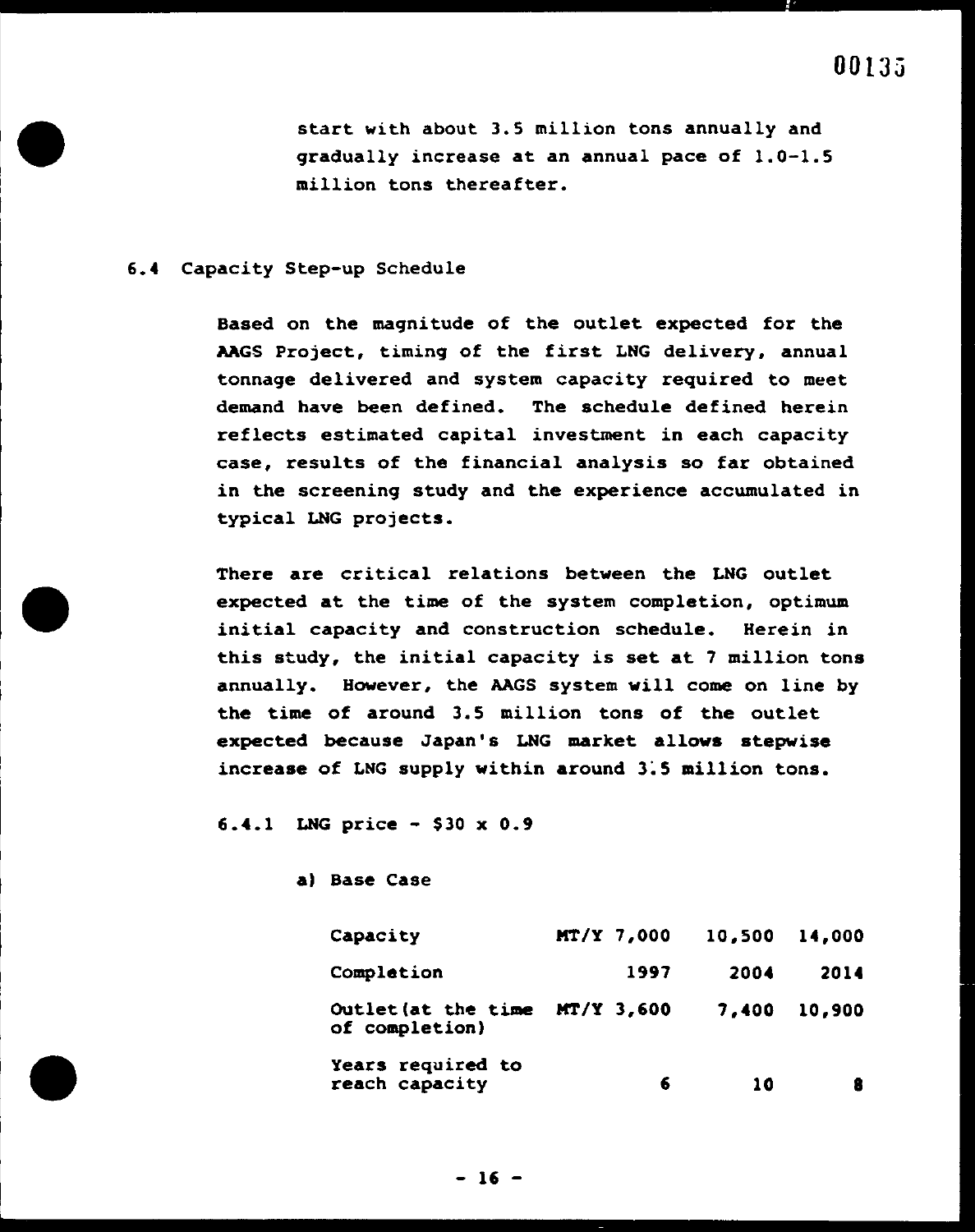| Capacity                              | $MT/Y$ 7,000 | 10,500 | 14,000 |
|---------------------------------------|--------------|--------|--------|
| Completion                            | 1996         | 2000   | 2008   |
| Outlet (at the time<br>of completion) | $MT/Y$ 3,460 | 7,600  | 10,700 |
| Years required to<br>reach capacity   | 4            | 8      | 8      |
| 6.4.2 LNG price - \$25 $\times$ 0.8   |              |        |        |

a) Base Case

# OOlJS

b) Positive Case

 $\mathbf{d}$ 

 $\bullet$ 

 $\mathcal{L}$ 

Capacity MT/Y 7,000 10,500 14,000

| Completion                                         | 1995       | 1998   | 2002   |
|----------------------------------------------------|------------|--------|--------|
| Outlet (at the time $MT/Y$ 3,700<br>of completion) |            | 7,400  | 11,100 |
| Years required to<br>reach capacity                | 3          |        | 6      |
| <b>b) Positive Case</b>                            |            |        |        |
| Capacity                                           | MT/Y 7,000 | 10,500 | 14,000 |
| Completion                                         | 1995       | 1997   | 2000   |
| Outlet (at the time $MT/Y$ 4,500<br>of completion) |            | 7,500  | 12,300 |
| Years required to<br>reach capacity                | 2          | 2      |        |

It should be noted that the completion of the AAGS system in 1995-1997 is difficult if the 11 years

of the probable construction period of the AAGS system is considered. Refer to figures 1-5 attached.

 $-17 -$ 

 $\mathcal{A}$ 

 $\bar{\mathcal{A}}$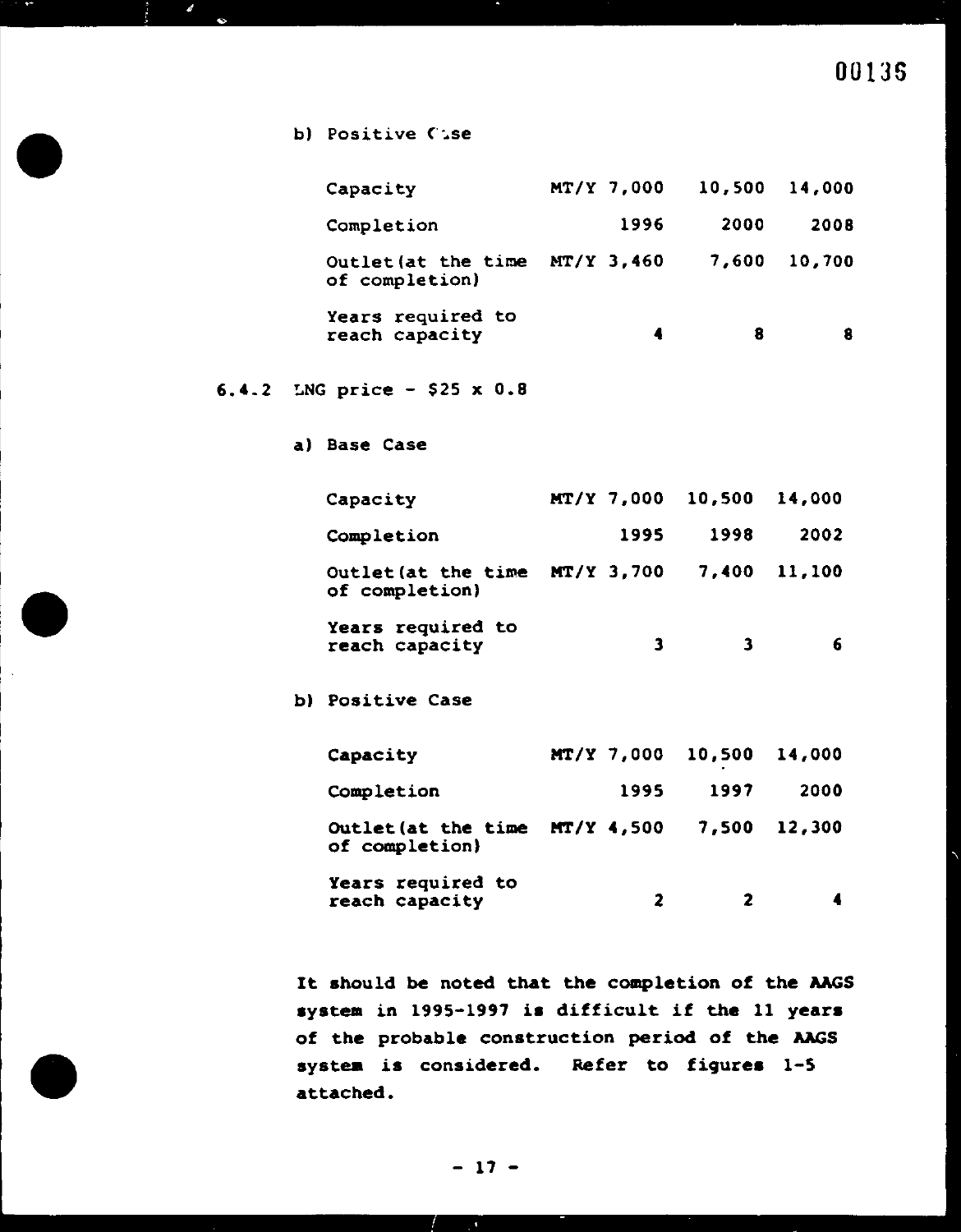# 6.4.3 Capital cost for the 3-phased construction schedule is estimated as shown below:

Phase I (7 million ton p.a.): US\$7.3 billion Phase II (10.5 million ton p.a.):US\$1.0 billion Phase III(14.0 million ton p.a.): US\$0.7 billion Total US\$9.0 billion

 $\bullet$ 

6.5 The Result of Economic Feasibility Study

a) Based on Japan's demand for ANS LNG, each of eight

b) Although the price discount can create more sales volume in Japan than no discount (crude oil energy parity price), it makes the project less profitable because the augmented sales volume can not make up reduction of sales revenue resulting from the price discount. Namely, price is more decisive for profitability than volume. (N.B. Please compare IRR of 80% case with that of 90% case in the same price

bracket.)

![](_page_33_Figure_8.jpeg)

cases of three-phased construction is judged to be economically infeasible by both profitability and bankability yardstick. Why? The investment for each phase is always made in advance to its demand which is gradually building up. Therefore its supply capacity always exceeds its demand for each phase. (i.e. it takes a relatively long lead time for the demand to fill in the surplus capacity or to catch up the capacity for each phase.)

•

- 18 -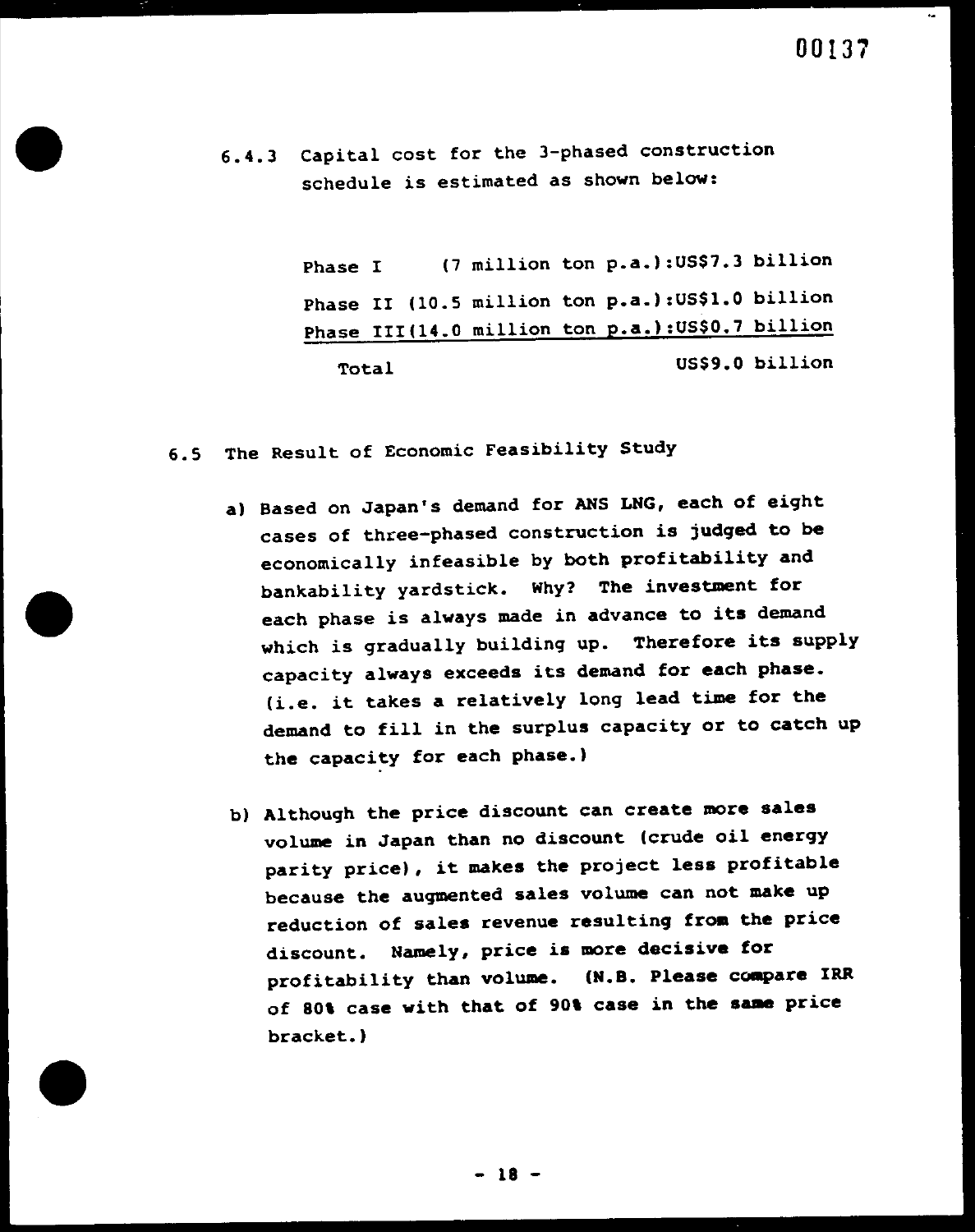and Without Escalation - Cases of 4 Phased Capacity (Feed Gas Cost: 10%)  $\longrightarrow$ 

 $\mathbf{q}$ 

|                                                    | Acceptable  | \$30        | 90              | \$30              | 801             | \$25<br>X | 90              | \$25           |
|----------------------------------------------------|-------------|-------------|-----------------|-------------------|-----------------|-----------|-----------------|----------------|
|                                                    | Levels      | <b>Base</b> | <b>Positive</b> | <b>Base</b>       | <b>Positive</b> | Base      | <b>Positive</b> | <b>Bas</b>     |
| From the commencement<br>ОĨ<br>operation           |             |             |                 |                   |                 |           |                 |                |
| First year to record<br>profit before Tax          | 6th year    | lith year   | 9th year        | lith year         | 10th year       | lith year | 9th year        | 12th ye        |
| First year to wipe<br>off accumulated loss         | 10th year   | 18th year   | 16th year       | $ 2$ lth year $ $ | 17th year       | 19th year | $16th$ year     | 24th ye        |
| Necessity of cash-<br>dificiency fund              | unnecessary | necessary   | necessary       | necessary         | necessary       | necessary | necessary       | <b>necessa</b> |
| 20 years from the<br>commencement of<br>operation  |             |             |                 |                   |                 |           |                 |                |
| IRR on total invest-<br>ment costs<br>(before tax) | 9.51        | 8.31        | 9.31            | 7.11              | 8.61            | 8.0%      | 9.16            | 6.76           |
| IRR on Equity<br>(before tax)                      | 141         | 5.51        | 0.39            | $\blacksquare$    | 6.61            | 3.71      | 7.81            |                |
| 20 years from plateau                              |             |             |                 |                   |                 |           |                 |                |
| IRR on total investment<br>costs (before tax)      | 9.5%        | 10.6%       | 11.10           | 9.51              | 10.10           | 9.71      | 10.10           | 8.3%           |
| IRR on Equity                                      | 141         | 11.21       | 12.10           | 9.01              | 10.26           | 9.31      | 10.18           | 5.21           |
|                                                    |             |             |                 |                   |                 |           |                 |                |

![](_page_34_Figure_3.jpeg)

 $\mathbf{r}$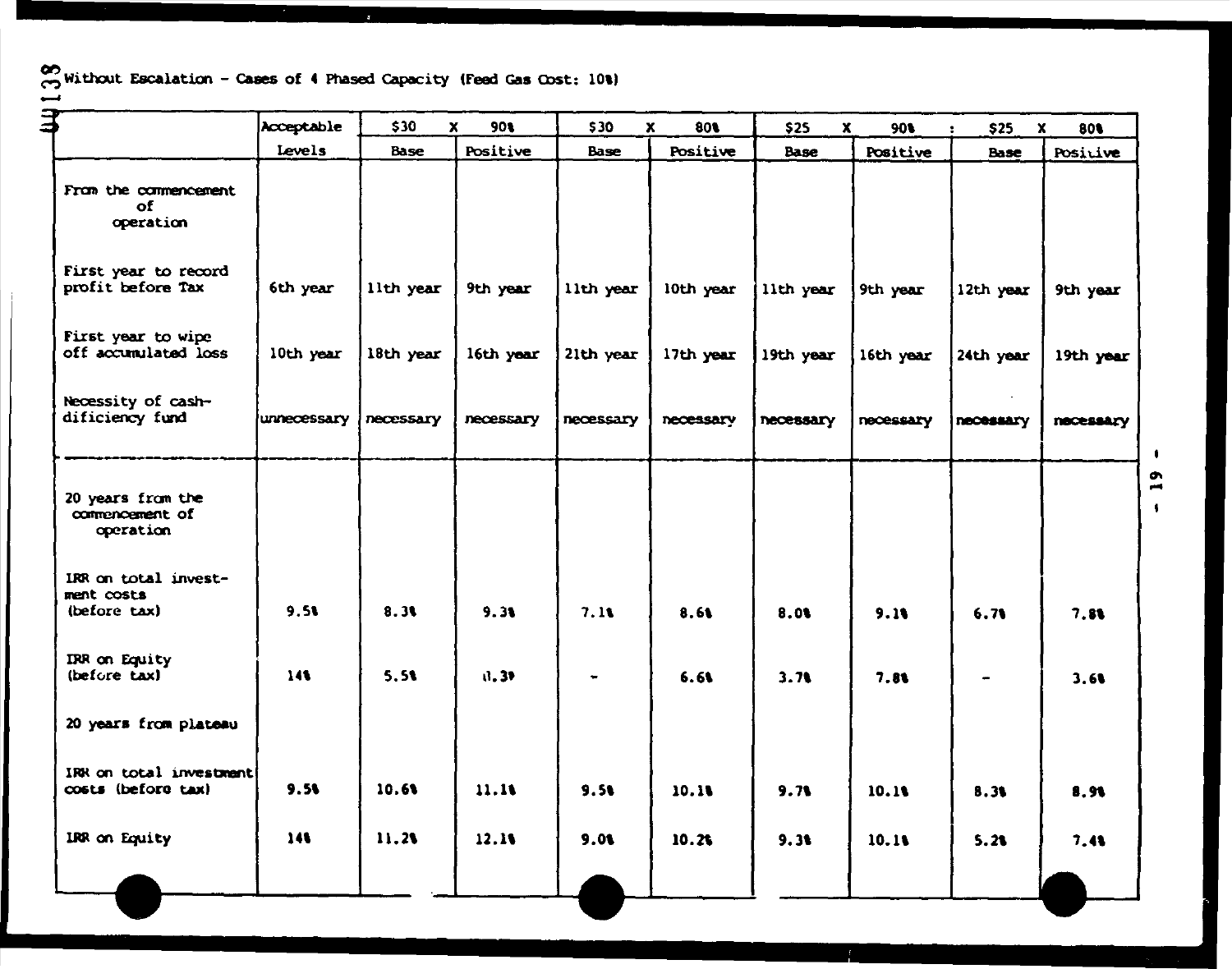![](_page_35_Picture_0.jpeg)

- 7. Summary & Preliminary Conclusions
	- 7.1 Gas Reserve
		- 7.1.1 Vast natural gas reserve exists in the North Slope area that is sufficient to supply LNG for 35 years at an annual pace of 14 million tons out of operating reservoirs. When inferred reserve is included, the total reserve is considered to be sufficient to supply LNG at the same annual pace for approximately 100 years.
		- 7.1.2 Wells and gathering system of natural gas have been already constructed for the operating reservoirs. Therefore, additional investment cost for

delivery of natural gas to the transfer point should be low.

- 7.2 LNG demand forecast
	- 7.2.1 LNG demand is considered to be sensitive to the price as shown in section 6.3.1.
	- 7.2.2 It can not be expected that large demand of LNG will stepwise arise in time for the project completion. We consider it more reasonable to assume that Japanese LNG demand under this project will

start with about 3.5 million tons annually and gradually increase at an annual pace of l.0-1.5 million tons thereafter.

Note: Price of natural gas to the transfer point has been assumed in a range of 5-20% of LNG CIF price in this pre. feasibility study, because the U.S. side was not in a position to quote the price at this stage. This should be quoted in an early stage of the coordination period for phase II.

•

![](_page_35_Picture_12.jpeg)

![](_page_35_Picture_13.jpeg)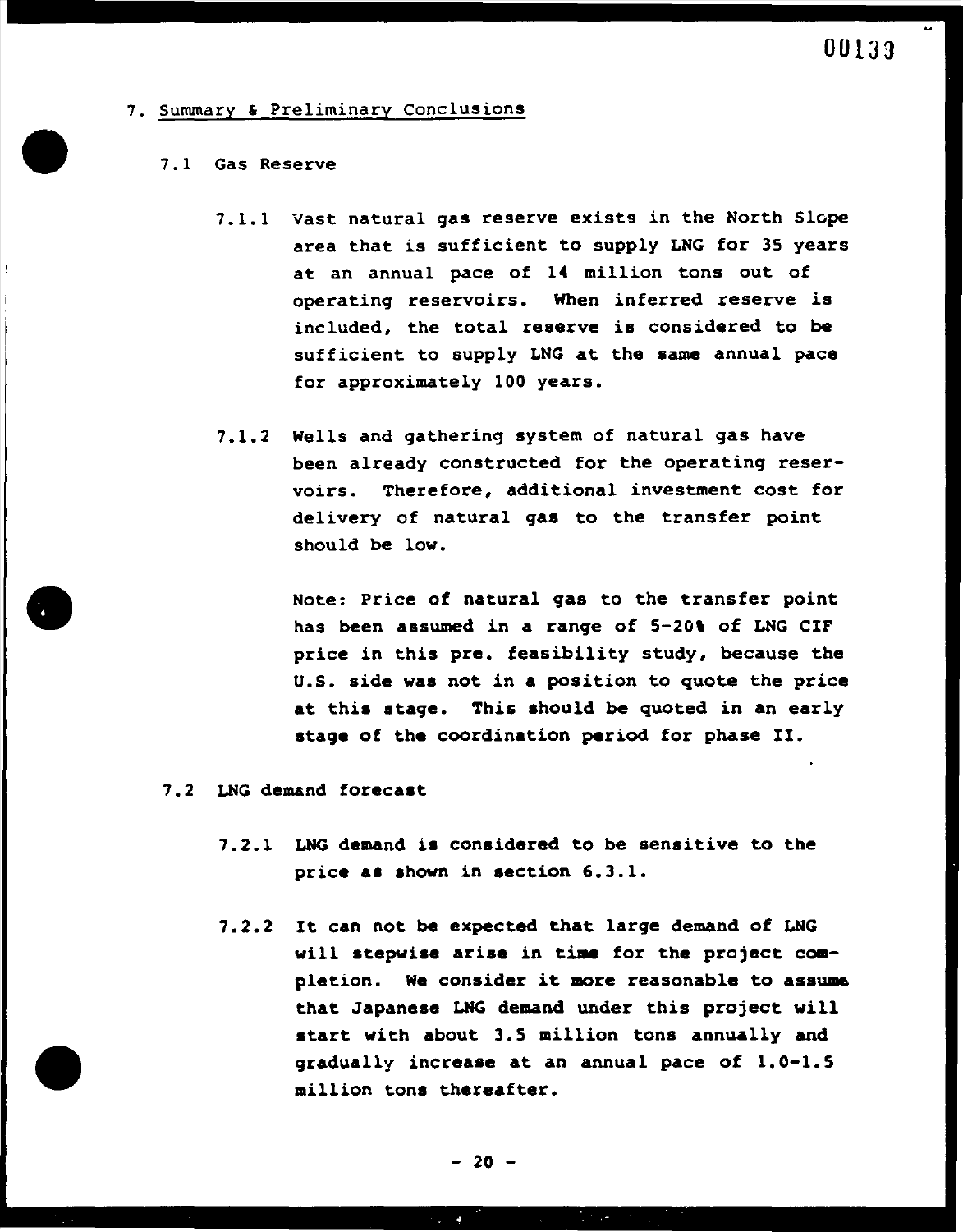$001.$ 

- 7.2.3 As reviewed, the city gas sector is expected to create substantial part of the incremental LNG demand. If it is assumed that such incremental LNG demand by the city gas sector is fully covered by supply from the AAGS Project, the North Slope gas will have about 30 percent share of the total feed gas supply to the city gas sector. They can not replace LNG for alternative feedstock in case where supply is interrupted due to troubles caused to the system. The electric sector is also concerned about such contingency. In order to eliminate such concern and as a mean to improve supply security, further study during the consensus building period will be required in the following aspects:
	- a) The upper limit of Alaskan LNG share that will be acceptable to the consumers in light of supply security and LNG demand size in Japan (predicted at 40-45 million tons annually in 2000).
	- b) General review of the technical reliability of LNG deliverability through the AAGS project.
- 7.3 Technical feasibility·
	- 7.3.1 It is technically feasible to construct a system capable to supply 14 million tons of LNG annually.
	- 7.3.2 The total length of period required to complete the project will be 11 years in the standard case.
- 7.4 Revision of the project concept

# 7.4.1 It is considered that it will be in 1995 (\$25x0.8 case) - 1997(\$30x1.0 case) when potential demand

in Japan for the Alaskan LNG reaches to 3.5

 $-21 -$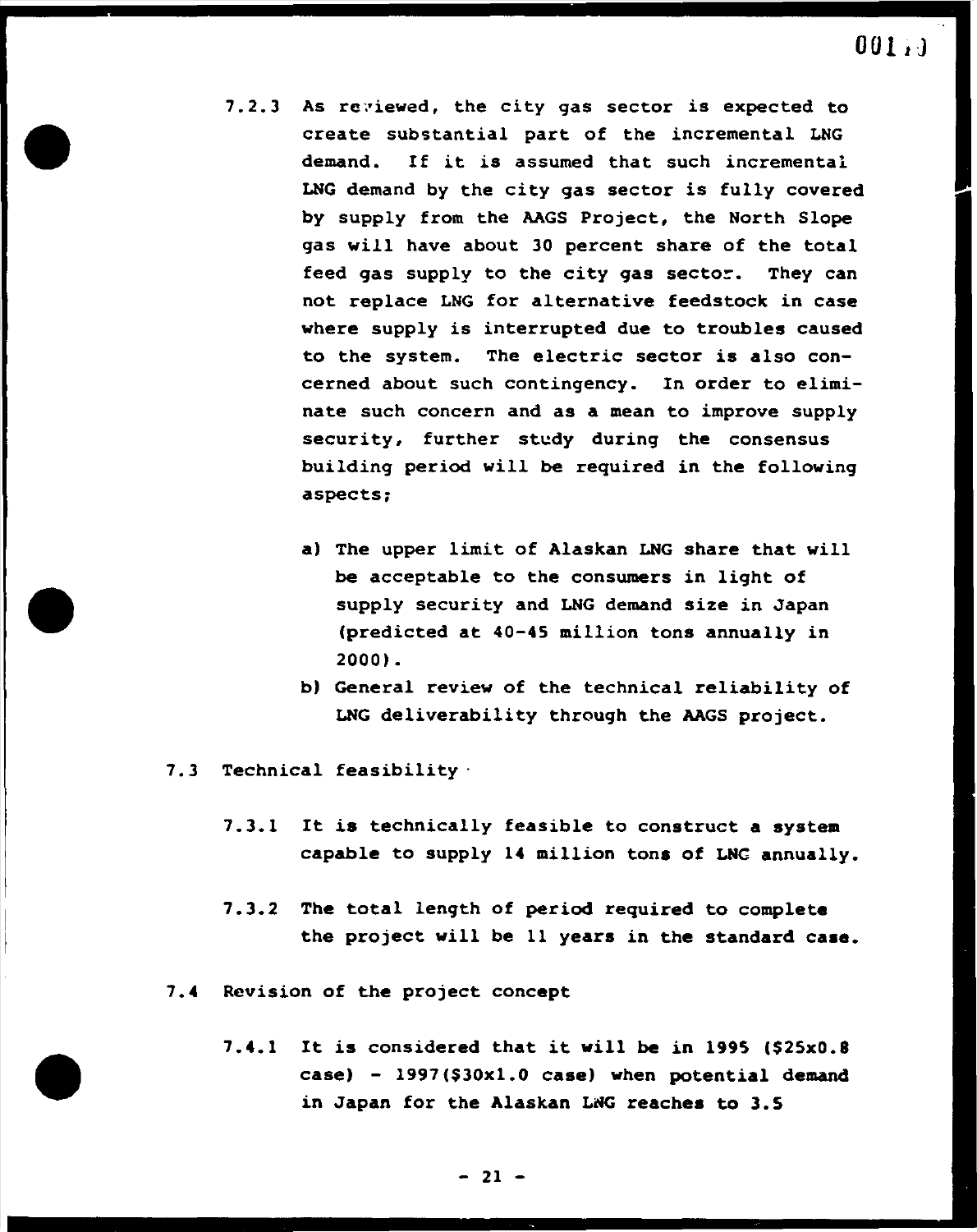•

00141

million tons annually as shown in Fig. l-5 attached herewith. In view of the construction period required (11 years in the standard case as already discussed), it is not practical to expect the project will become ready to meet such demand in time.

Japan to accommodate 7 million tons from the first year since demand will grow just gradually.

- b) The project based on Japanese demand does not look economically viable since it takes many years to reach the full capacity supply at 14 million tons annually.
- c) Reliance on one pipeline system for large share of LNG supply does not resolve the consumers concern on supply security even if contingency of supply interruption could be reduced technically.
- 7.4.3 In view of 7.4.1 and 7.4.2 herein, time schedule of the project (the initial capacity and step-up expansion to the ultimate capacity) may not be

7.4.2 The project concept assuming the initial capacity at 7 million tons annually and the ultimate capacity at 14 million tons annually does not meet the Japan's LNG market requirement in the following aspects, unless LNG demand in the other markets is taken into consideration:

•

a) It is not practical to expect an outlet in

reasonably programmed, if the scope of the market is limited to that in Japan. The other potential markets in the Far East including Korea and Taiwan need to be integrated.

 $-22 -$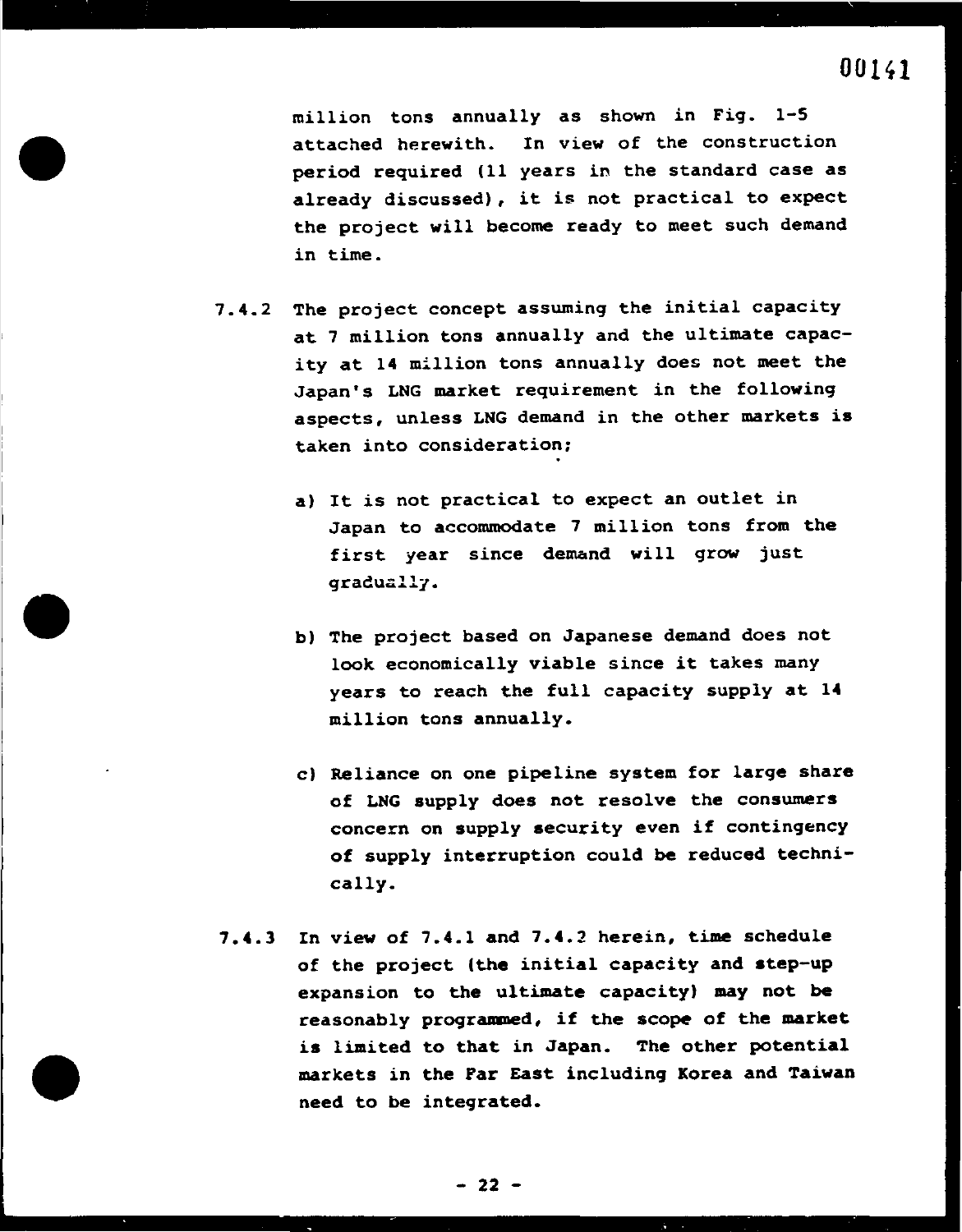## 7.5 Analysis of the project economics

The final analysis of the project economics will be conducted on the basis of the project schedule made in consideraticn of the total LNG demand in the Far East and on the basis of assumptions fine-tuned for financial analysis.

![](_page_38_Picture_4.jpeg)

![](_page_38_Picture_5.jpeg)

![](_page_38_Picture_3.jpeg)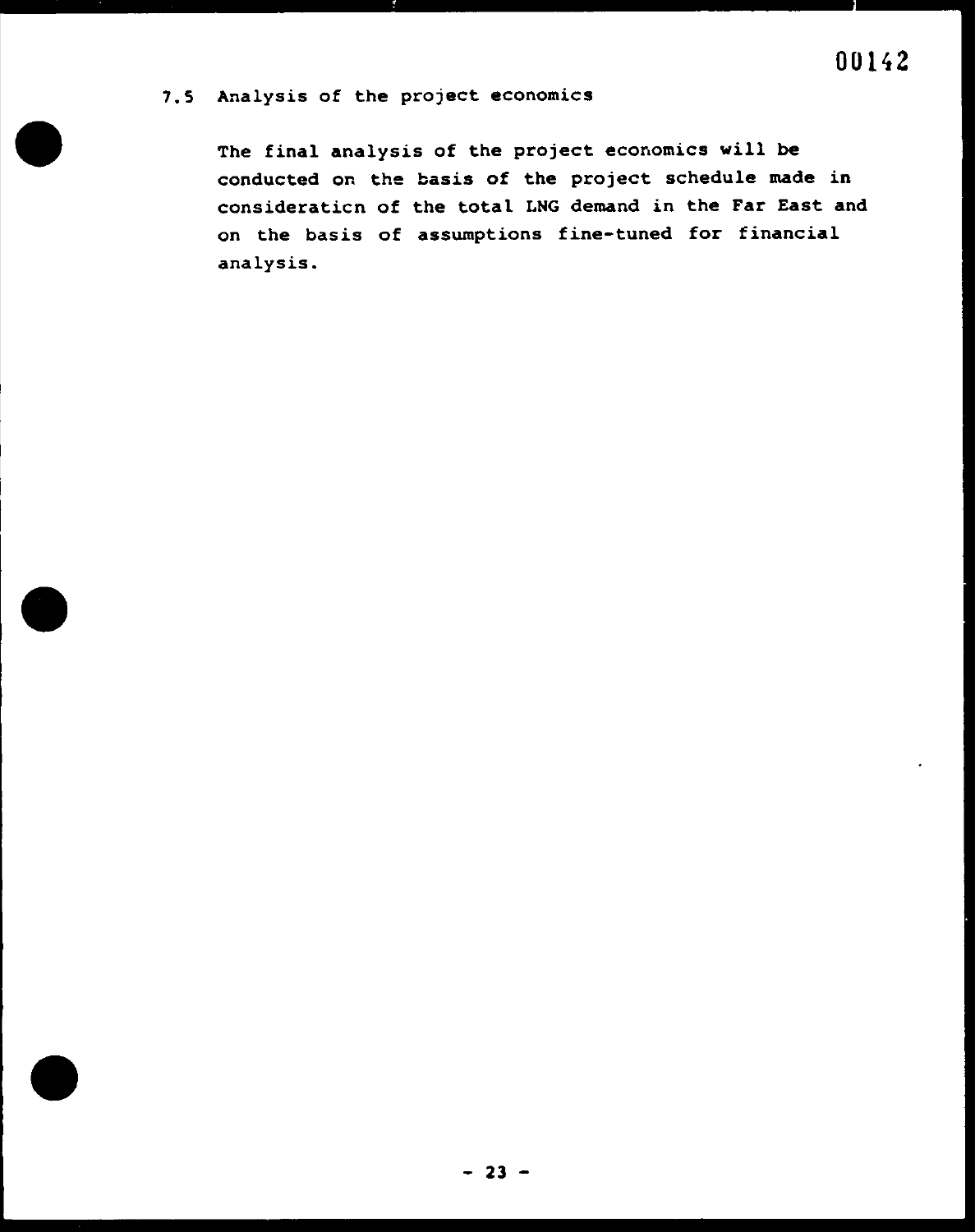![](_page_39_Picture_0.jpeg)

 $\Delta \phi$ 

## Supply/Demand Forecasts for LNG in Japan (1,000ton)

 $\mathcal{L}^{(k)}$ 

Crude Oil Price in 2000 : \$30

 $\mathbf{A}^{\text{max}}$ 

|                        | <b>LNG Price Parity</b> |                  | 1001              |                  |                          |                                                   |                            |                         | Expected New LNG                     |                     |
|------------------------|-------------------------|------------------|-------------------|------------------|--------------------------|---------------------------------------------------|----------------------------|-------------------------|--------------------------------------|---------------------|
| <b>TEAR!</b>           | DENAND<br>* Power       | City Gas         | <b> Others</b>    | Total            | Demand in!               | <b>Potential Estimated Supply</b><br><b>Total</b> | <b>Contracted</b>          | Estimated<br>New Demand | Demand in Japan<br><b>Base Casel</b> | Positive            |
|                        | Generation              |                  |                   | 2000 Nodell      | Local                    | <b> Demand in</b><br><u>Cities l'apan (A) i</u>   | $\left( \mathbf{B}\right)$ | $(C=A-B)$               | $(D = C x 0.9)$                      | Case<br>$(E=CL1.1)$ |
| $\sqrt{1995}$          | 26, 393                 | 3,147            | 350               | 35,890           | 280                      | 36,170                                            | 34,000                     | 2,170                   | 1, 953                               | 2,387               |
| 1996                   | 26,769                  | 9,453            | 350               | 36,572           | 300                      | 36, 872                                           | 34,000                     | 2,872                   | 2,585                                | 3,159               |
| 1997                   | 27,150                  | 9,769            | 350               | 37,269           | 330                      | 37,599                                            | 34,000                     | 3,599                   | 3,239                                | 3,959               |
| 1998                   | 27,536                  | 10,096           | 350               | 37,982           | 350                      | 38,332                                            | 34,000                     | 4,332                   | 3,8991                               | 4,765               |
| 1999<br> 2000          | 27,928<br>28,326        | 10,433<br>10,782 | 350<br>350        | 38,711<br>39,458 | <b>380</b><br>400        | 39,091<br>39,858                                  | 34,000<br>34,000           | 5,091<br>5,858          | 4,582<br>5,272                       | 5,600<br>6,444      |
| 12001                  | 28,302                  | 11,056           | 350               | 39,708           | 440                      | 40,148                                            | 34,000                     | 5,148                   | 5,5331                               | 6,763               |
| 2002                   | 28,278                  | 11.337           | 350               | 39,965           | 480                      | 40,445                                            | 34,000                     | 5,445                   | 5,801                                | 7,090               |
| 2003                   | 28.255                  | 11,626           | 350               | 40,231           | 530                      | 40,761                                            | 34,000                     | 5,761                   | 6,085                                | 7,437               |
| 2004                   | 28,231                  | 11,921           | 350               | 40,502           | 570                      | 41,072                                            | 34,000                     | 7,072                   | 6, 365                               | 7,779               |
| 12005                  | 28,207                  | 12.225           | 350               | 40,782           | 610                      | 41,392                                            | 34,000                     | 7,392                   | 6,653                                | 8,131               |
| 2006                   | 28,184                  | 12,535           | 350               | 41,069           | 650                      | 41,719                                            | 34,000                     | 7,719                   | 6, 947                               | 8,491               |
| $ 2007\rangle$<br>2008 | 28,160<br>28,136        | 12,854<br>13,181 | <b>350</b><br>350 | 41,364<br>41,667 | <b>690</b><br><b>740</b> | 42,054<br>42,407                                  | 34,000<br>34,000           | 8,054<br>3,407          | 7,249<br>7,566                       | 8,859<br>9,245      |
| 2009                   | 28,113                  | 13,516           | 350               | 41,979           | 780                      | 42,759                                            | 34,000                     | 8,759                   | 7,883                                | 9,635               |
| 2010                   | 28,089                  | 13,860           | 350               | 42,299           | 820                      | 43,119                                            | 34,000                     | 9,119                   | 8,207                                | <u>10,031 </u>      |

 $\bullet$ 

 $\sim$ 

![](_page_39_Picture_7.jpeg)

# Table 1 (1/3)

85143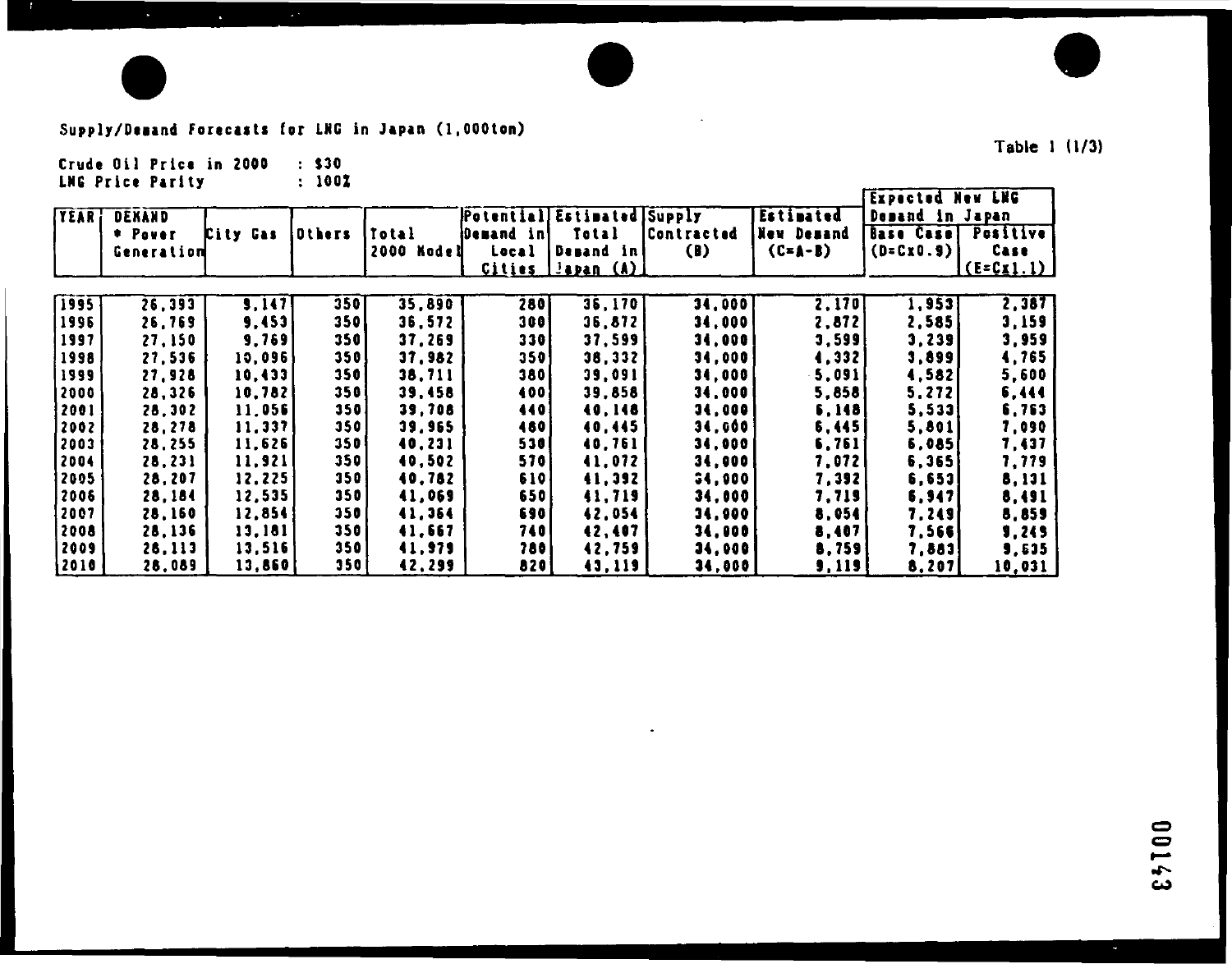Supply de Forecasts for LNG in Japan (1.000ton)

#### Crude OIT Price in 2000  $\therefore$  \$30 LNG Price Parity  $: 90X$

|                |            |          |               |               |                            |                    |                                    |            | Expected New LNG     |                                            |
|----------------|------------|----------|---------------|---------------|----------------------------|--------------------|------------------------------------|------------|----------------------|--------------------------------------------|
| <b>TEART</b>   | DENAND     |          |               |               | Potential Estimated Supply |                    |                                    | Estimated  | Demand in Japan      |                                            |
|                | * Power    | Kity Gas | <b>Others</b> | <b> Total</b> | <b>Demand in</b>           | <b>Total</b>       | Contracted                         | New Demand | Base Case   Positive |                                            |
|                | Generation |          |               | 2000 Nodell   | <b>Local</b>               | Demand in          | $\langle \pmb{\mathbb{I}} \rangle$ | $(C+A-B)$  | (CE C x 0.9)         | Case                                       |
|                |            |          |               |               | <b>Cities</b>              | <u> Japan (A) </u> |                                    |            |                      | $(\mathsf{E} = \mathsf{C} \mathbf{x} 1.1)$ |
| [1995]         | 26, 393    |          |               |               |                            |                    |                                    |            |                      |                                            |
|                |            | 9,198    | 350           | 35, 941       | 330                        | 36, 271            | 34,000                             | 2,271      | 2,044                | 2.498                                      |
| 1996           | 26,891     | 9,523    | 350           | 36,764        | 380                        | 37,144             | 34,000                             | 3,144      | 2,830                | 3,458                                      |
| 1997)          | 27,398     | 9,859    | <b>350</b>    | 37,607        | 430                        | 38,037             | 34,000}                            | 4,037      | 3.633                | 1, 441                                     |
| 1998           | 27,916     | 10,208   | 350           | 38,474        | 480                        | 38,954             | 34,000                             | 4,954      | 4,459                | 5,449                                      |
| $ 1999\rangle$ | 28,442     | 10.569   | <b>350</b>    | 39,361        | 540                        | 39,901             | 34,000)                            | 5,901      | 5,311                | 6,491                                      |
| 2000           | 28,979     | 10,942   | 350           | 40.271        | 600                        | 40.871             | 34,000                             | 6,871      | 6,184                | 7,558                                      |
| <b> 2001</b>   | 28,995     | 11,226   | 350           | 40,571        | 640                        | 41,211             | 34,000                             | 7,211      | 6,490                | 7,932                                      |
| 2002           | 29.011     | 11,517   | 350           | 40,878        | 670                        | 41.548             | 34,000                             | 7,548      | 6.793                | 8,303                                      |
| 2003           | 29,027     | 11,816   | 350           | 41,193        | 710                        | 41,903             | 34,000                             | 7,903      |                      |                                            |
| 2004           | 29,043     | 12, 123  | $350_1$       | 41,516        | 750                        |                    |                                    |            | 7,113                | 8,693                                      |
| 2005           | 29,059     |          |               |               |                            | 42,266)            | 34,000                             | 8,266      | 7,439                | 9,093                                      |
|                |            | 12,437   | 350           | 41,846        | 780                        | 42.626             | 34,000                             | 8,625      | 7,763                | 9,489                                      |
| [2006]         | 29,075     | 12,760   | 350           | 42,185        | 810                        | 42,995             | 34,000                             | 8,995      | 8.096                | 9,895                                      |
| 2007           | 29.091     | 13,091   | 350           | 42,532        | 840                        | 43,372             | 34,0001                            | 9,372      | 8,435                | 10,309                                     |
| 2008           | 29,107     | 13, 431  | 350           | 42,888        | 870                        | 43,758             | 34,000                             | 9,758      | 8.782                | 10,734                                     |
| 2009           | 29,123     | 13,779)  | 350           | 43,252        | 900                        | 44,152             | 34,000                             | 10.152     | 9,137                | 11,167                                     |
| [2010]         | 29,139     | 14,137   | 350           | 43,626        | 930                        | 44,556             | 34,000 <b>j</b>                    | 10,556     | 9,500                | 11.612                                     |

Crude Oil Price in 2000  $: $30$ LKG Price Parity  $: 80X$ 

| 1995             | $\overline{26}, \overline{393}$ | 9,270           | 350        | 36,013 | 390   | 36,403  | 34,000 | 2,403  | 2.165  | <b>2,6451</b> |
|------------------|---------------------------------|-----------------|------------|--------|-------|---------|--------|--------|--------|---------------|
| 1996             | 27,001                          | 9,613           | 350        | 36,964 | 470   | 37,434  | 34,000 | 3,434  | 3.091  | 3,777         |
| 1997             | 27,643                          | 9,969           | 350,       | 37,962 | 550   | 38,512  | 34,000 | 4,512  | 4,061  | 4,963         |
| 1998             | 28.291                          | 10,338          | <b>350</b> | 38.979 | 630   | 39,609  | 34,000 | 5,609  | 5,048  | 6,170         |
| 1999             | 28,953                          | 10,720          | 350        | 40.023 | 710   | 40, 733 | 34,000 | 6,733  | 6.060  | 7.405         |
| 2000             | 29,631                          | 11,117          | 350        | 41.098 | 790   | 41,888  | 34,000 | 7,888  | 7,099  | 8.677         |
| 2001             | 29,751                          | 11,410          | <b>350</b> | 41,511 | 820   | 42, 331 | 34,000 | 8,331  | 7,498  | 9,164         |
| $\frac{1}{2002}$ | 29,871                          | 11, 712         | 350        | 41,933 | 850   | 42,783  | 34,000 | 8,783  | 7,905  | 9.661         |
| 2003             | 29,992                          | 12.0211         | 350        | 42,363 | 880   | 43,243  | 34,000 | 9,243  | 8,319  | 10.167        |
| 2004             | 30.Il4                          | 12, 338         | 350        | 42,802 | 910   | 43, 712 | 34,000 | 9,712  | 8,741  | 10.683        |
| 2005             | 30,236                          | 12,664          | 350        | 43,250 | 940   | 44.190  | 34,000 | 10,190 | 9,171  | 11,209        |
| (2006)           | 30,358                          | 12,998          | 350        | 43,706 | 960   | 44,666  | 34,000 | 10,666 | 9,599  | 11,733        |
| 2007             | 10,481                          | 13,341          | 350        | 44,172 | 980   | 45,152  | 34,000 | 11,152 | 10.037 | 12,267        |
| 2008             | 30,605                          | 13,693          | 350        | 44,648 | 1,000 | 45,648  | 34,000 | 11,648 | 10,483 | 12.813        |
| 12009            | 30, 729                         | 14,055          | 350)       | 45,134 | 1,620 | 46,154  | 34,000 | 12,154 | 10,939 | 13,369        |
| 2010             | 30,853                          | <u>14,425  </u> | 350        | 45,629 | 1,040 | 46,669  | 34,000 | 12,669 | 11,402 | 19,936        |

**D** 

 $\bullet$  : Include LNG demand for Fuel Cells (1995 ; 473, 2000 ; 924, 2010 ; 1,932)

 $\mathcal{A}^{\pm}$ 

222100

 $\mathbf{r}$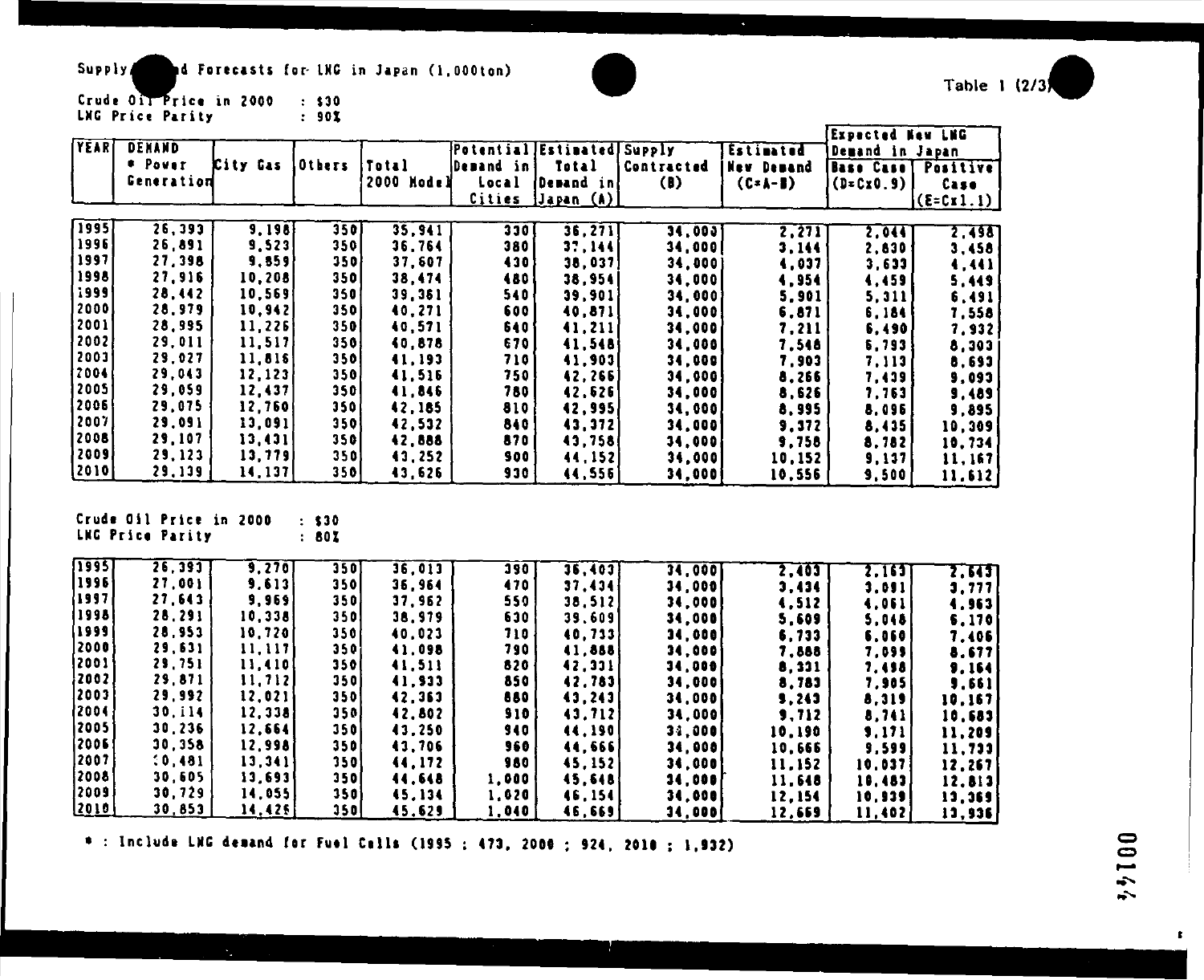Supply/ d Forecasts for LNG in Japan (1,000ton)

|  | Crude Oil Price in 2000 |  | $\therefore$ \$25 |
|--|-------------------------|--|-------------------|
|  | <b>LNG Price Parity</b> |  | $\mathbf{.}$ 901  |

|                |                                             |          |                            |               |               |                            |                              |                    | Expected New LNG       |                    |
|----------------|---------------------------------------------|----------|----------------------------|---------------|---------------|----------------------------|------------------------------|--------------------|------------------------|--------------------|
| <b>YEAR</b>    | <b>DENAND</b>                               |          |                            |               |               | Potential Estimated Supply |                              | <b>Estimated</b>   | <b>Demand in Japan</b> |                    |
|                | * Pover                                     | City Gas | <b>Others</b>              | <b>Total</b>  | Demand in!    | <b>Total</b>               | <b>Contracted</b>            | New Demand         | Base Case              | Positive           |
|                | Generation                                  |          |                            | 2000 Nodel    | Local         | Demand inl                 | $\langle \mathbf{l} \rangle$ | $(C=A-B)$          | (D=Cx0.9)}             | Case               |
|                |                                             |          |                            |               | <u>Cities</u> | <u> Japan (A)</u>          |                              |                    |                        | $(E=Cx1.1)$        |
|                |                                             |          |                            |               |               |                            |                              |                    |                        |                    |
| [1995]         | 26.957                                      | 9,444    | 350 I                      | 36, 751       | <b>460</b>    | 37, 211                    | 34,000                       | 3,211              | 2,890                  | 3.5321             |
| [1996]         | 27,831                                      | 9,787    | 350                        | 37,968        | 540           | 38,508                     | 34,000                       | 4,508              | 4,057                  | 4, 959             |
| 1997           | 28,733                                      | 10,143   | 350 I                      | 39,226        | 620           | 39,846                     | 34,000                       | 5,846              | 5,261                  | 6,431              |
| 1998           | 29,665                                      | 10,5121  | 350                        | 40.527        | 700           | 41,227                     | 34,000                       | 7.227              | 6,504                  | 7,950              |
| 1999           | 30.626                                      | 10.895   | 350                        | 41,871        | 790           | 42.561                     | 34,000                       | 8,661              | 7,795                  | 3,527              |
| 2000           | 31,619                                      | 11,291   | 350                        | 43,260        | 880           | 44,140                     | 34,000                       | 10,140             | 9.126                  | 11,154             |
| 2001           | 31,711                                      | 11.589   | <b>3501</b>                | 43,850        | 910           | 44,560                     | 34,000                       | 10,550             | 9,504                  | 11,616             |
| 2002           | 31,803                                      | 11,895   | 350                        | 44,048        | 940           | 44,588                     | 34,000                       | 10,988             | 9,889                  | 12,086             |
| (2003)         | 31.895                                      | 12.2091  | 350                        | 44,454        | <b>970</b>    | 45,424                     | 34,000                       | 11,424             | 10,281                 | 12,566             |
| <b>2004</b>    | 31,987                                      | 12,531   | 350 <sub>1</sub>           | 44,868        | 1,000         | 45,868                     | <b>34,000</b>                | 11,868             | 10,682                 | 13,055             |
| 2005           | 32,080                                      | 12,862   | 350                        | 45,292        | 1,030         | 46,3221                    | 34,000                       | 12,322             | 11,090                 | 13,554             |
| $ 2005\rangle$ | 32.173                                      | 13,202   | 350                        | 45,725        | 1,060)        | 46,785                     | 34,000                       | 12,785             | 11,507                 | 14,054             |
| 2007           | 32,266                                      | 13,550   | 350                        | 46,166        | 1,100         | 47,266                     | 34,000                       | 13,266             | 11,940                 | 14,593             |
| 2008           | 32,360                                      | 13,908   | 350                        | 46,518        | 1,130         | 47,748                     | 34,000                       | 13,748             | 12,373                 | 15,123             |
| $ 2009\rangle$ | 32,454                                      | 14,275   | 350                        | 47,079        | 1,160         | 48,239                     | 34,000                       | 14,239             | 12,815                 | 15,663             |
| (2010)         | 32,548                                      | 14,652   | 350                        | <u>47,550</u> | 1,190         | <u>48,740 [</u>            | 34,000                       | <u>14,740</u>      | <u> 13,2661</u>        | 16,214             |
|                | Crude Oil Price in 2000<br>LNG Price Parity |          | $\therefore$ \$25<br>: 801 |               |               |                            |                              |                    |                        |                    |
| 1995           | 27,655                                      | 9,596    | 350                        | 37,599        | 510           | 38,109                     | 34,000                       | $\overline{4,109}$ | 3,698                  | $\overline{4,520}$ |
| (1996)         | 28.526                                      | 9,946    | 350                        | 38,822        | 620           | 39,442                     | 34,000                       | 5,442              | 4,898                  | 5.986              |
| 1997           | 29,426                                      | 10, 309  | 350                        | 40,085        | 730 I         | 40,815                     | 34,000                       | 6,815              | 6,134                  | 7,497              |
| 1998           | 30,355                                      | 10,685   | 350                        | 41,390        | 840           | 42,230                     | 34,000                       | 8,230              | 7,407                  | 9,053              |
| 1999           | 31.314                                      | 11,074   | 350                        | 42,738        | \$50]         | 43,688                     | 34.000                       | 9,688              | 8,719                  | 10,657             |
| 2000           | 32.302                                      | 11,478   | 350                        | 44,130        | 1,050         | 45,180                     | 34,000                       | 11,180             | 10,062                 | 12,298             |
| <b>2001</b>    | 32,539                                      | 11,782   | 350                        | 44,671        | 1.070         | 45,741                     | 34,000                       | 11,741             | 10,567                 | 12, 915            |
| 2002           | 32,778                                      | 12,094   | 350                        | 45.222        | 1,090         | 46, 312                    | 34.000                       | 12, 312            | 11,081                 | 13,543             |
| [2003]         | 33,019                                      | 12,414   | 350                        | 45,783        | 1,110         | 46,893                     | 34,000                       | 12,893             | 11,604                 | 14.182             |
| 2004           | 33,251                                      | 12, 742  | 350                        | 46,353        | 1,130         | 47,483                     | 34,000                       | 13,483             | 12.135                 | 14,831             |
| 2005           | 33,506                                      | 13,080   | 350                        | 45,936        | 1.150         | 48,086                     | 34,000                       | 14,086             | 12,677                 | 15,495             |
| 12006          | 33.751                                      | 13,425   | 350                        | 47,527        | 1,170         | 48,697                     | 34,000                       | 14,697             | 13,227                 | 16,167             |
| ${2007}$       | 33,999                                      | 13,781   | 350                        | 48,130        | 1, 200        | 49,330                     | 34,000                       | 15,330             | 13,797                 | 16,863             |
| 2008           | 34, 248                                     | 14,146   | 350                        | 48,744        | 1, 220        | 49,964                     | 34,000                       | 15,964             | 14,368                 | 17,560             |
| 2009           | 34,500                                      | 14,521   | <b>3501</b>                | 49,371        | 1,240         | 50, 611                    | 34,000                       | 16,611             | 14,950                 | 18,272             |
| 2010           | 34,753                                      | 14,905   | 350                        | <u>50,008</u> | <u>1,270}</u> | <u>51,278  </u>            | 34,000                       | <u>17,278 </u>     | <u> 15,550]</u>        | <u>19,006</u>      |
|                |                                             |          |                            |               |               |                            |                              |                    |                        |                    |

|  | Crude Oil Price in 2000 |  | : 325 |
|--|-------------------------|--|-------|
|  | LNG Price Parity        |  | : 80) |

|                |                                             |          |                            |               |                   |                            |                              |                  | Expected New LNG        |                    |
|----------------|---------------------------------------------|----------|----------------------------|---------------|-------------------|----------------------------|------------------------------|------------------|-------------------------|--------------------|
| <b>YEAR</b>    | <b>DENAND</b>                               |          |                            |               |                   | Potential Estimated Supply |                              | <b>Estimated</b> | <b>IDemand in Japan</b> |                    |
|                | * Pover                                     | City Gas | <b>Others</b>              | Total         | <b>Demand</b> inl | <b>Total</b>               | <b>Contracted</b>            | New Demand       | <b>Base Casel</b>       | Positive           |
|                | Generation                                  |          |                            | 2000 Nodel    | Local             | Demand in                  | $\langle \mathbf{l} \rangle$ | $(C=A-B)$        | $(O=C_2O.9)$            | Case               |
|                |                                             |          |                            |               | <u>Cities</u>     | <u> Japan (A)</u>          |                              |                  |                         | $(E=Cx1.1)$        |
|                |                                             |          |                            |               |                   |                            |                              |                  |                         |                    |
| <b>1995</b>    | 26.957                                      | 9.444    | 350                        | 36,751        | <b>460</b>        | 37, 211                    | 34,000                       | 3,211            | 2,890]                  | 3.332              |
| [1996]         | 27,831                                      | 9,787    | 350                        | 37,968        | 540               | 38,508                     | 34,000                       | 4,508            | 4,057                   | 4, 959             |
| 1997           | 28,733                                      | 10,143   | <b>3501</b>                | 39,226        | 620               | 39,846                     | 34,000                       | 5,846            | 5,261                   | 6,431              |
| 1998           | 29,665                                      | 10,512   | 350                        | 40.527        | 700               | 41,227                     | 34,000                       | 7.227            | 6,504                   | 7,950              |
| 1999           | 30,626                                      | 10,895   | 350                        | 41,871        | 790]              | 42.661                     | 34,000)                      | 8,661            | 7,795                   | 3,527              |
| 2000           | 31,619                                      | 11,291   | 350                        | 43,260        | 880               | 44,140                     | 34,000                       | 10,140           | <b>9.1261</b>           | 11,154             |
| 2001           | 31,711                                      | 11,589   | 350                        | 43,850        | 910               | 44,560                     | 34,000                       | 10,560           | 9,504                   | 11,616             |
| 2002           | 31,803                                      | 11,895   | 350                        | 44,048        | 940               | 44, 988                    | 34,000                       | 10,988           | 9,889                   | 12,086             |
| (2003)         | 31.895                                      | 12.209   | 350                        | 44.454        | <b>970</b>        | 45,424                     | 34,000                       | 11,424           | 10,281                  | 12,566             |
| 2004           | 31,987                                      | 12,531   | 350 <sub>1</sub>           | 44,868        | 1,000             | 45,868                     | <b>34,000</b>                | 11,868           | 10,682                  | 13,055             |
| 2005           | 32,080                                      | 12,862   | 350                        | 45,292        | 1,030             | 46,322                     | 34,000                       | 12,322           | 11,0901                 | 13,554             |
| 2005           | 32.173                                      | 13, 202  | 350                        | 45,725        | 1,060)            | 46.785                     | 34,000                       | 12,785           | 11,507                  | 14,054             |
| 2007           | 32,266                                      | 13,550   | 350                        | 46,166        | 1,100             | 47,266                     | 34,000                       | 13,266           | 11,940                  | 14,593             |
| 2008           | 32,360                                      | 13,908   | 350                        | 46,518        | 1,130             | 47,748                     | 34,000                       | 13,748           | 12,373                  | 15,123             |
| 2009           | 32,454                                      | 14,275   | 350                        | 47.079        | 1,160             | 48,239                     | 34,000                       | 14,239           | 12,815                  | 15,663             |
| <u>[2010</u>   | 32,548                                      | 14,652   | 350                        | <u>47,550</u> | <u>1,190 </u>     | <u>48,740 [</u>            | 34,0001                      | <u>14,740 </u>   | <u> 13,266]</u>         | <u>16,214  </u>    |
|                | Crude Oil Price in 2000<br>LNG Price Parity |          | $\therefore$ \$25<br>: 801 |               |                   |                            |                              |                  |                         |                    |
| 1995           | 27,655                                      | 9,596    | 350]                       | 37,599        | 510               | 38,109                     | 34,000                       | 4,109            | 3,698                   | $\overline{4.520}$ |
| 1996)          | 28.526                                      | 9,946    | 350                        | 38,822        | 620               | 39,442                     | 34,000                       | 5,442            | 4,898                   | 5, 986             |
| 1997           | 29.426                                      | 10,309   | 350                        | 40,085        | 730               | 40.815                     | 34,000                       | 6,815            | 6,134                   | 7,497              |
| 1998           | 30,355                                      | 10,685   | 350                        | 41,390        | 840               | 42,230                     | 34,000                       | 8,230            | 7,407                   | 9.053]             |
| 1999           | 31.314                                      | 11,074   | 350                        | 42,738        | \$50]             | 43,688                     | 34,000                       | 9,688            | 8,719]                  | 10,657             |
| 2000           | 32.302                                      | 11,478   | 350                        | 44,130        | 1,050             | 45,180                     | 34,000                       | 11,180           | 10,062                  | 12,298             |
| <b>2001</b>    | 32,539                                      | 11,782   | 350                        | 44,671        | 1.070             | 45,741                     | 34,000                       | 11,741           | 10,567                  | 12,915             |
| 2002           | 32,778                                      | 12,094   | 350                        | 45.222        | 1,090             | 46,312                     | 34.000                       | 12,312           | 11,081                  | 13,543             |
| 2003<br> 2004  | 33,019                                      | 12,414   | 350                        | 45,783        | 1,110             | 46,893                     | 34,000                       | 12,893           | 11,604                  | 14.182             |
|                | 33,261                                      | 12.742   | 350                        | 46,353        | 1,130             | 47,483                     | 34,000                       | 13,483           | 12.135                  | 14,831             |
| 2005           | 33,506                                      | 13,080   | 350                        | 45,936        | 1.150             | 48,086                     | 34,000                       | 14,086           | 12,677                  | 15,495             |
| 2006           | 33.751                                      | 13,425   | 350                        | 47,527        | 1,170             | 48,697                     | 34,000                       | 14,697           | 13,227                  | 16,167             |
| ${2007}$       | 33,999                                      | 13,7811  | 350                        | 48,130        | 1, 200            | 49,330                     | 34,000                       | 15,330           | 13,797                  | 16,863             |
| 2008           | 34,248                                      | 14,146   | 350                        | 48,744        | 1, 220            | 49,964                     | 34,000                       | 15,964           | 14,368                  | 17,560             |
| 2009           | 34,500                                      | 14,521   | 350                        | 49,371        | 1,240             | 50,611                     | 34,000                       | 16,611           | 14,950                  | 18,272             |
| <u> 2010  </u> | <u>34,753</u>                               | 14,905   | <u>350]</u>                | <u>50,008</u> | <u>1,270}</u>     | <u>51,278  </u>            | <u>34,000}</u>               | 17,278           | <u> 15,550]</u>         | <u>19,006</u>      |
|                |                                             |          |                            |               |                   |                            |                              |                  |                         |                    |

 $\bullet$  : Include LNG demand for Fuel Cells (1995 ; 473, 2000 ; 924, 2010 ; 1,932)

![](_page_41_Picture_7.jpeg)

Table  $(3/3)$ 

# 22100

![](_page_41_Picture_11.jpeg)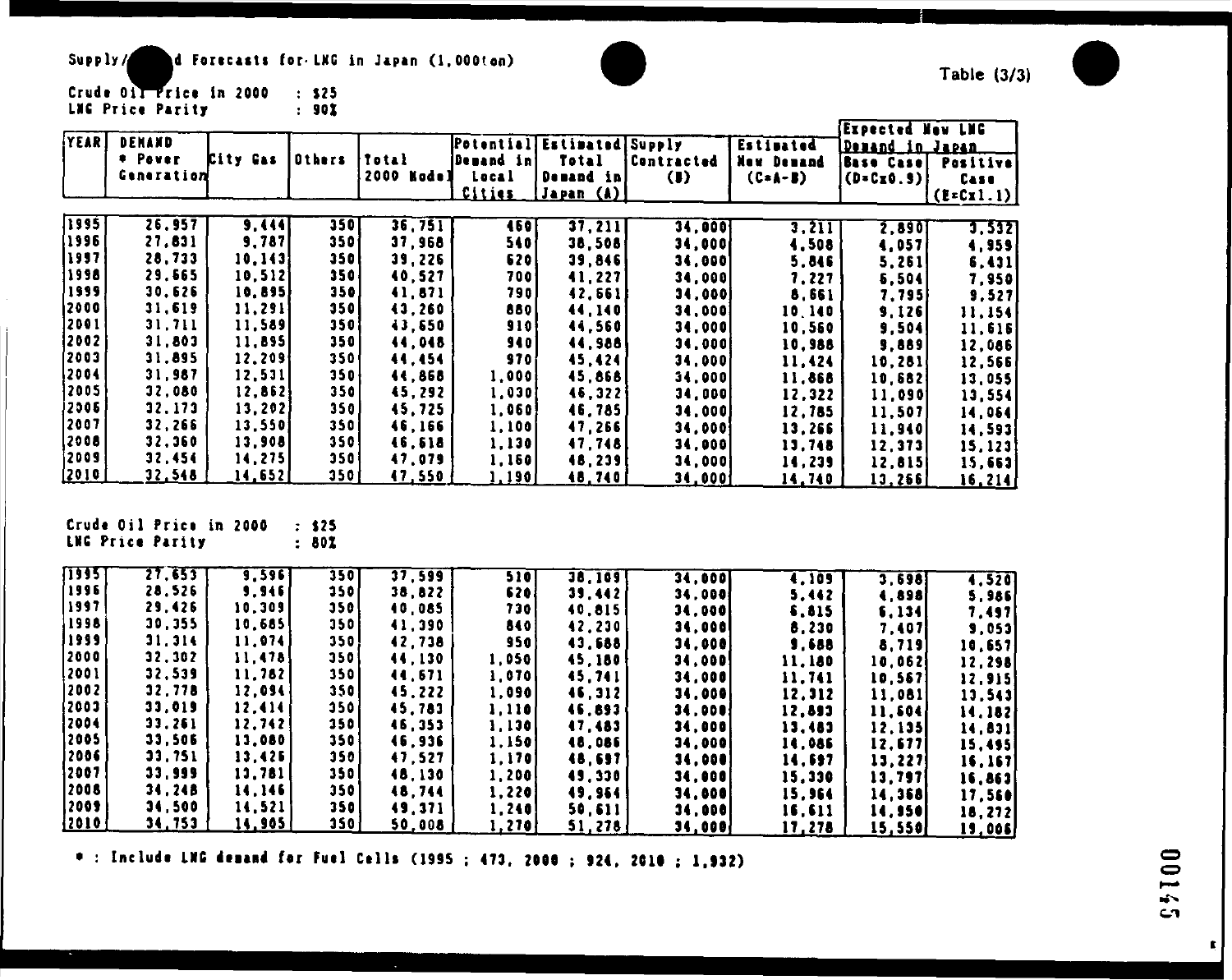![](_page_42_Figure_0.jpeg)

**College** 

 $\sim$ 

 $\mathcal{L}^{\text{max}}$  and  $\mathcal{L}^{\text{max}}$ 

![](_page_42_Picture_5.jpeg)

 $\sim$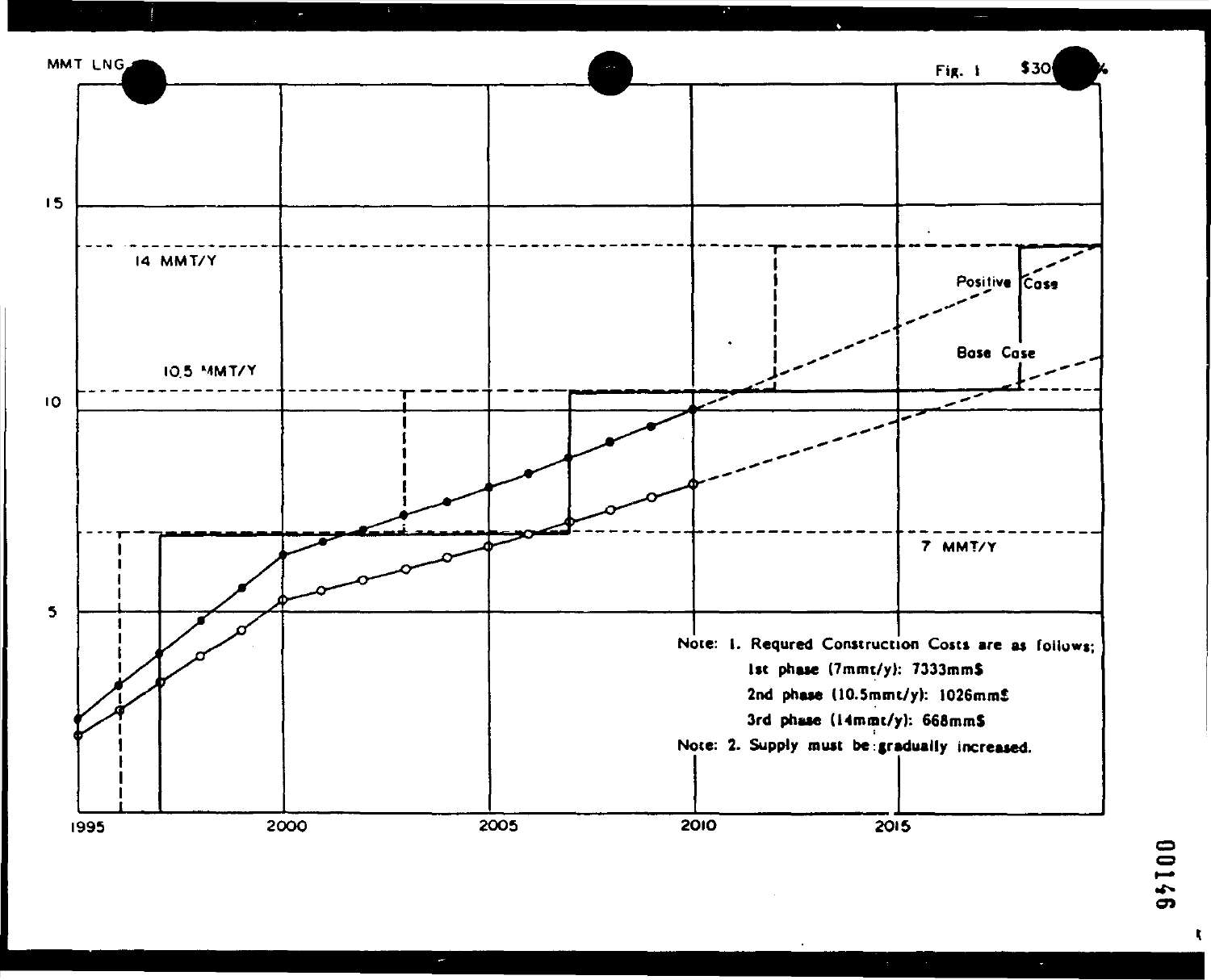![](_page_43_Figure_0.jpeg)

 $\mathbf{r}^{(n)}$ 

 $\chi_{\rm{eff}} \gtrsim 10$ 

 $\sim$ 

 $\bullet$  .

# 75100

 $\blacksquare$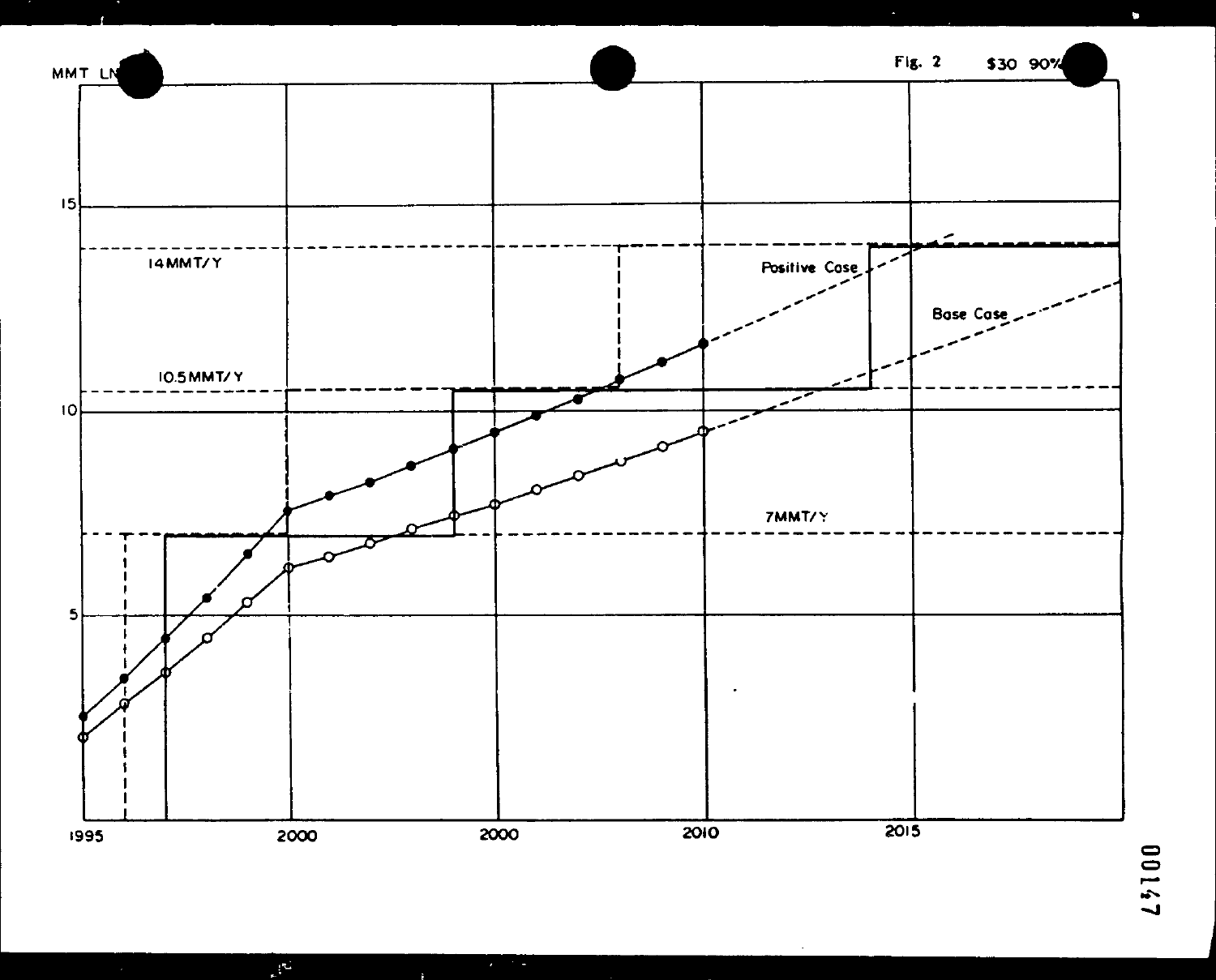![](_page_44_Figure_0.jpeg)

 $\Delta$ 

![](_page_44_Picture_1.jpeg)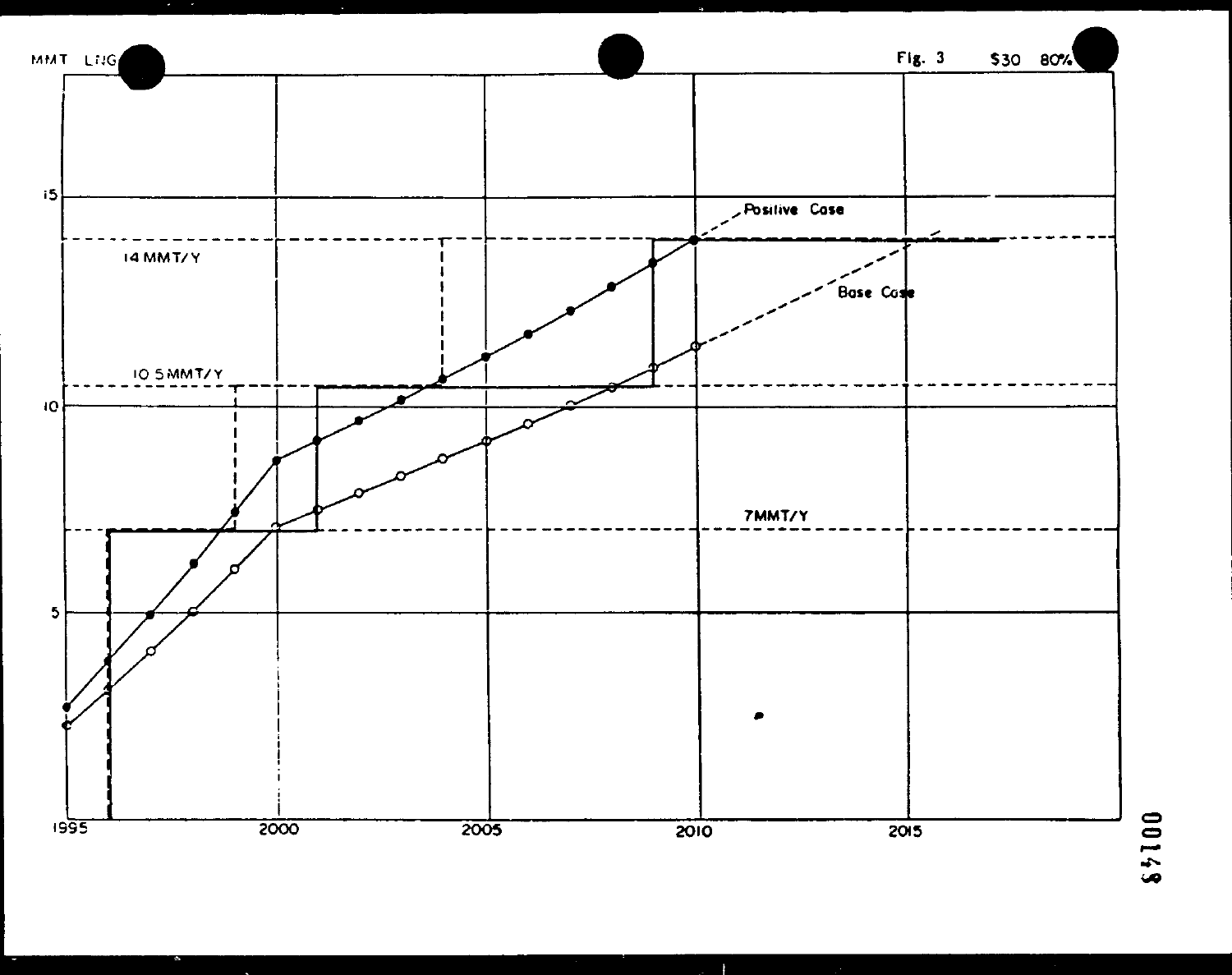![](_page_45_Figure_0.jpeg)

![](_page_45_Picture_2.jpeg)

 $\sigma$  .

 $\bullet$